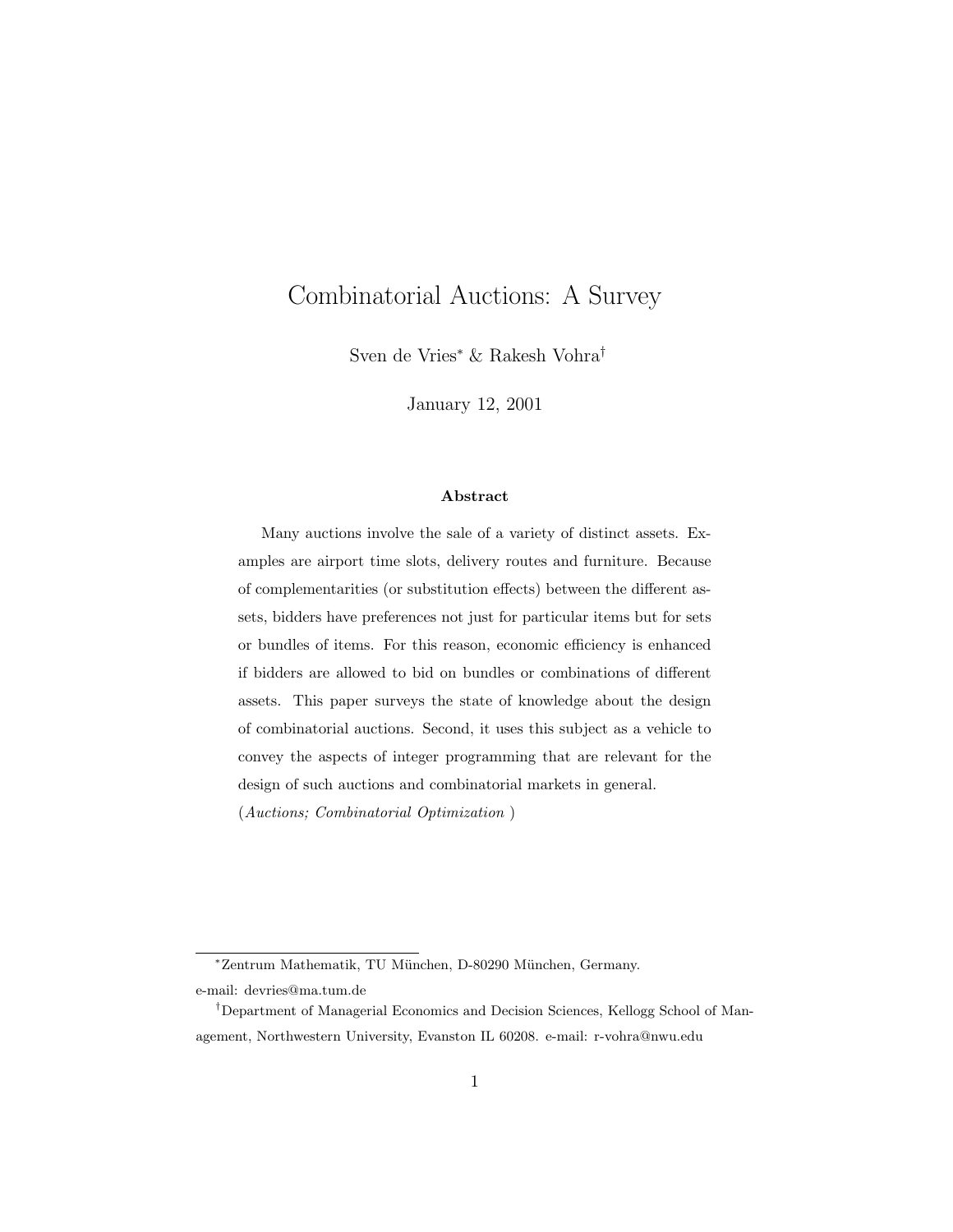# Contents

| 1        | Introduction<br>$\bf{4}$      |                                                                            |    |  |  |  |  |  |  |  |  |
|----------|-------------------------------|----------------------------------------------------------------------------|----|--|--|--|--|--|--|--|--|
| $\bf{2}$ |                               | The CAP                                                                    |    |  |  |  |  |  |  |  |  |
|          | 2.1                           | The Set Packing Problem $\ldots \ldots \ldots \ldots \ldots \ldots \ldots$ |    |  |  |  |  |  |  |  |  |
|          | 2.2                           |                                                                            | 10 |  |  |  |  |  |  |  |  |
|          | 2.3                           |                                                                            | 12 |  |  |  |  |  |  |  |  |
|          |                               | 2.3.1                                                                      | 13 |  |  |  |  |  |  |  |  |
|          |                               | 2.3.2                                                                      | 15 |  |  |  |  |  |  |  |  |
|          |                               | 2.3.3                                                                      | 16 |  |  |  |  |  |  |  |  |
|          |                               | 2.3.4<br>Graph Theoretic Methods                                           | 16 |  |  |  |  |  |  |  |  |
|          |                               | 2.3.5                                                                      | 18 |  |  |  |  |  |  |  |  |
|          | 2.4                           |                                                                            | 19 |  |  |  |  |  |  |  |  |
|          | 2.5                           |                                                                            | 23 |  |  |  |  |  |  |  |  |
|          |                               | 2.5.1                                                                      | 25 |  |  |  |  |  |  |  |  |
|          |                               | 2.5.2<br>Probabilistic Analysis                                            | 26 |  |  |  |  |  |  |  |  |
|          |                               | 2.5.3                                                                      | 26 |  |  |  |  |  |  |  |  |
| 3        |                               | <b>Decentralized Methods</b>                                               |    |  |  |  |  |  |  |  |  |
|          | 3.1                           | Duality in Integer Programming<br>28                                       |    |  |  |  |  |  |  |  |  |
|          | 3.2                           |                                                                            |    |  |  |  |  |  |  |  |  |
|          | 3.3                           |                                                                            |    |  |  |  |  |  |  |  |  |
|          | 3.4                           |                                                                            |    |  |  |  |  |  |  |  |  |
|          | 3.5                           | Cuts, Extended Formulations and Non-linear Prices                          | 38 |  |  |  |  |  |  |  |  |
| 4        | <b>Incentive Issues</b><br>45 |                                                                            |    |  |  |  |  |  |  |  |  |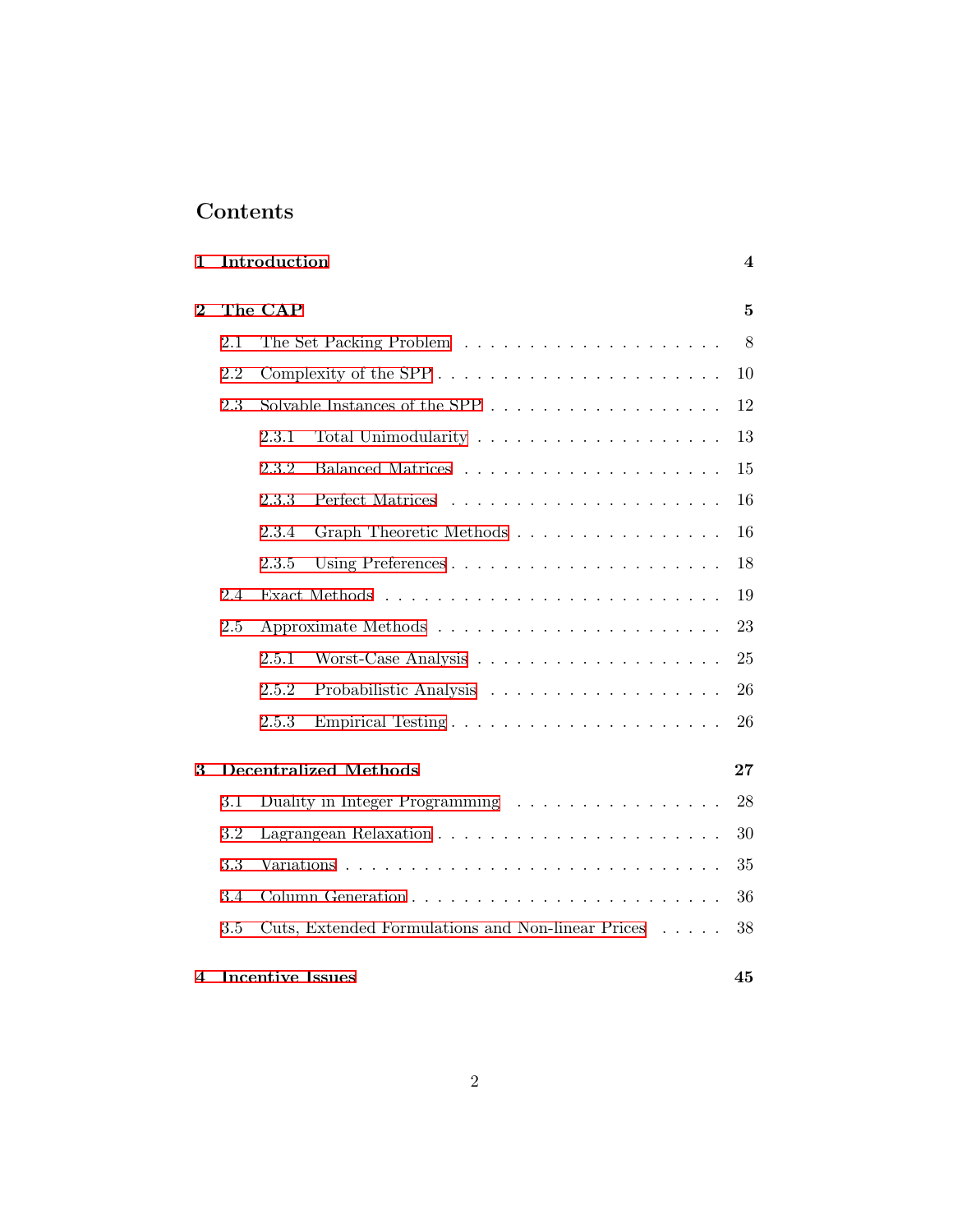|  | 5 Computational Experiments and Test Problems |  |  |  |  |  |  |  |
|--|-----------------------------------------------|--|--|--|--|--|--|--|
|  |                                               |  |  |  |  |  |  |  |
|  |                                               |  |  |  |  |  |  |  |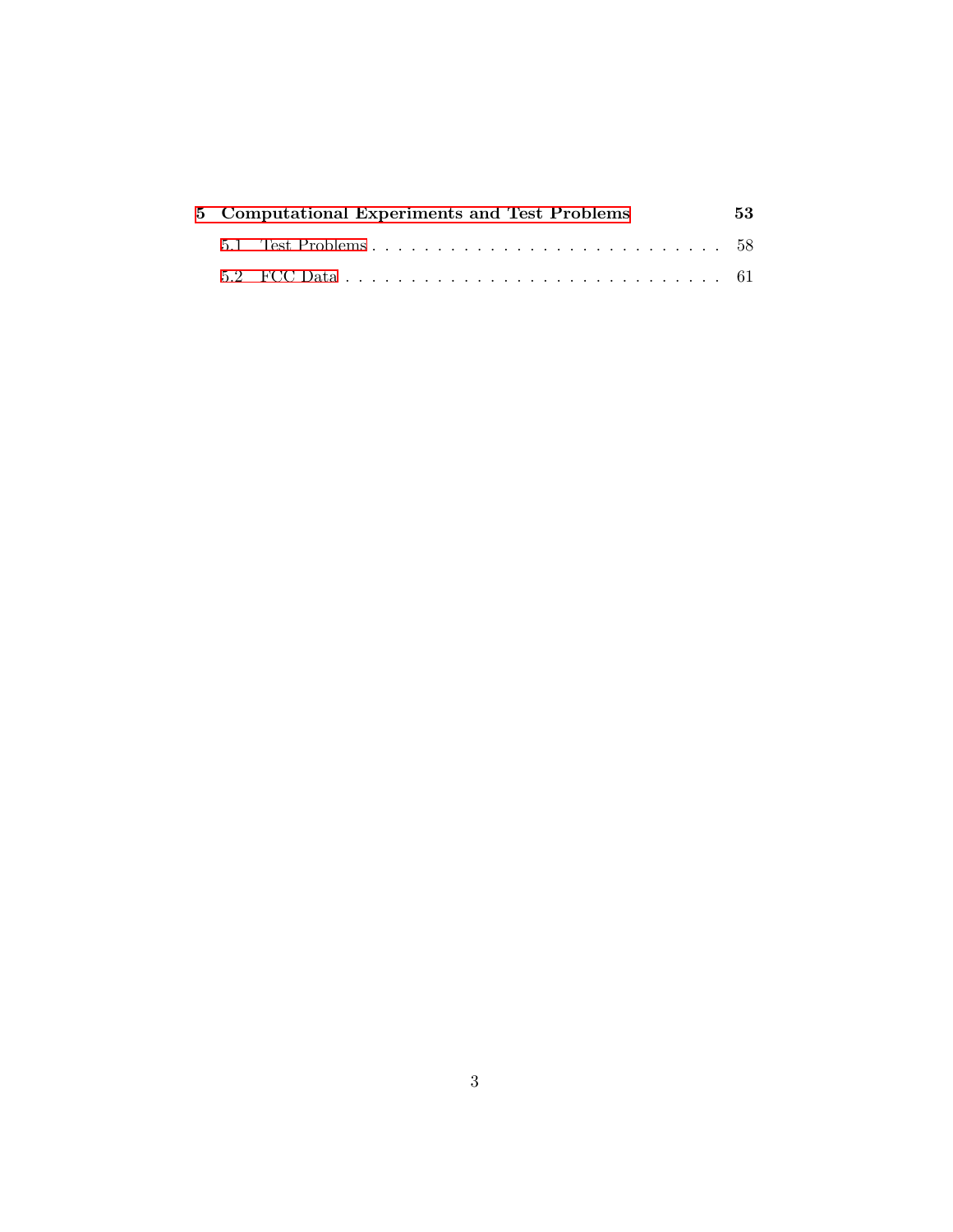## <span id="page-3-0"></span>1. Introduction

Many auctions involve the sale of a variety of distinct assets. Examples are the FCC spectrum auction and auctions for airport time slots, railroad segments (Brewer (1999)) and delivery routes (Caplice (1996)). Because of complementarities (or substitution effects) between different assets, bidders have preferences not just for particular items but for sets or bundles of items. For this reason, economic efficiency is enhanced if bidders are allowed to bid on combinations of different assets.

Auctions where bidders submit bids on combinations have recently received much attention. See for example Caplice (1996), Rothkopf et. al. (1998), Fujishima et. al. (1999), and Sandholm (1999). However such auctions were proposed as early as 1976 (Jackson (1976) for radio spectrum rights.<sup>1</sup> Increases in computing power have made them more attractive to implement. In fact a number of logistics consulting firms tout software to implement combinatorial auctions. SAITECH-INC, for example, offers a software product called SBIDS that allows trucking companies to bid on "bundles" of lanes. Logistics.com's system is called OptiBid<sup>TM</sup>. Logistics.com claims that more than \$5 billion in transportation contracts have been bid to date (January 2000) using OptiBid<sup>TM</sup> by Ford Motor Company, Wal-Mart and K-Mart.<sup>2</sup>

<sup>2</sup>Yet another firm called InterTrans Logistics Solutions, offers a software product called Carrier Bid Optimizer that allows trucking companies to bid on "bundles" of lanes over several bidding rounds. They appear to have been acquired by  $i2$  and we have not been able to find anything more about them.

<sup>&</sup>lt;sup>1</sup>In earlier versions of this paper we had listed Rassenti *et. al.* (1982) as the earliest. In that paper the focus is to allocate airport time slots. We thank Dr. Jackson for bringing the reference to our attention.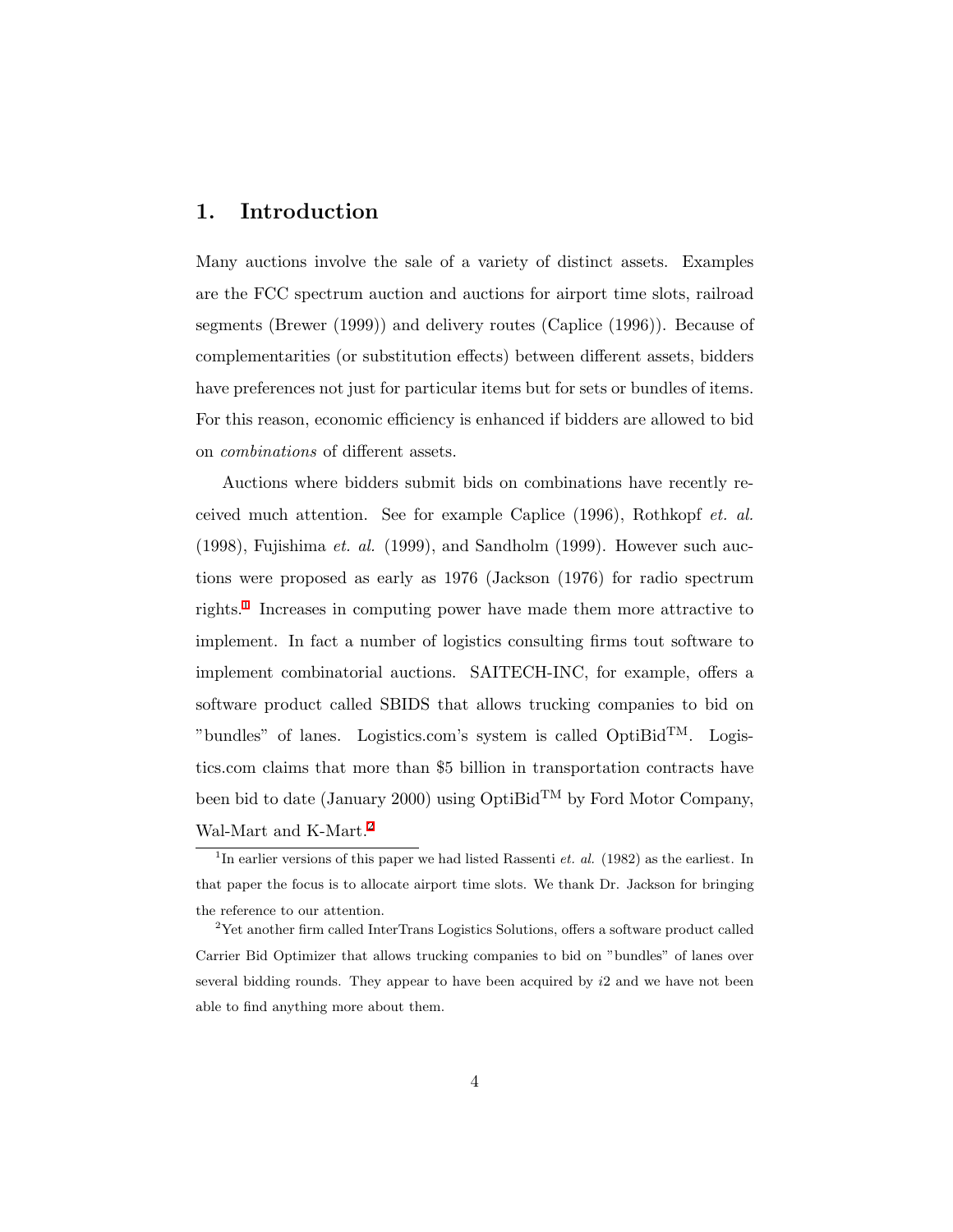<span id="page-4-0"></span>The most obvious problem that bids on combinations of items impose is in selecting the winning set of bids. Call this the Combinatorial Auction Problem (CAP).<sup>3</sup> CAP can be formulated as an Integer Program. This paper will survey what is known about the CAP. It assumes a knowledge of linear programming and familiarity with basic graph theoretic terminology. The penultimate section is devoted to incentive issues in the design of combinatorial auctions.

## 2. The CAP

The first and most obvious difficulty an auction which allows bidders to bid on combinations faces is that each bidder must submit a bid for every subset of objects he is interested in. The second problem is how to transmit this bidding function in a succinct way to the auctioneer. The only resolution of these two problems is to restrict the kinds of combinations that bidders may bid on.

A discussion of various ways in which bids can be restricted and their consequences can be found in Nisan (1999). In that paper Nisan asks, given a language for expressing bids, what preferences over subsets of objects can be correctly represented by the language. An alternative approach, not much explored, is to rely on an 'oracle'. An oracle is a program (black box) that, for example, given a bidder and a subset computes the bid for it. Thus bidders submit oracles rather than bids. The auctioneer can simply invoke the relevant oracle at any stage to determine the bid for a particular subset.<sup>4</sup>

<sup>3</sup>We assume that the auctioneer is a seller and bidders are buyers.

<sup>4</sup>Sandholm (1999) points out that another advantage of oracles is that bidders need not be present. Their application does rely on the probity of the auctioneer.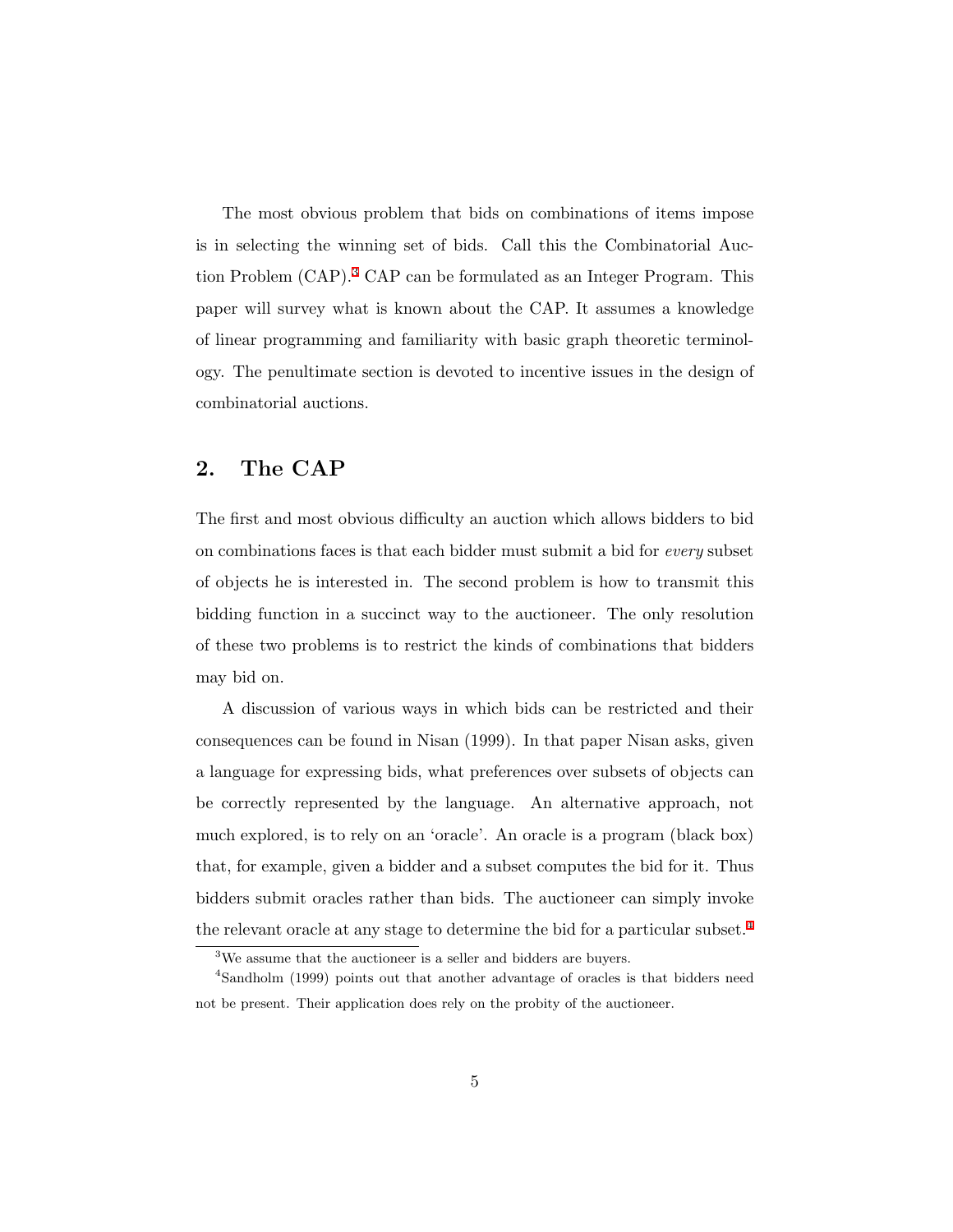Even if this problem is resolved (in a non-trivial way) to the satisfaction of the parties involved, it still leaves open the problem of deciding which collection of bids to accept. This is the problem we consider.

Let  $N$  be the set of bidders and  $M$  the set of  $m$  distinct objects. For every subset S of M let  $b^j(S)$  be the bid that agent  $j \in N$  has announced he is willing to pay for S. Let  $b(S) = \max_{j \in N} b^{j}(S)$ . Then problem CAP can be formulated as:

$$
\max \sum_{S \subset M} b(S)x_S
$$
  
s.t. 
$$
\sum_{S \ni i} x_S \le 1 \ \forall i \in M
$$

$$
x_S = 0, 1 \ \forall S \subset M
$$

Here  $x_S = 1$  is interpreted to mean that the highest bid on the set S is to be accepted, whereas,  $x_S = 0$  means that no bid on the set S are accepted. The constraint

$$
\sum_{S \ni i} x_S \le 1 \,\,\forall i \in M
$$

ensures that no object in  $M$  is assigned to more than one bidder. Call this formulation CAP1.

The formulation above correctly models the CAP when the bid functions  $b^i$  are all superadditive, i.e.  $b^j(A) + b^j(B) \leq b^j(A \cup B)$  for all  $j \in N$ and  $A, B \subset M$  such that  $A \cap B = \emptyset$ . This corresponds to the idea that the goods complement each other. When goods are substitutes,  $b^{j}(A)$  +  $b^j(B) > b^j(A \cup B)$  for some  $j \in N$  and  $A, B \subset M$ , formulation CAP1 is incorrect. An optimal solution to CAP1 may assign sets  $A$  and  $B$  to bidder j and *incorrectly* record a revenue of  $b^{j}(A) + b^{j}(B)$  rather than  $b^{j}(A \cup B)$  to that allocation. This difficulty can be obviated through the introduction of dummy goods, g, say. The bidder is then instructed to replace the bids  $b^{j}(A)$ ,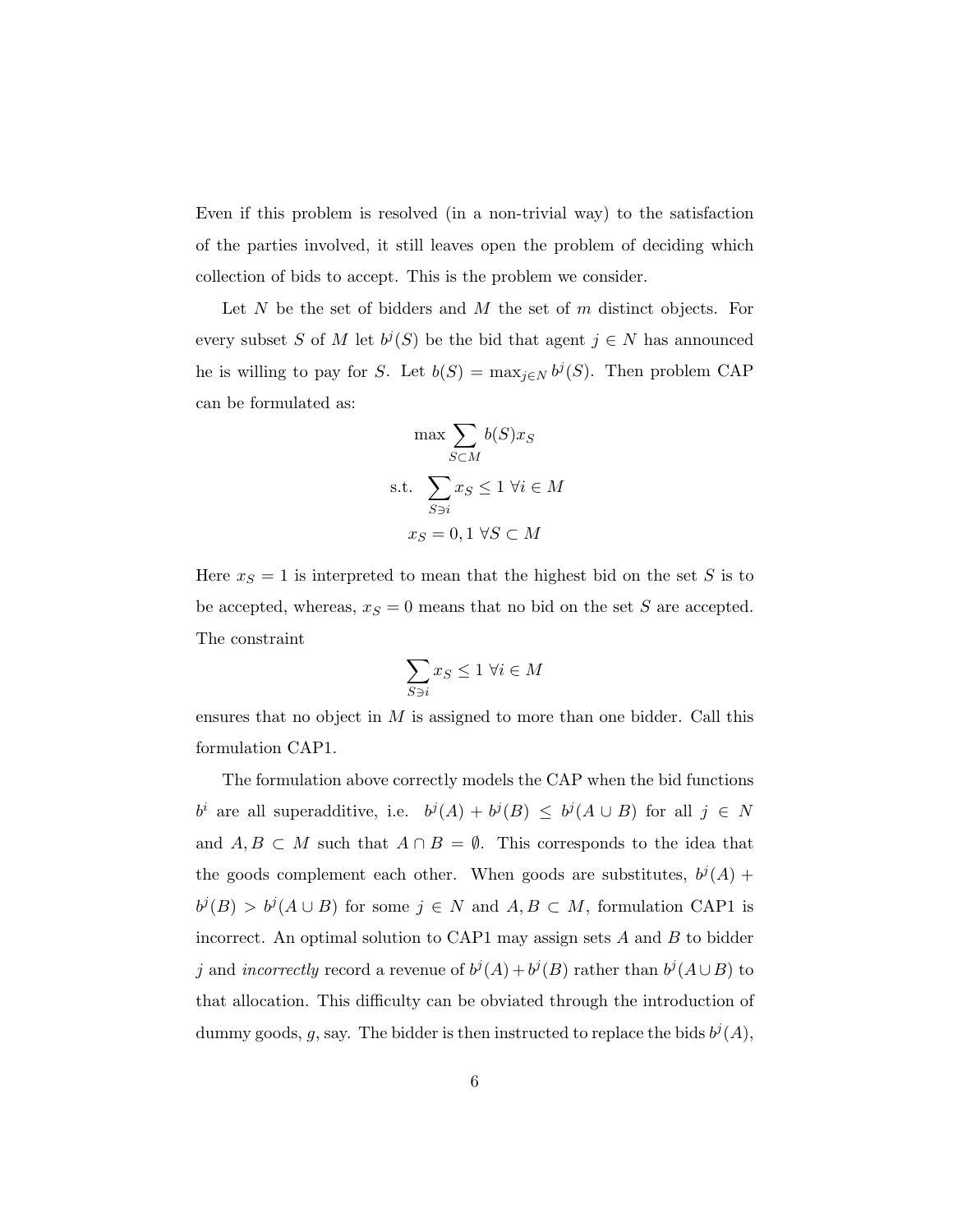$b^{j}(B)$  and  $b^{j}(A \cup B)$  with  $b^{j}(A \cup g)$ ,  $b^{j}(B \cup g)$  and  $b^{j}(A \cup B)$  and to replace M by  $M \cup g$ . Notice that by the constraints of the integer programming formulation, if the set A is assigned to j then so is  $g$  and thus B cannot be assigned to  $j$ .

Problem CAP as formulated here is an instance of what is known as the Set Packing Problem (SPP) which is described below. Another way to write the problem for (not necessarily superadditive) bids without explicitly involving dummy items is the following integer program (which we call CAP2). Let  $y(S, j) = 1$  if the bundle  $S \subseteq M$  is allocated to  $j \in N$  and zero otherwise.

$$
\max \sum_{j \in N} \sum_{S \subseteq M} b^{j}(S)y(S, j)
$$
  
s.t. 
$$
\sum_{S \ni j \in N} y(S, j) \leq 1 \ \forall i \in M
$$

$$
\sum_{S \subseteq M} y(S, j) \leq 1 \ \forall j \in N
$$

$$
y(S, j) = 0, 1 \ \forall S \subseteq M, \ j \in N
$$

The first constraint ensures that overlapping sets of goods are never assigned. The second ensures that no bidder receives more than one subset. This formulation is also an instance of the SPP.<sup>5</sup>

<sup>&</sup>lt;sup>5</sup> As an aside, an important lesson of integer programming is that parsimony in formulation is not always to be desired; important information is sometimes lost. Two distinct formulations of the same problem as an integer program will share the same set of feasible integer solutions but not necessarily the same set of non-integer solutions. For solution purposes the integer program with the smaller set of feasible non-integer solutions may be preferred. Strictly speaking, smallness is not what matters. Rather one would like the set of feasible non-integer solutions to have sufficient structure that they can be identified and eliminated.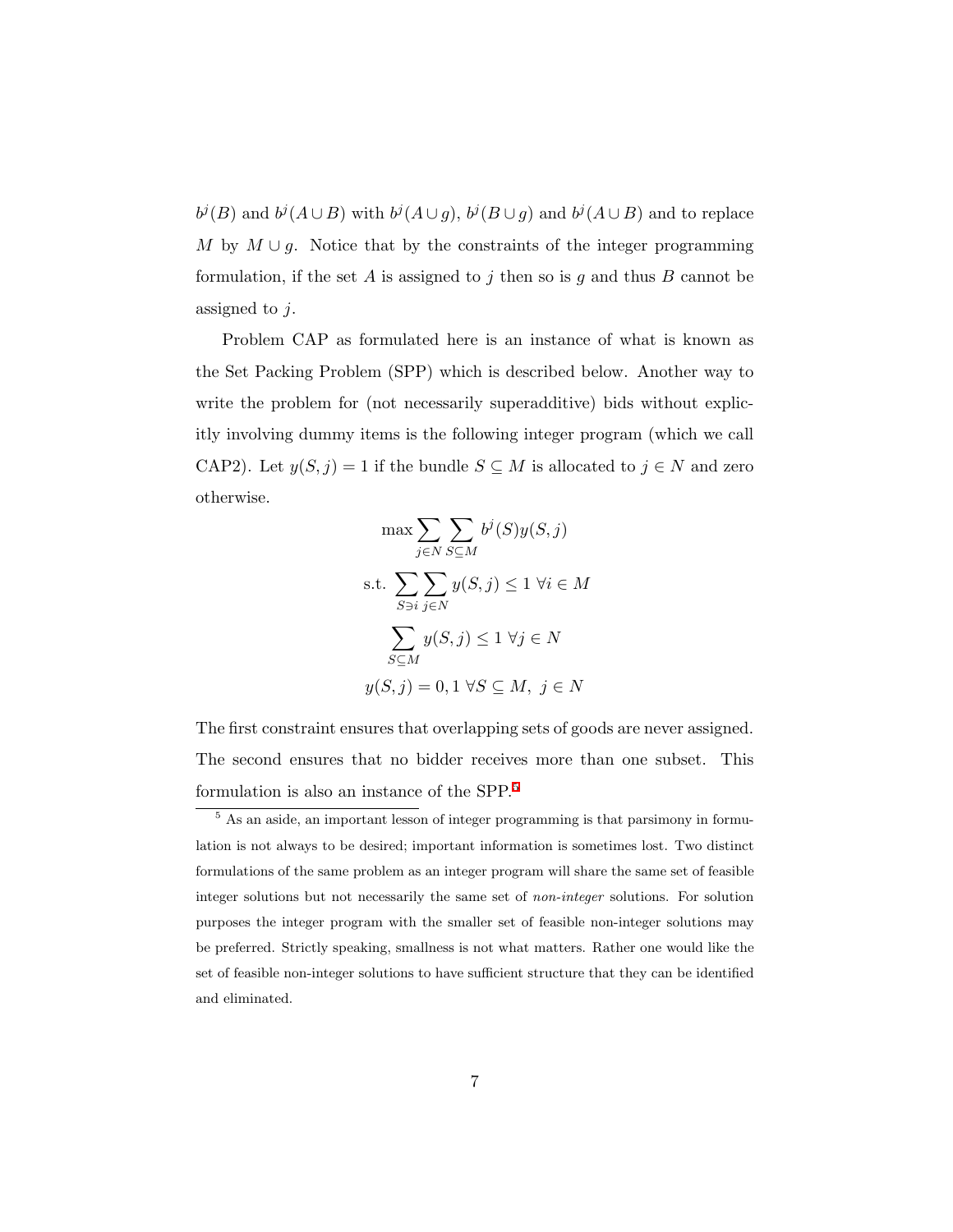<span id="page-7-0"></span>There is another interpretation of the CAP possible. If we interpret the bids submitted as the true values that bidders have for various combinations, then the solution to the CAP is the efficient allocation of indivisible objects in an exchange economy.

We have formulated CAP1 under the assumption that there is at most one copy of each object. It is an easy matter to extend the formulation to the case when there are multiple copies of the same object and each bidder wants at most one copy of each object. All that happens is that the right hand side of the constraints in CAP1 take on values larger than 1.

In the case when there are multiple units and bidders may want more than one copy of the same unit, bids are column vectors of the form  $\{a_{jk}\}_{k>1}$ where  $a_{jk}$  is the number of items of object k requested by bidder j. Again it is easy to see that the problem of determining the winning set of bids can be formulated as an integer program. Multi-unit combinatorial auctions are investigated in Leyton-Brown et. al. (2000).<sup>6</sup>

#### 2.1 The Set Packing Problem

The SPP is a well studied integer program. Given a ground set  $M$  of elements and a collection  $V$  of subsets with non-negative weights, find the largest weight collection of subsets that are pairwise disjoint. To formulate this problem as an integer program, let  $x_j = 1$  if the  $j<sup>th</sup>$  set in V with weight  $c_j$  is selected and  $x_j = 0$ , otherwise. Define  $a_{ij}$  to be 1 if the  $j<sup>th</sup>$  set in V

<sup>&</sup>lt;sup>6</sup>If the number of units of each type is large, then one could approximate the problem of selecting the winning set of bids using a linear program. The relevant decision variables would be the percentage of each type allocated to a bidder.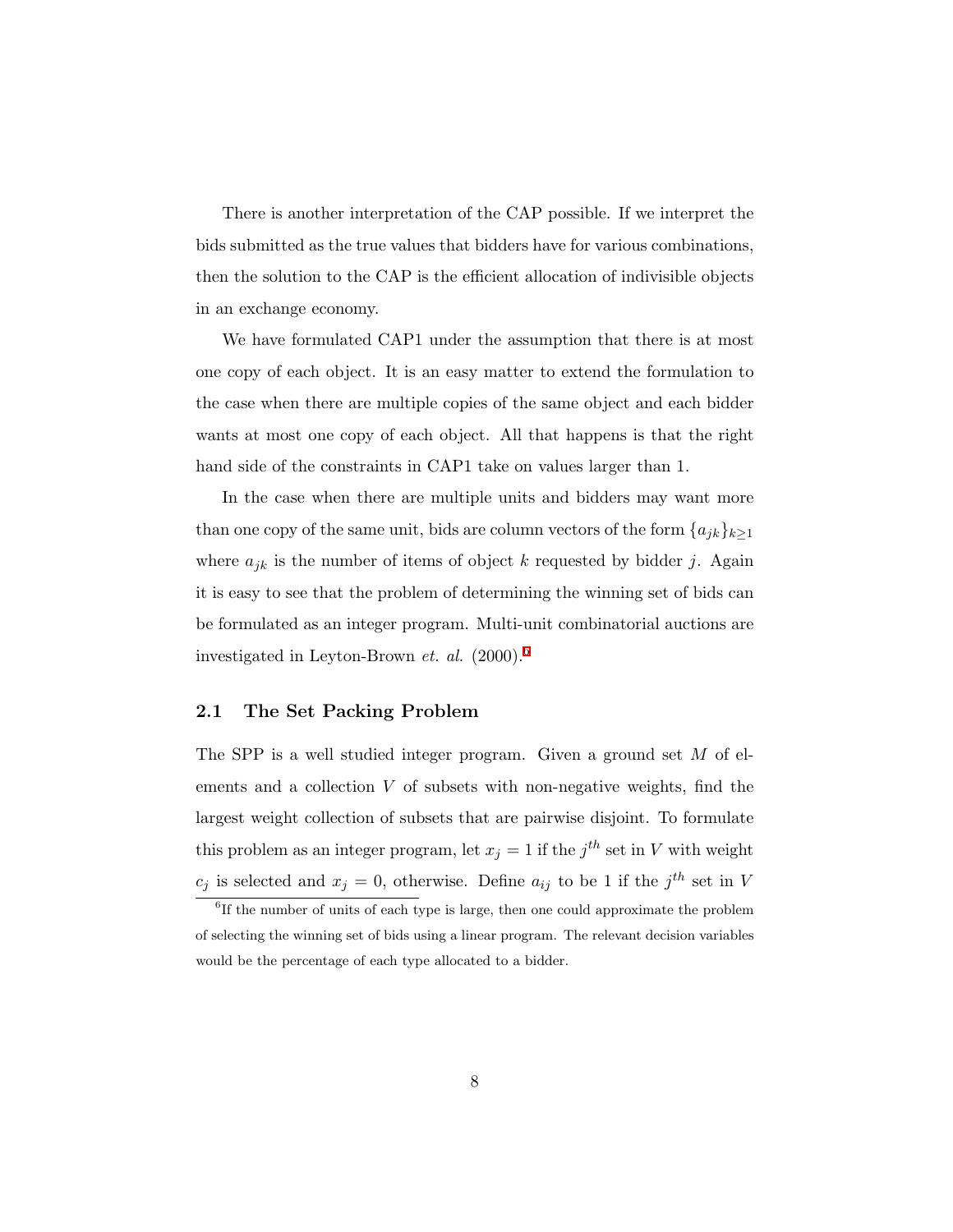contains element  $i \in M$ . Given this, the SPP can be formulated as:

$$
\max \sum_{j \in V} c_j x_j
$$
  
s.t. 
$$
\sum_{j \in V} a_{ij} x_j \le 1 \ \forall i \in M
$$

$$
x_j = 0, 1 \ \forall j \in V
$$

It is easy to see that the CAP is an instance of the SPP. Just take M to be the set of objects and  $V$  the set of all subsets of  $M$ .

Before continuing with a discussion of the SPP it is worth mentioning two of its close relatives. The first is the set partitioning problem (SPA) and the second is the **set covering problem** (SCP). Both would be relevant had we cast the auction problem in procurement rather than selling terms. The auctions used in the transport industry are of this type. In that setting, objects are origin-destination pairs, called lanes. Bidders submit bids on bundles of lanes that represent how much they must be offered to undertake the deliveries on the specified lanes. The auctioneer wishes to choose a collection of bids of lowest cost such that all lanes are served.<sup>7</sup>

The SPA is:

$$
\min \sum_{j \in V} c_j x_j
$$
  
s.t. 
$$
\sum_{j \in V} a_{ij} x_j = 1 \ \forall i \in M
$$

$$
x_j = 0, 1 \ \forall j \in V
$$

It can arise in an auction setting where the bidders are sellers rather than buyers. For example, trucking companies bidding for the opportunity to

<sup>7</sup> In fact, one must specify not only lanes but volume as well, so this problem constitutes an instance of a multi-unit combinatorial auction.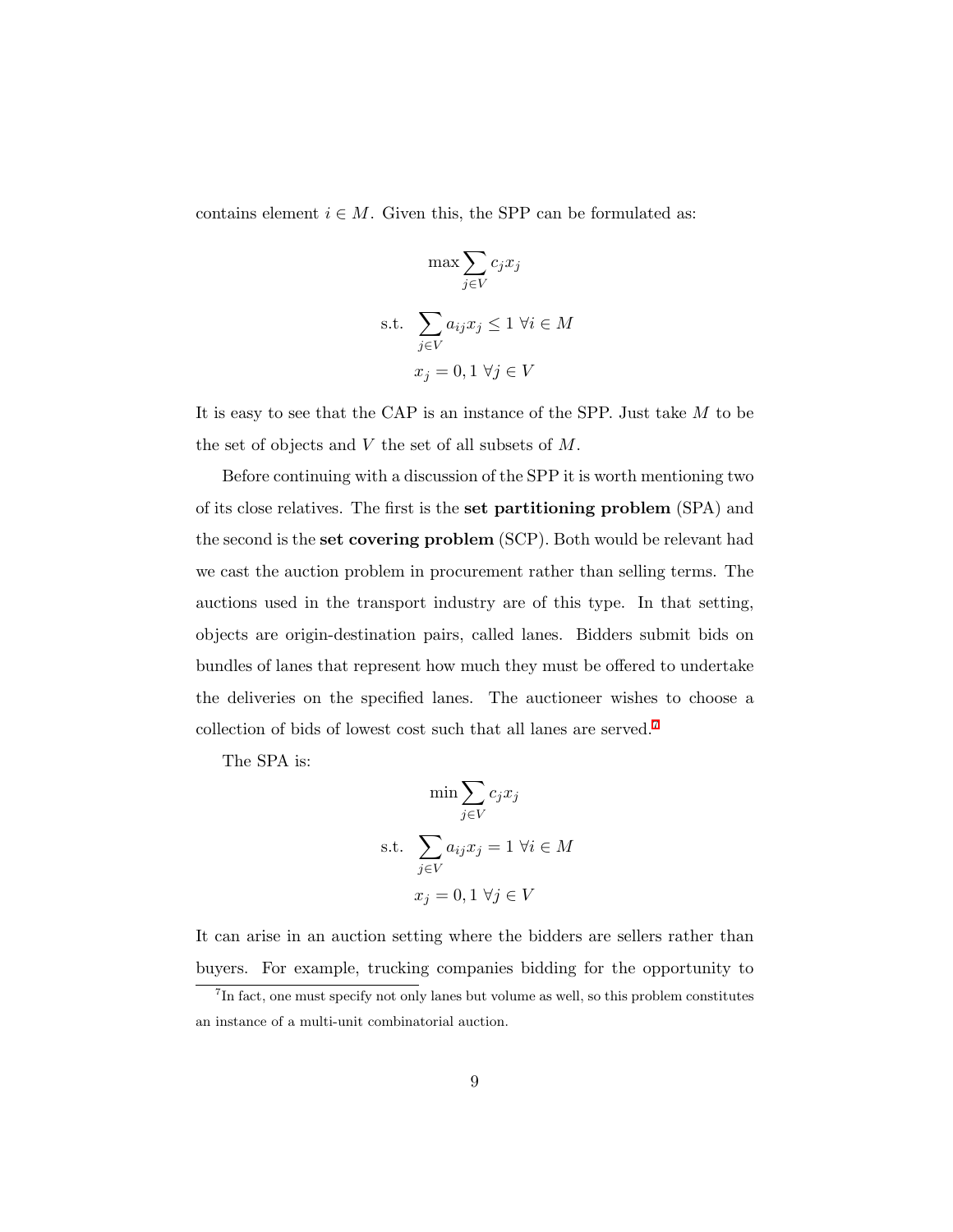<span id="page-9-0"></span>ship goods from a particular warehouse to retail outlet. Any instance of SPP can be rewritten as an instance of SPA by using slack variables and negating the objective function coefficients.

The SCP is:

$$
\min \sum_{j \in V} c_j x_j
$$
  
s.t. 
$$
\sum_{j \in V} a_{ij} x_j \ge 1 \ \forall i \in M
$$

$$
x_j = 0, 1 \ \forall j \in V
$$

A prominent application of the SCP is the scheduling of crews for railways. Both the SPA and SCP have been extensively investigated.

Other applications of the SPP include switching theory, the testing of VLSI circuits, line balancing and scheduling problems where one wishes to satisfy as much demand as possible, without creating conflicts. The survey by Balas and Padberg [1976] contains a bibliography on applications of the SPP, SCP and SPA. The instances of SPP that have received the most attention are those that that stem from relaxations of SPAs.

## 2.2 Complexity of the SPP

How hard is the SPP to solve? By enumerating all possible 0-1 solutions we can find an optimal solution in a finite number of steps. If  $|V|$  is the number of variables, then the number of solutions to check would be  $2^{|V|}$ , clearly impractical for all but small values of  $|V|$ . For the instances of SPP that arise in the CAP, the cardinality of  $V$  is the number of subsets of  $M$ ; a large number.

Is there an efficient algorithm for solving SPP? The answer depends on the definition of efficiency. In complexity theory, efficiency is measured by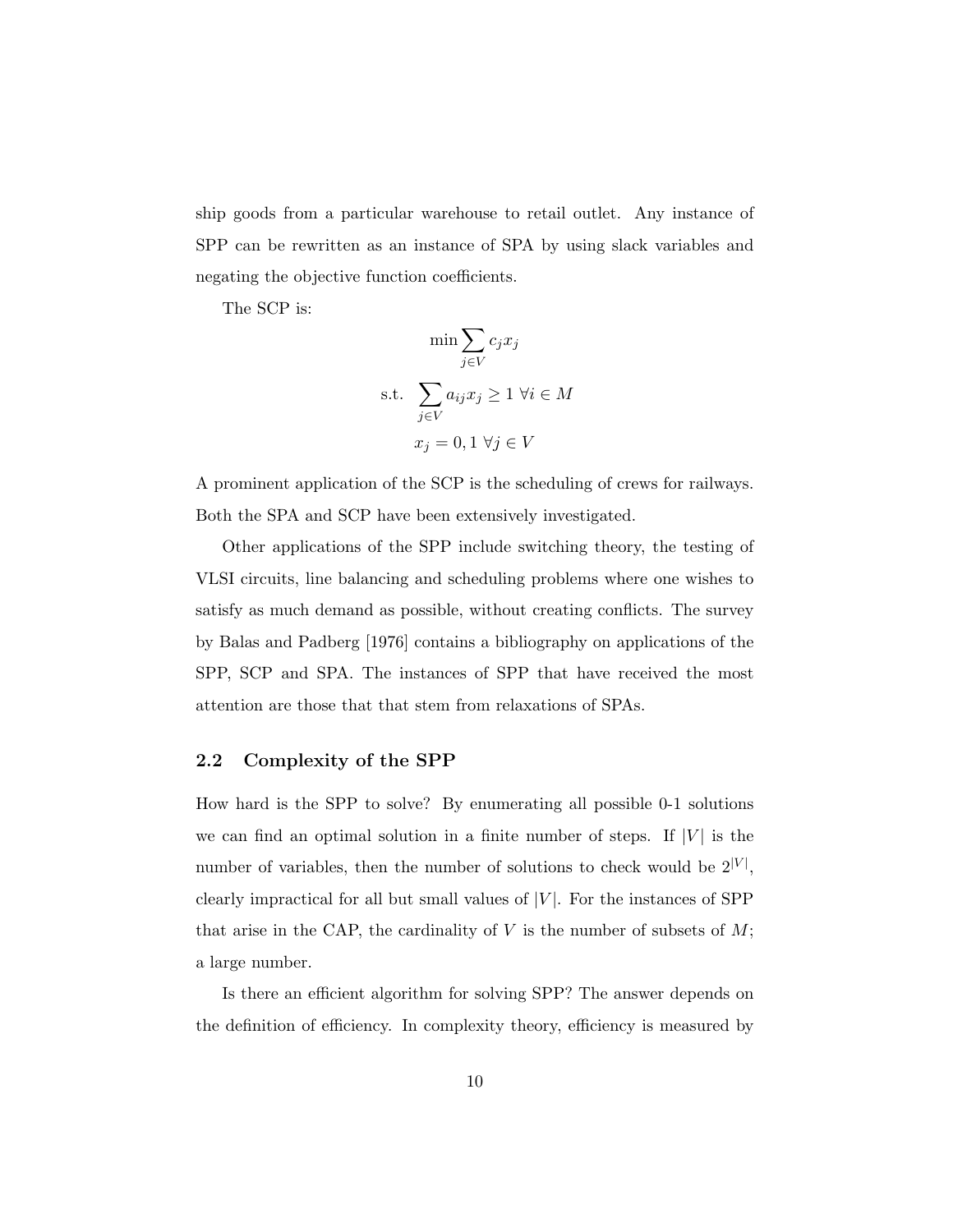the number of elementary operations (addition, subtraction, multiplication and rounding) needed to determine the solution. An algorithm for a problem is said to be **efficient** or **polynomial** if for all instances of the input problem the number of elementary operations needed grows as a polynomial function of the size of the instance. Of course the definition allows the number of operations executed to grow with the size of the problem. To ensure that the number of instructions grows only modestly in the size of the problem, usually polynomiality is required. By focusing on the number of operations rather than time, the definition is machine independent. Efficiency should not hinge on the particular technology being used. The size of a problem instance is measured by the number of binary bits needed to encode the instance. In the case of the SPP the proxy for size of an instance is max $\{|M|, |V|, \ln c_{\text{max}}\}$  where  $c_{\text{max}} = \max_{j \in V} c_j$ .

Returning to the efficiency question, no polynomial time algorithm for the SPP is known and there are strong reasons for believing none exists. The SPP belongs to an equivalence class of problems called NP-hard.<sup>8</sup> No problem in this class is currently known to admit a polynomial time solution method. It is conjectured that no member in this class admits a polynomial time solution algorithm. The conjecture is sometimes called the  $P\neq NP$ conjecture and its resolution is the holy grail of theoretical computer science.

Two points about this notion of efficiency are in order. First, polynomial time algorithms while theoretically efficient may still be impractical. For example, an algorithm whose complexity is a  $23^{rd}$  order polynomial of problem size would still take a long time to run on even the fastest known machines. Generally, a third order polynomial seems to be the upper limit

<sup>8</sup>More precisely, the recognition version of SPP is NP-complete.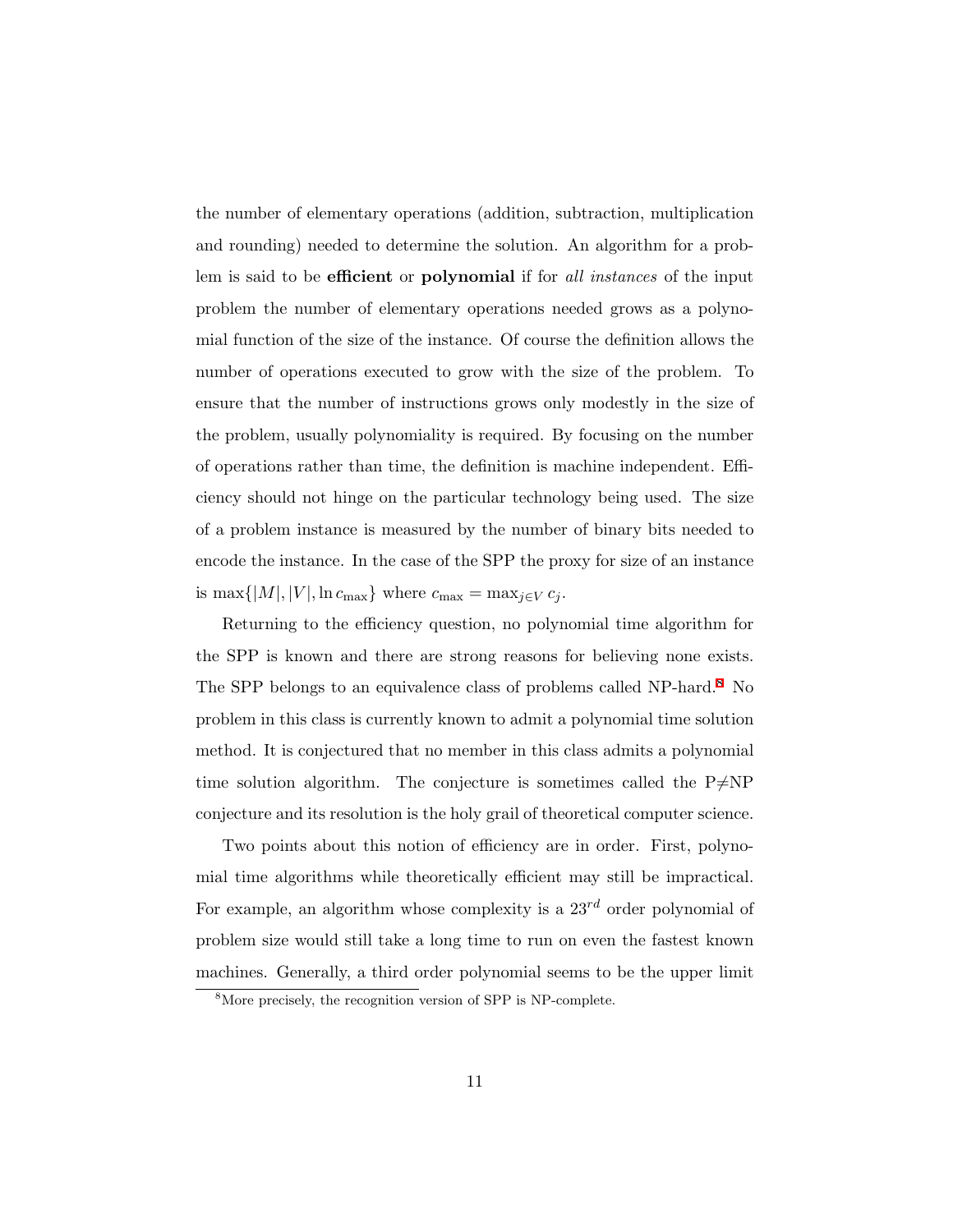<span id="page-11-0"></span>of what is viewed as practical to implement. Second, the fact that a problem is NP-hard in general does not mean there is no hope for solving it rapidly. NP-hard does not mean 'hard all the time', just 'hard some times'. An algorithm that is polynomial on some rather than all instances may be good enough for the purpose at hand.

For the CAP, this discussion of complexity may have little relevance. Any algorithm for the CAP, that uses directly the bids for the sets, must scan, in the worst case, the bids and the number of such bids could be exponential in  $|M|$ . Thus effective solution procedures for the CAP must rely on two things. The first is that the number of distinct bids is not large or is structured in computationally useful ways. The second is that the underlying SPP can be solved reasonably quickly.

## 2.3 Solvable Instances of the SPP

The usual way in which instances of the SPP can be solved by a polynomial algorithm is when the extreme points of the polyhedron  $P(A) = \{x :$  $\sum_{j\in V} a_{ij} x_j \leq 1 \ \forall i \in M; \ x_j \geq 0 \ \forall j \in V$  are all integral, i.e. 0-1. In these cases we can simply drop the integrality requirement from the SPP and solve it as a linear program. Linear programs can be solved in polynomial time. It turns out that in most of these cases, because of the special structure of these problems, algorithms more efficient than linear programming ones exist. Nevertheless, the connection to linear programming is important because it allows one to interpret dual variables as prices for the objects being auctioned. We will say more about this later in the paper.

A polyhedron with all integral extreme points is called integral. Identifying sufficient conditions for when a polyhedron is integral has been a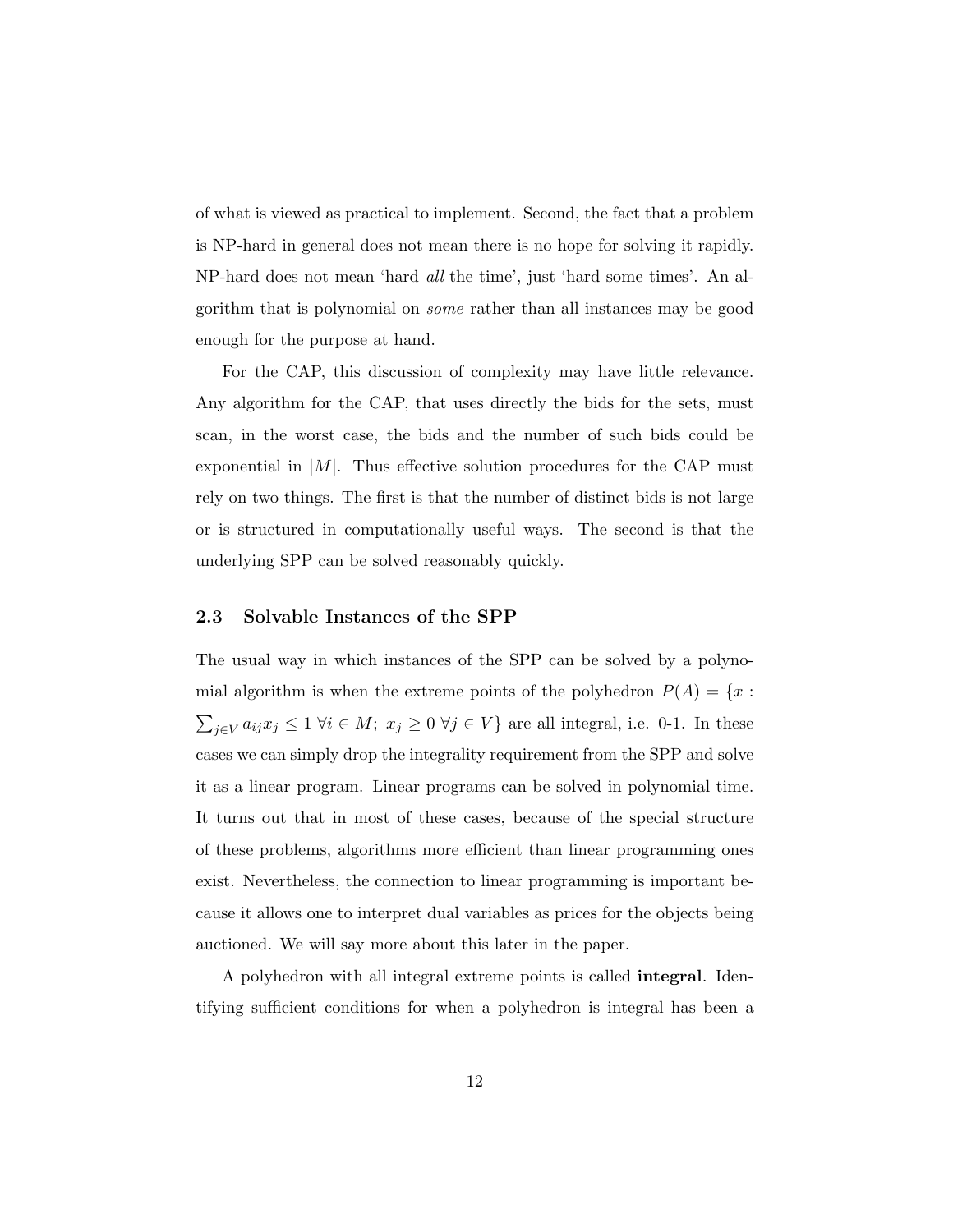<span id="page-12-0"></span>cottage industry in integer programming. These sufficient conditions involve restrictions on the constraint matrix, which in this case amount to restrictions on the kinds of subsets for which bids are submitted. We list the most important ones here.

Rothkopf et. al. (1998) covers the same ground but organizes the solvable instances differently as well as suggesting auction contexts in which they may be salient. An example of one such context is given below.

### 2.3.1 Total Unimodularity

The most well known of these sufficient conditions is total unimodularity, sometimes abbreviated to 'TU'. A matrix is said to be TU if the determinant of every square submatrix is 0, 1 or -1. Notice also that if a matrix is TU so is its transpose.

If the matrix  $A = \{a_{ij}\}_{i \in M, j \in V}$  is TU then all extreme points of the polyhedron  $P(A)$  are integral. It is easy to see why. Every extreme point of  $P(A)$  corresponds to a basis or square submatrix of A. Now apply Cramer's rule to the system of equations associated with the basis.

The problem of characterizing the class of TU matrices was solved in 1981 by Paul Seymour who gave a polynomial (in the number of rows and columns of the matrix) time algorithm to decide whether a matrix was TU. A nice description of the algorithm can be found in Chapter 20 of Schrijver (1986). However, for most applications, in particular for the CAP, the following characterization of TU for restricted classes of matrices due to Ghouila-Houri seems to be the tool of choice:

THEOREM 2.1 Let B be a matrix each of whose entries is  $\theta$ , 1 or -1. Suppose each subset S of columns of B can be divided into two sets L and R such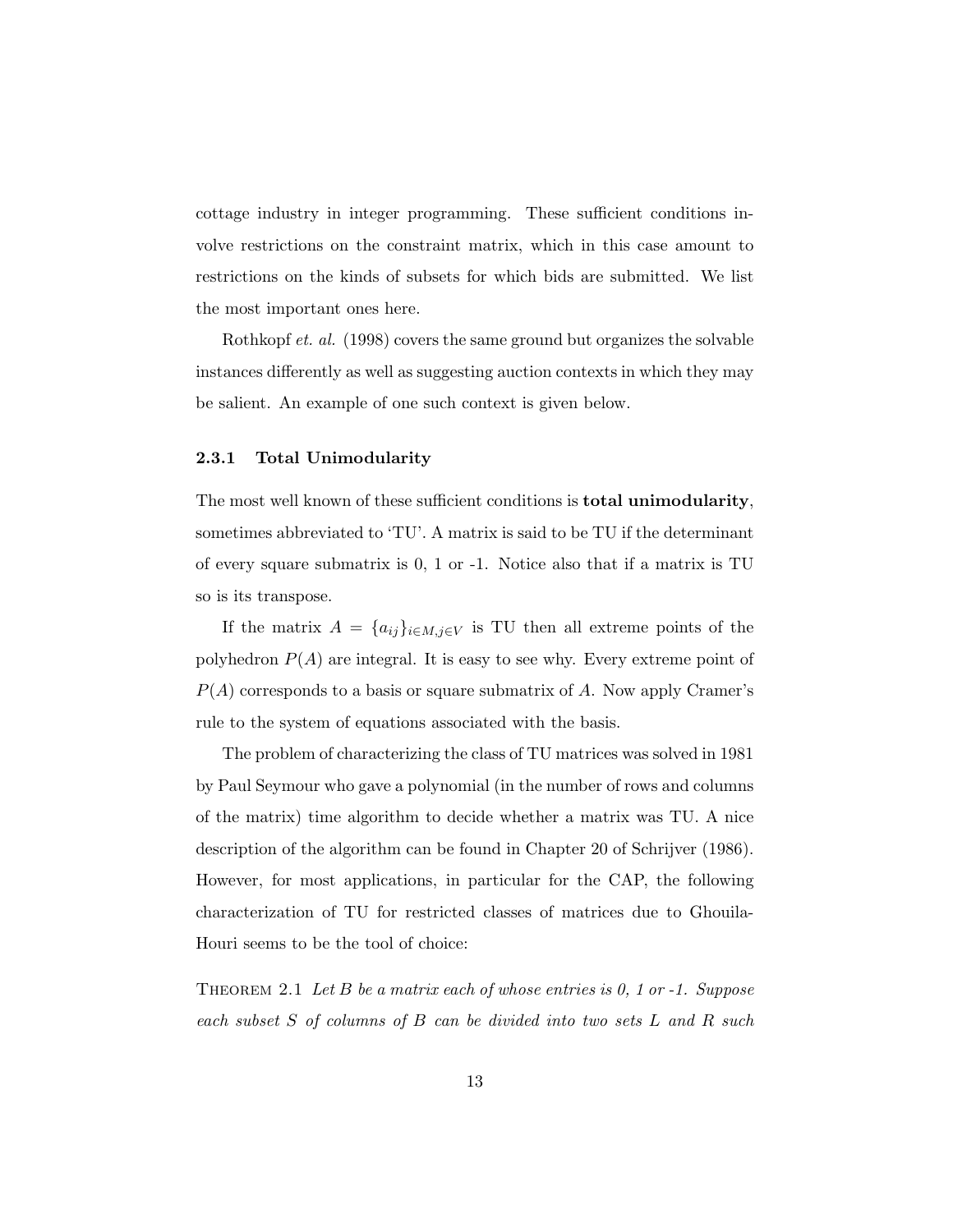that

$$
\left| \sum_{j \in S \cap L} b_{ij} - \sum_{j \in S \cap R} b_{ij} \right| = 0, 1 \,\forall i
$$

then B is TU. The converse is also true.

Other characterizations for matrices each of whose entries are 0, 1 or -1 can be found in Chapter 19 of Schrijver (1986).

The most important class of TU matrices are called network matrices. A matrix is a network matrix if each column contains at most two nonzero entries of opposite sign and absolute value 1. One of the usual tricks for establishing that a matrix is TU is to use a restricted set of row and column operations to convert it into a network matrix. These operations are negating a row (or column) or adding one row (column) to another. Notice that if a matrix is TU before the operation it must be TU after the operation.

A 0-1 matrix has the consecutive ones property if the non-zero entries in each column occur consecutively.

#### THEOREM 2.2 All 0-1 matrices with the consecutive ones property are TU.

Whether any of the results identified above apply to the CAP depends upon the context. Rothkopf *et. al.* (1998) offer the following to motivate the consecutive ones property. Suppose the objects to be auctioned are parcels of land along a shore line. The shore line is important as it imposes a linear order on the parcels. In this case it is easy to imagine that the most interesting combinations (in the bidders eyes) would be contiguous. If this were true it would have two computational consequences. The first is that the number of distinct bids would be limited (to intervals of various length)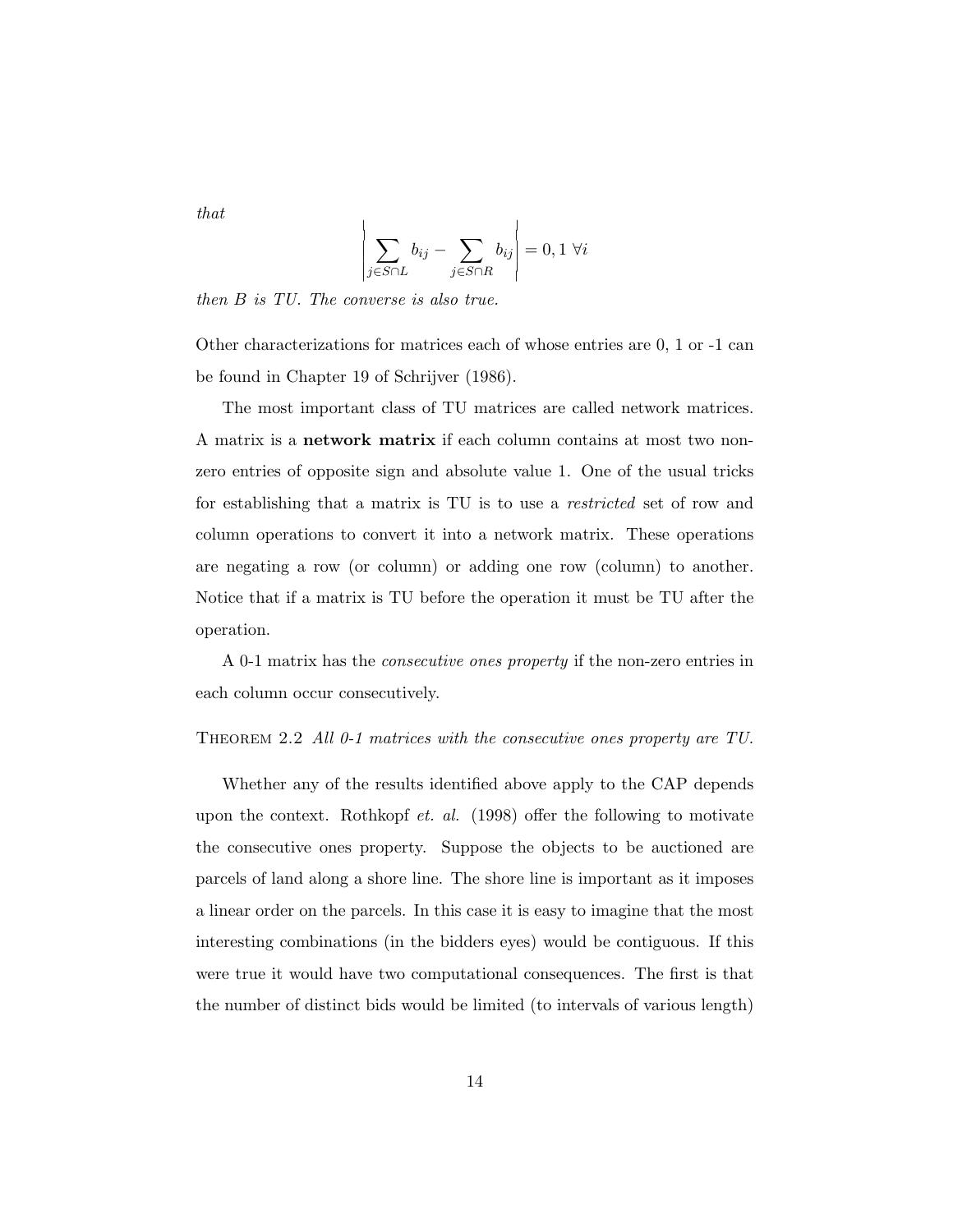<span id="page-14-0"></span>by a polynomial in the number of objects. Second, the constraint matrix A of the CAP would have the consecutive ones property in the columns.<sup>9</sup>

#### 2.3.2 Balanced Matrices

A 0-1 matrix  $B$  is **balanced** if it has no square submatrix of odd order with exactly two 1's in each row and column. The usefulness of the balanced condition comes from:

THEOREM 2.3 Let B be a balanced 0-1 matrix. Then the following linear program:

$$
\max \left\{ \sum_{j} c_j x_j : \sum_{j} b_{ij} x_j \le 1 \ \forall i, \ x_j \ge 0 \ \forall j \right\}
$$

has an integral optimal solution whenever the the  $c_j$ 's are integral.

Notice that balancedness does not guarantee integrality of the polyhedron, but only that there will be an integral optimal solution to the linear program. However, it is true that when  $B$  is balanced then the polyhedron  ${x : \sum_j b_{ij} x_j = 1 \forall i, x_j \ge 0 \forall j}$  is integral.

We now describe one instance of balancedness that may be relevant to the CAP. Consider a tree T with a distance function d. For each vertex  $v$ in T let  $N(v, r)$  denote the set of all vertices in T that are within distance  $r$  of  $v$ . If you like, the vertices represent parcels of land connected by a road network with no cycles. Bidders can bid for subsets of parcels but the subsets are constrained to be of the form  $N(v, r)$  for some vertex v and some number  $r$ . Now the constraint matrix of the corresponding SPP will have

<sup>&</sup>lt;sup>9</sup>If the intervals are substitutes for each other, then the introduction of dummy goods into the formulation destroys the consecutive ones property. M¨uller pointed out that it is a consequence of Keil (1992) that this problem becomes NP-hard in general. For some efficiently solvable subcases see van Hoesel and Müller (2000).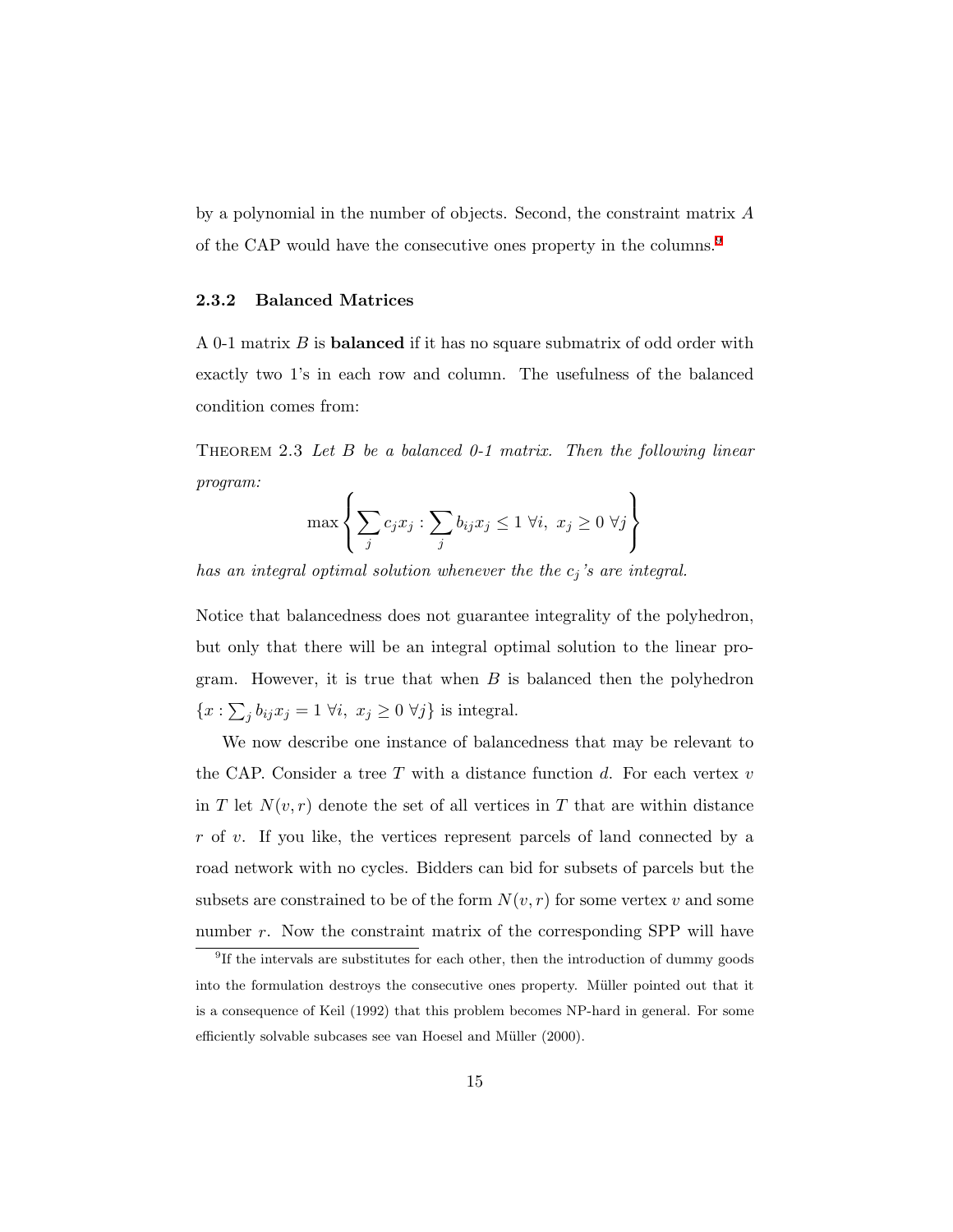<span id="page-15-0"></span>one column for each set of the form  $N(v, r)$  and one row for each vertex of T. This constraint matrix is balanced. See Nemhauser and Wolsey (1988) for a proof as well as efficient algorithms. In the case when the underlying tree  $T$  is a path the constraint matrix reduces to having the consecutive ones property. If the underlying network were not a tree then the corresponding version of SPP becomes NP-hard.

Characterizing the class of balanced matrices is an outstanding open problem.

#### 2.3.3 Perfect Matrices

More generally, if the constraint matrix  $A$  can be identified with the vertexclique adjacency matrix of what is known as a perfect graph, then SPP can be solved in polynomial time. The interested reader should consult Chapter 9 of Grötschel *et. al.* (1988) for more details. The algorithm, while polynomial, is impractical.

We now describe one instance of perfection that may be relevant to the CAP. It is related to the example on balancedness. Consider a tree T. As before imagine the vertices represent parcels of land connected by a road network with no cycles. Bidders can bid for any connected subset of parcels. Now the constraint matrix of the corresponding SPP will have one column for each connected subset of  $T$  and one row for each vertex of  $T$ . This constraint matrix is perfect.

#### 2.3.4 Graph Theoretic Methods

There are situations where  $P(A)$  is not integral yet the SPP can be solved in polynomial time because the constraint matrix of A admits a graph theoretic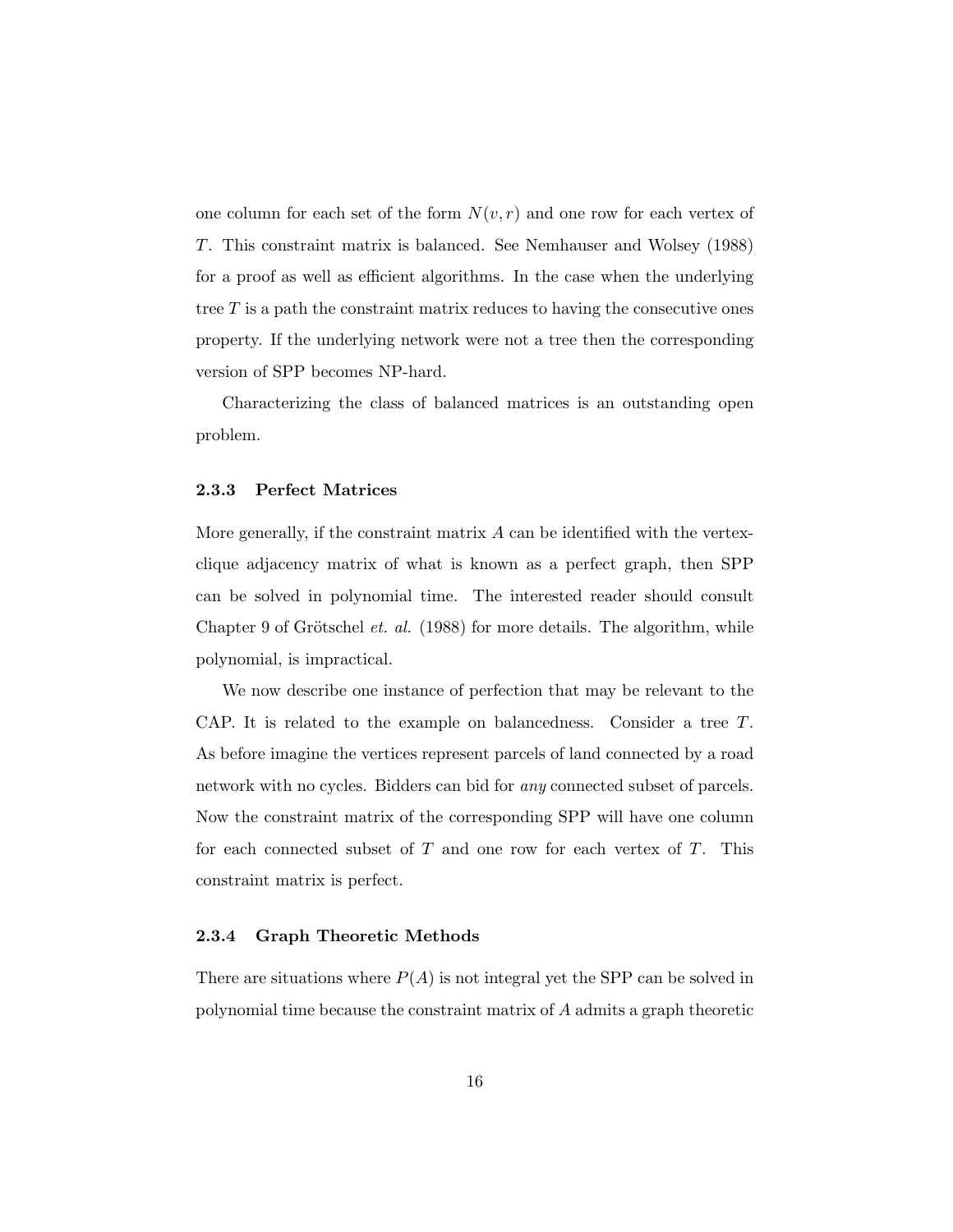interpretation in terms of an easy problem. The most well known instance of this is when each column of the matrix A contains at most two 1's. In this case the SPP becomes an instance of the maximum weight matching problem in a graph which can be solved in polynomial time.

Each row (object) corresponds to a vertex in a graph. Each column (bid) corresponds to an edge. The identification of columns of A with edges comes from the fact that each column contains two non-zero entries. It is well known that  $P(A)$  contains fractional extreme points. Consider for example a graph which is a cycle on three vertices. A comprehensive discussion of the matching problem can be found in the book by Lovász and Plummer (1986). Instances of SPP where each column has at most  $K \geq 3$  non-zero entries are NP-hard.

It is natural to ask what happens if one restricts the number of 1's in each row rather than column. Instances of SPP with at most two non-zero entries per row of A are NP-hard. These instances correspond to what is called the stable set problem in graphs, a notoriously difficult problem.<sup>10</sup>

Another case is when the matrix A has the circular ones property. A 0-1 matrix has the circular ones property if the non-zero entries in each column (row) are consecutive; first and last entries in each column (row) are treated consecutively. Notice the resemblance to the consecutive ones property. In this case the constraint matrix can be identified with what is known as the vertex-clique adjacency matrix of a circular arc graph.<sup>11</sup>

<sup>10</sup>The intstance of CAP produced by the radio spectrum auction in Jackson (1976) reduces to just such a problem.

 $11$ Take a circle and a collection of arcs of the circle. To each arc associate a vertex. Two vertices will be adjacent if the corresponding arcs overlap. The consecutive ones property also bears a graph theoretic interpretation. Take intervals of the real line and associate them with vertices. Two vertices are adjacent if the corresponding intervals overlap. Such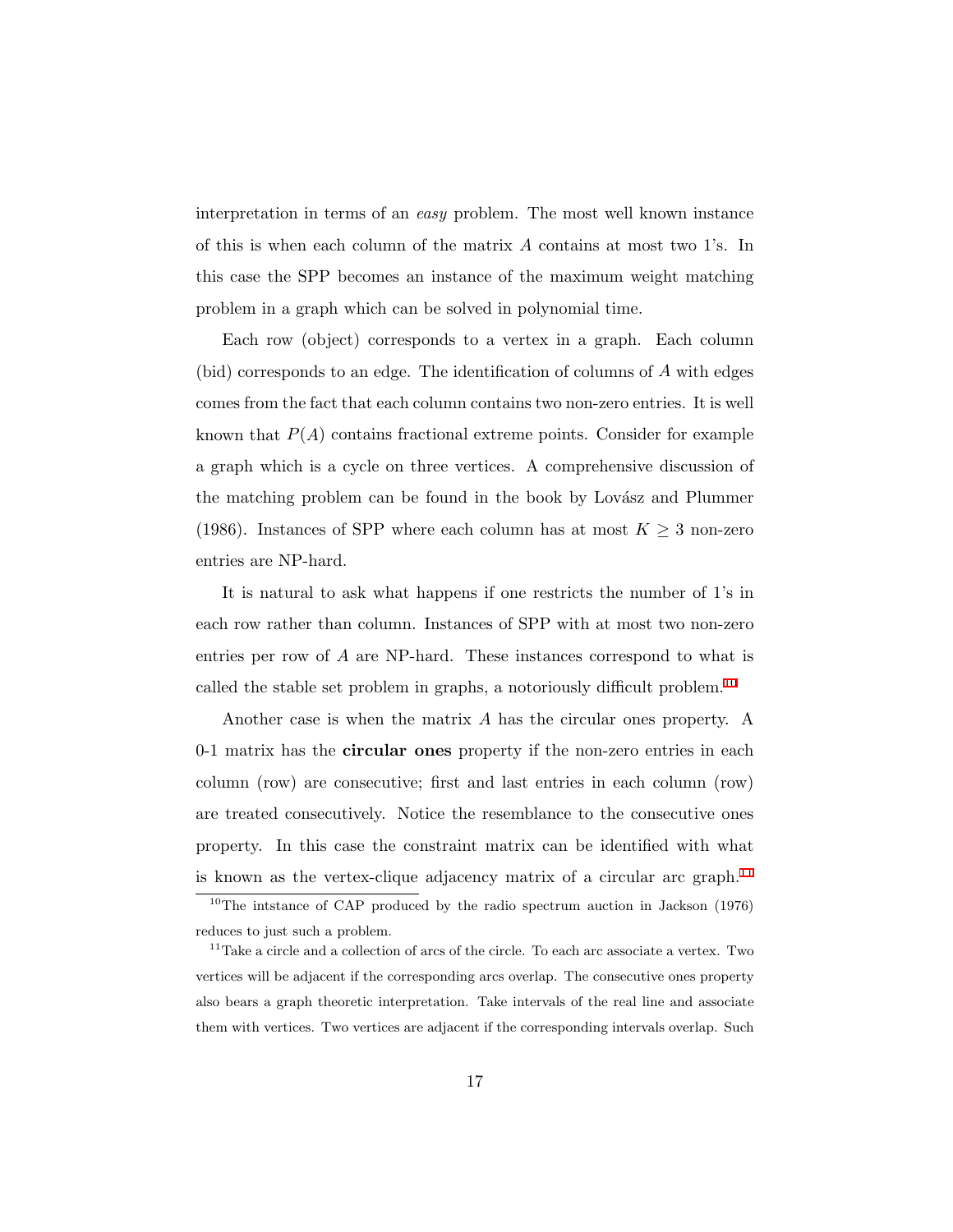<span id="page-17-0"></span>The SPP then becomes the maximum weight independent set problem for a circular arc graph. This problem can also be solved in polynomial time, see Golumbic et. al. (1988). Following the parcels of land on the seashore example, the circular ones structure makes sense when the land parcels lie on the shores of an island or lake.

### 2.3.5 Using Preferences

The solvable instances above work by restricting the sets of objects over which preferences can expressed. Another approach would be to study the implications of restrictions in the preference orderings of the bidders themselves. This can be accomplished using formulation CAP1 but is more transparent with formulation CAP2. Recall CAP2:

$$
\max \sum_{j \in N} \sum_{S \subseteq M} b^{j}(S)y(S, j)
$$
  
s.t. 
$$
\sum_{S \ni j \in N} \sum_{j \in N} y(S, j) \le 1 \ \forall i \in M
$$

$$
\sum_{S \subseteq M} y(S, j) \le 1 \ \forall j \in N
$$

$$
y(S, j) = 0, 1 \ \forall S \subseteq M, \ j \in N
$$

One common restriction that is placed on  $b^{j}(\cdot)$  is that it be non-decreasing and supermodular. Suppose now that bidders come in two types. The type one bidders have  $b^j(\cdot) = g^1(\cdot)$  and those of type two have  $b^j(\cdot) = g^2(\cdot)$  where  $g^r(\cdot)$  are non-decreasing, integer valued supermodular functions. Let  $N^r$  be the set of type  $r$  bidders. Now the dual to the linear programming relaxation of CAP2 is:

$$
\min \sum_{i \in M} p_i + \sum_{j \in N} q_j
$$

graphs are called interval graphs.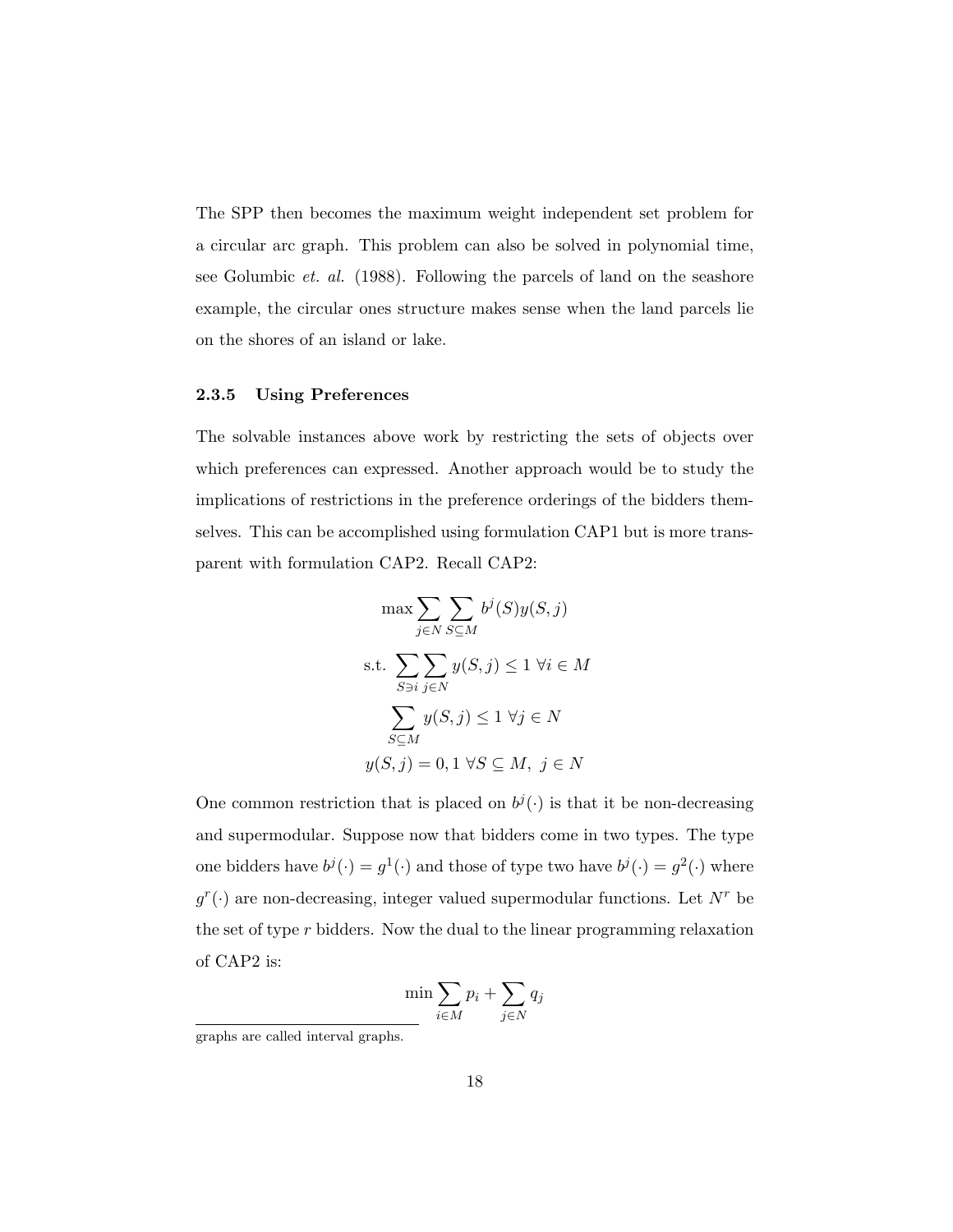<span id="page-18-0"></span>s.t. 
$$
\sum_{i \in S} p_i + q_j \ge g^1(S) \forall S \subseteq M, j \in N^1
$$

$$
\sum_{i \in S} p_i + q_j \ge g^2(S) \forall S \subseteq M, j \in N^2
$$

$$
p_i, q_j \ge 0 \forall i \in M, j \in N
$$

This problem is an instance of the polymatroid intersection problem and is polynomially solvable; see Theorem  $10.1.13$  in Grötschel *et. al.* (1988). More importantly it has the property of being totally dual integral, which means that its linear programming dual, the linear relaxation of the original primal problem, has an integer optimal solution. This last observation is used in Bikhchandani and Mamer (1997) to establish the existence of competitive equilibria in exchange economies with indivisibilities. Utilizing the method to solve problems with three or more types of bidders is not possible because it is known in those cases that the dual problem above admits fractional extreme points. In fact the problem of finding an integer optimal solution for the intersection of three or more polymatroids is NP-hard.

In the case when each of the  $b^{j}(\cdot)$  have the gross substitutes property (Kelso and Crawford (1982)), CAP2 reduces to a sequence of matroid partition problems (see Nemhauser and Wolsey (1988)), each of which can be solved in polynomial time. Gul and Stachetti (1997) describe the reduction as well as provide a 'Walrasian' auctioneer interpretation of it.

#### 2.4 Exact Methods

Exact approaches to solving the SPP require algorithms that generate both good lower and upper bounds on the maximum objective function value of the instance. In general, the upper bound on the optimal solution value is obtained by solving a relaxation of the optimization problem. That is, one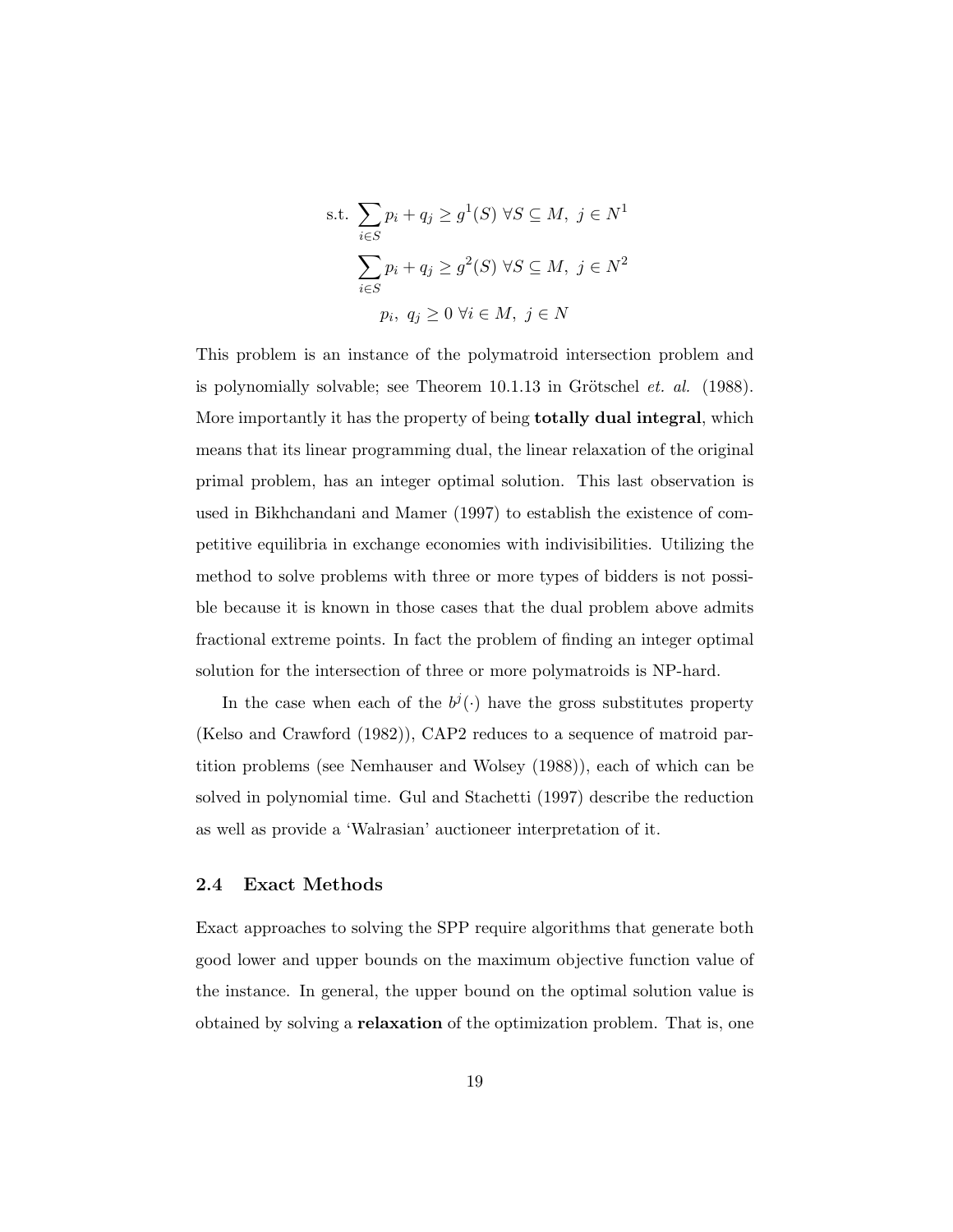solves a related optimization problem whose set of feasible solutions properly contains all feasible solutions of the original problem and whose objective function value is at least as large as the true objective function value for points feasible to the original problem. Thus, we replace the "true" problem by one with a larger feasible region that is more easily solved. There are two standard relaxations for SPP: Lagrangean relaxation (where the feasible set is usually required to maintain 0-1 feasibility, but many if not all of the constraints are moved to the objective function with a penalty term) and the linear programming relaxation (where only the integrality constraints are relaxed—the objective function remains the original function). Lagrangean relaxation will be discussed in greater detail in Section [3](#page-26-0) on decentralization.

Exact methods come in three varieties: branch and bound, cutting planes and a hybrid called branch and cut. The basic idea of branch and bound can be described as intelligent enumeration. At each stage, after solving the LP, a fractional variable,  $x_j$ , is selected and two subproblems are set up (this is the branching phase) one where  $x_j$  is set to 1 and the other where  $x_j$ is set to 0. The linear programming relaxation of the two subproblems are solved to identify an upper bound on the objective function value for each subproblem. From each subproblem with a nonintegral solution we branch again to generate two subproblems and so on. In the worst case we generate a binary tree that includes all feasible solutions. However by comparing the linear programming bound across nodes in different branches of the tree, one can prune some branches in advance without the need to explore them further. That is solutions with some variable  $x_k$ , say, set to 1 (or zero) can never be optimal. This is the 'bound' in the name of the method.

Cutting plane methods find linear inequalities that are violated by a solution of a given relaxation but are satisfied by all feasible zero-one solutions.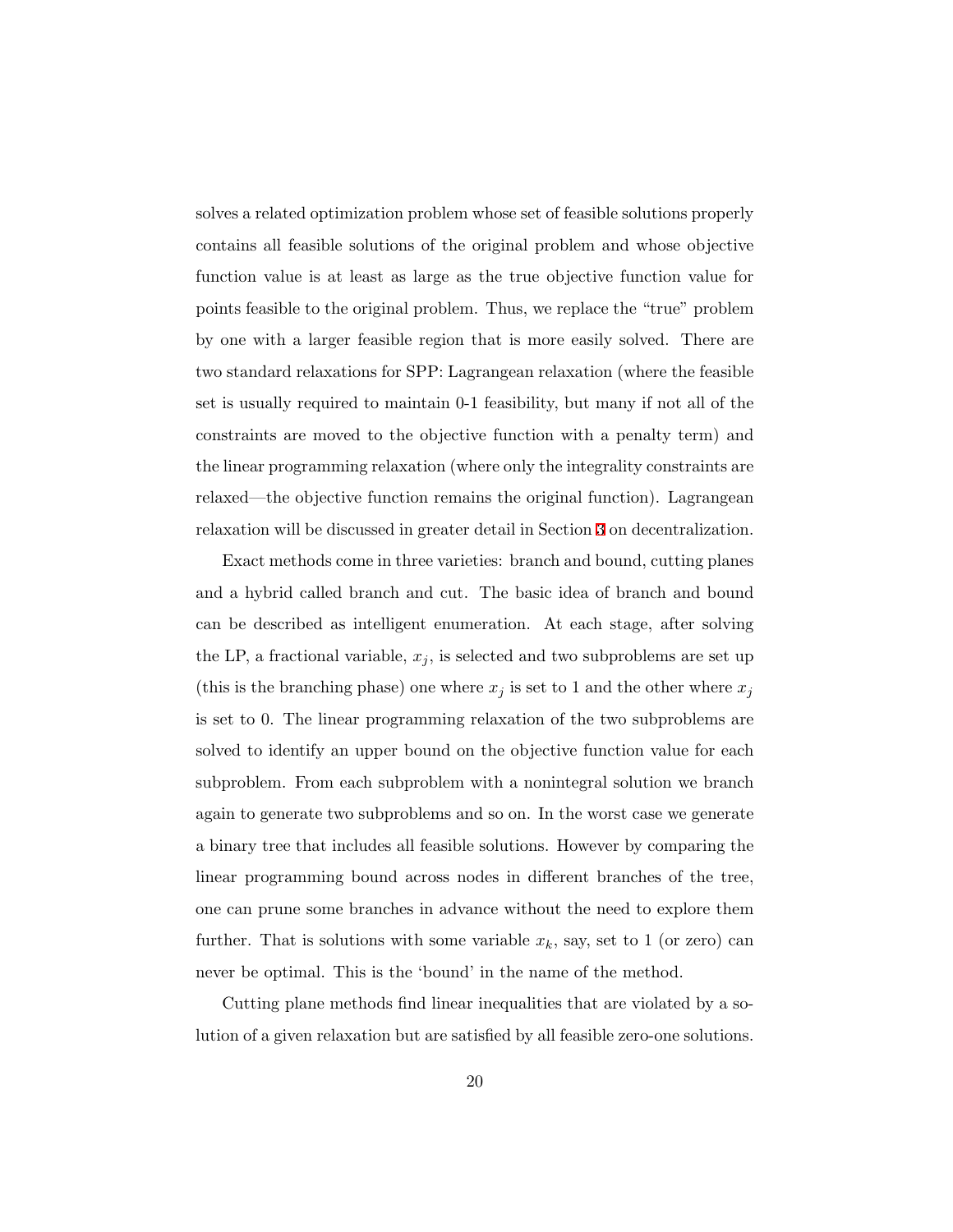These inequalities are called **cuts**. If one adds enough cuts, one is left with integral extreme points. Later in this paper (see Subsection [3.5\)](#page-37-0) we show how cuts can be used to develop prices for various subsets of objects. The most successful cutting plane approaches are based on polyhedral theory, that is they replace the constraint set of an integer programming problem by a convexification of the feasible zero-one points and extreme rays of the problem. For details on polyhedral structure of the SPP and its relatives see Padberg (1973, 1975 and 1979), Cornuejols and Sassano (1989) and Sassano (1989). Given that the problems are NP-hard a full polyhedral description of these problems is unlikely.

Branch and cut works likes branch and bound but tightens the bounds in every node of the tree by adding cuts. For a complete description of how such cuts are embedded into a tree search structure along with other tricks of the trade, see Hoffman and Padberg (1993).

Because even small instances of the CAP1 may involve a huge number of columns (bids) the techniques described above need to be augmented with another method known as column generation. Introduced by Gilmore and Gomory (1961) it works by generating a column when needed rather than all at once. An overview of such methods can be found in Barnhart et. al. (1994). Later in this paper we illustrate how this idea could be implemented in an auction.

One sign of how successful exact approaches are can be found in Hoffman and Padberg (1993). They report being able to find an optimal solution to an instance of SPA with 1,053,137 variables and 145 constraints in under 25 minutes. In auction terms this corresponds to a problem with 145 items and 1,053,137 bids. A major impetus behind the desire to solve large instances of SPA (and SPC) quickly has been the airline industry. The problem of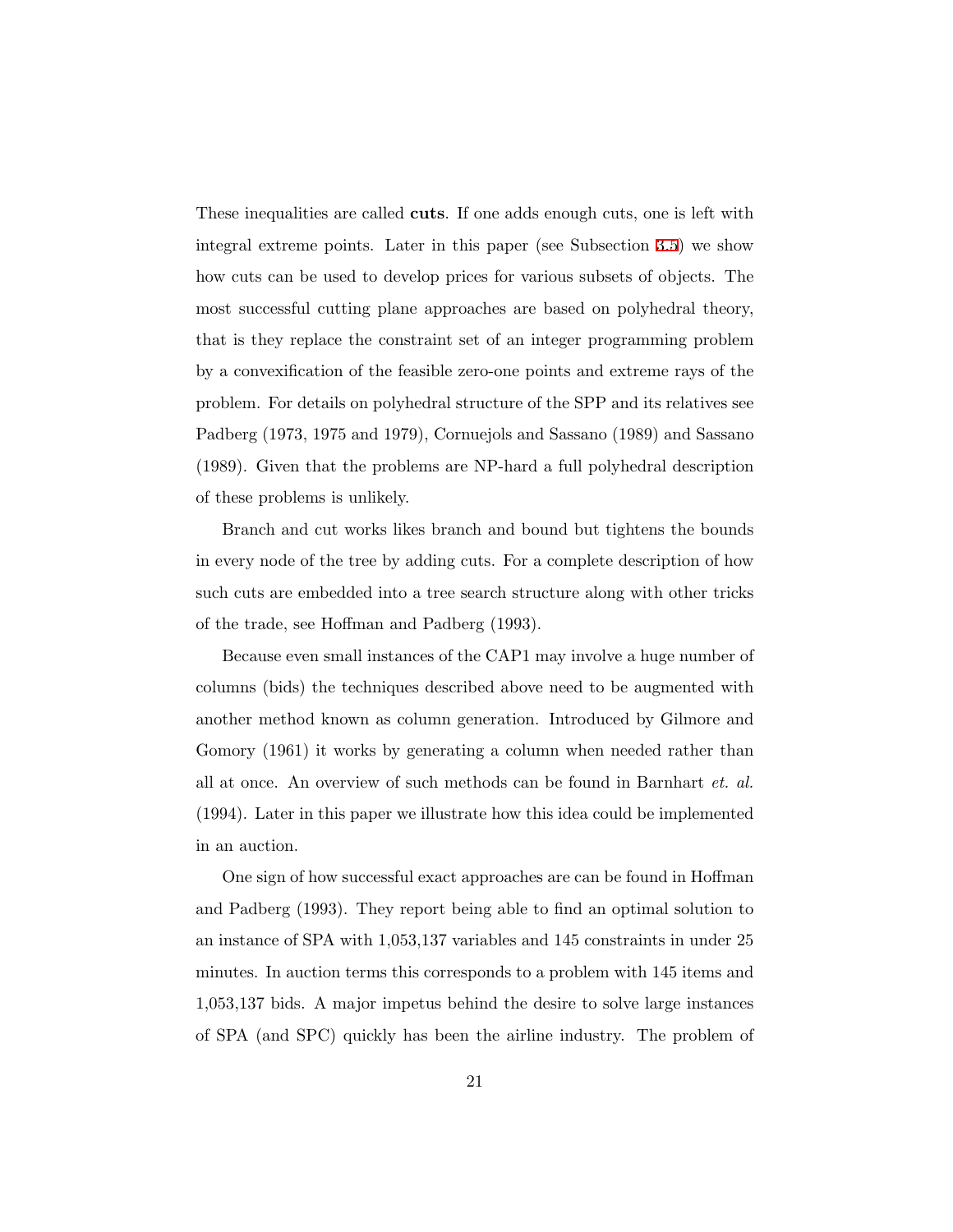assigning crews to routes can be formulated as an SPA. The rows of the SPA correspond to flight legs and the columns to a sequence of flight legs that would be assigned to a crew. Like the CAP, in this problem the number of columns grows exponentially with the number of rows.<sup>12</sup> For the SPP, the large instances that have been studied have usually arisen from relaxations of SPA's. Given the above we believe that established integer programming methods will prove quite successful when applied to the solution of CAP.

Logistics.com's OptiBid<sup>TM</sup> software has been used in situations where the number of bidders is between 12 to 350 with the average being around 120. The number of lanes (objects) has ranged between 500 and 10,000. Additionally, each lane bid can contain a capacity constraint as well as a budget capacity constraint covering multiple lanes. The typical number of lanes is 3000. OptiBid $T^M$  does not limit the number of distinct subsets that bidders bid on or the number of items allowed within a package. OptiBid  $\rm ^{TM}$ is based on a integer program with a series of proprietary formulations and starting heuristic algorithms.<sup>13</sup>

SAITECH-INC's bidding software, SBID, is also based on integer programming. They report being able to handle problems of similar size as  $\mathrm{OptiBid}^\mathrm{TM},$ <sup>14</sup>

Exact methods for CAP1 have been proposed by Fujishima et. al. (1999) as well as Sandholm (1999) and Andersson et. al. (2000). The first two use variations of dynamic programming and the third uses integer programming. In the first, the method is tested on randomly generated instances the largest

 $12$ However, these crew scheduling problems give rise to instances of SPA that have a large number of duplicate columns in the constraint matrix. In some cases as many as  $60\%$  of them. We thank Dr. Márta Eső for alerting us to this.

<sup>&</sup>lt;sup>13</sup>We thank Dr. Christopher Caplice of Logistics.com for providing this information.

 $14$ We thank Dr. Yoshiro Ikura of SAITECH-INC for providing us with this information.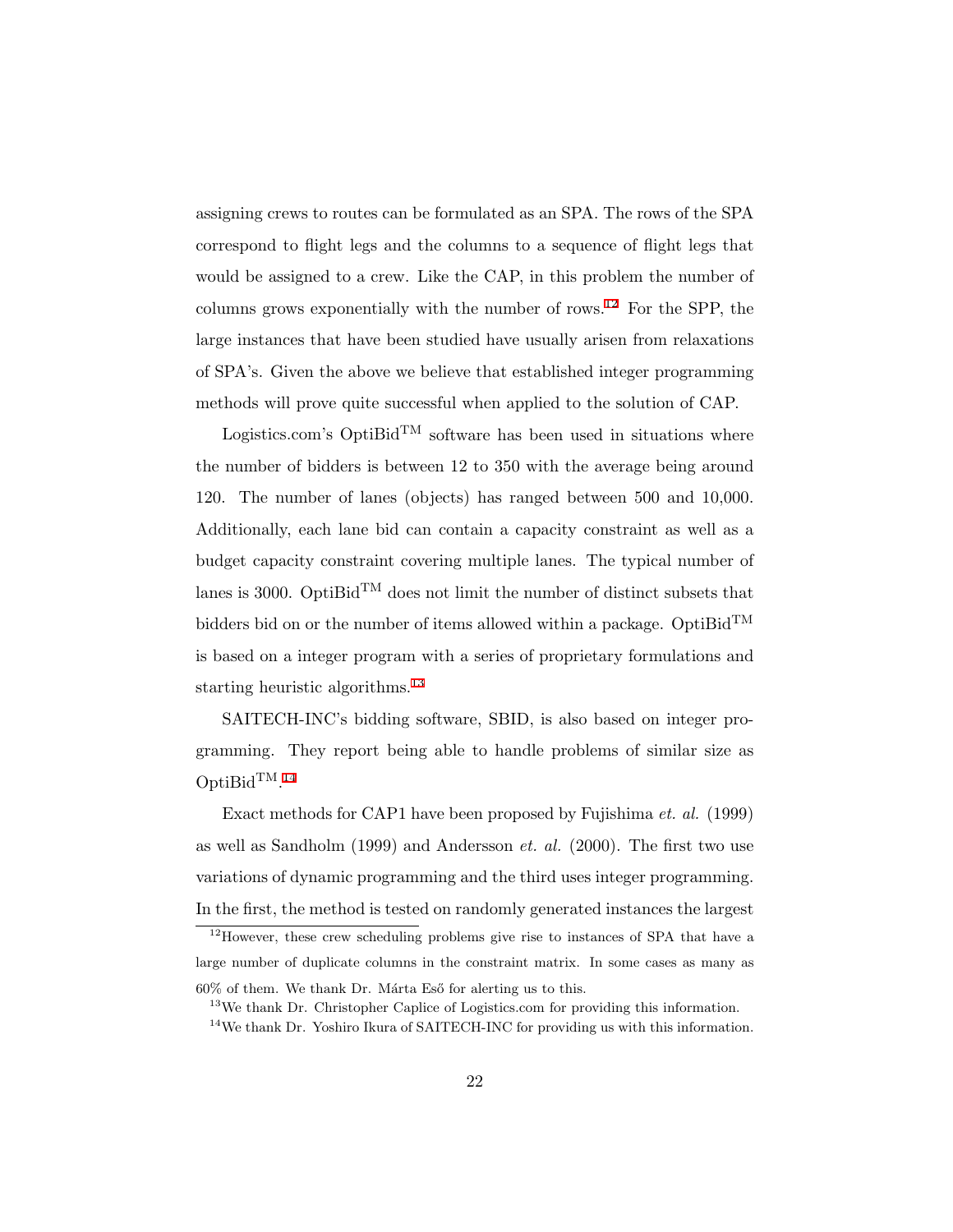<span id="page-22-0"></span>of which involved 500 objects (rows) and 20,000 bids (variables). The second also tests the method on randomly generated instances, the largest of which involved 400 objects (rows) and 2000 bids (variables). In these tests the number of bids examined is far less than the number of subsets of objects. The third uses integer programming methods on the test problems generated by the first two.

By comparison, a straightforward implementation on a commercially available code for solving linear integer programs (called CPLEX) runs into difficulties for instances of CAP involving more than 19 objects if one lists all the bids for the various subsets. There will be  $2^{19}$  variables. This already requires one giga-byte of memory to store. CPLEX can handle in this straight forward approach on the order of  $2^{19}$  variables and 19 constraints before running out of resident memory. Notice that this is large enough to handle the test problems considered in Sandholm (1999) and Fujishima et. al. (1999). We report on this in a later section where we also discuss schemes for generating test problems.<sup>15</sup>

The reader should note that size of an instance is not by itself an indicator of problem difficulty. Structure of the problem plays an important role. In a later section we will discuss some of the structure inherent in the generation schemes used by Sandholm and others.

## 2.5 Approximate Methods

One way of dealing with hard integer programs is to give up on finding the optimal solution. Rather one seeks a feasible solution fast and hopes that it is near optimal. This raises the obvious question of how close to optimal the

<sup>&</sup>lt;sup>15</sup>Since our findings duplicate those of Andersson *et. al.* (2000) we will comment on this paper in a later section.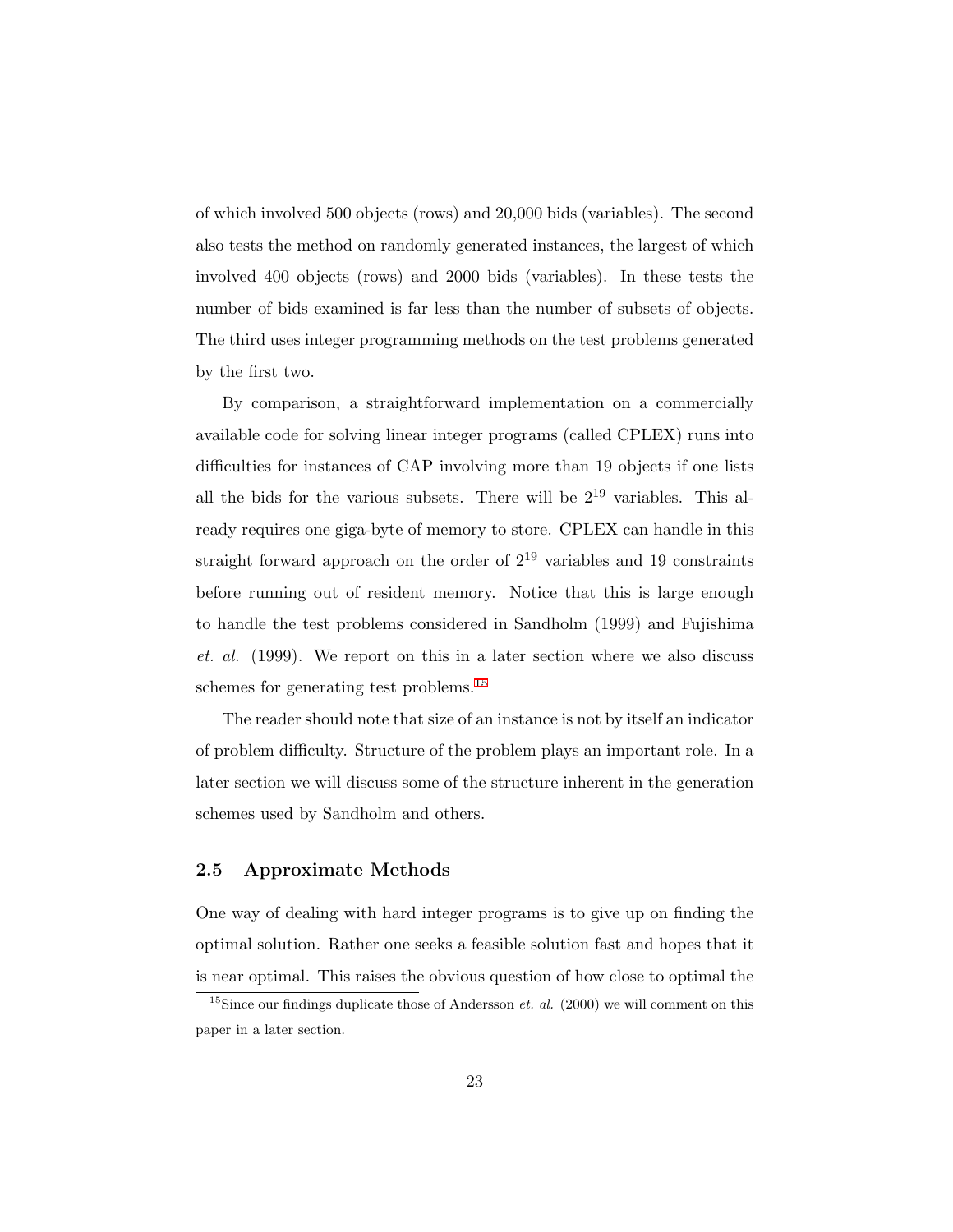solution is. There have traditionally been three ways to assess the accuracy of an approximate solution. The first is by worst-case analysis, the second by probabilistic analysis and the third empirically.

Before describing these approaches it is important to say that probably every heuristic approach for solving general integer programming problems has been applied to the SPP. The first one that almost everyone thinks off, called Greedy, is to iteratively select the column  $j$  that maximizes  $c_j/\sum_i a_{ij}$ , the weight to column sum ratio (see Fisher and Wolsey (1982) for example). Interchange/steepest ascent approaches have also been used; a swap of one or more columns is executed whenever such a swap improves the objective function value (see Hurkens and Schrijver (1989) for the case of maximum cardinality packing and Arkin and Hassin (1998) for weighted packing problems). More fashionable approaches such as genetic algorithms Huang et. al. (1994), probabilistic search (Feo et. al., 1989), simulated annealing (Johnson, et. al., 1989), and neural networks (Aourid and Kaminska, 1994) have also been tried. Unfortunately, there has not been a comparative testing across such methods to determine under what circumstances a specific method might perform best. Beasley (1990) maintains (at <http://mscmga.ms.ic.ac.uk/info.html>) an extensive test set of covering and partitioning problem instances for those who would like to try their hand. We think it safe to say that anything one can think of for approximating the SPP has probably been thought of. In addition, one can embed approximation algorithms within exact algorithms so that one is attempting to get a sharp approximation to the lower bound for the problem at the same time that one iteratively tightens the upper bound.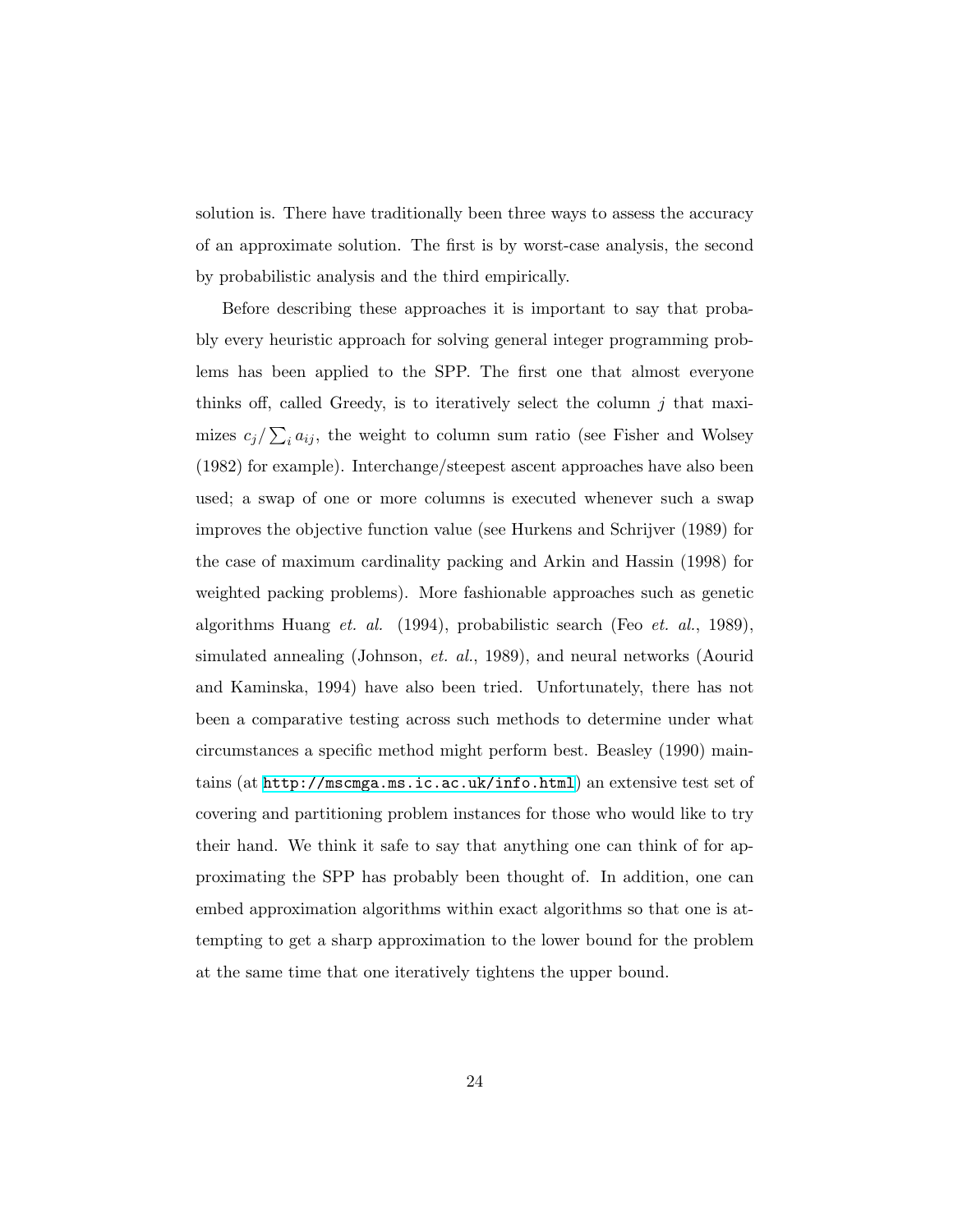#### <span id="page-24-0"></span>2.5.1 Worst-Case Analysis

Let I denote an instance of the integer program one wishes to solve and  $Z(I)$ its optimal objective function value. Assume the goal is to maximize the objective function as in the SPP. Let  $Z_H(I)$  denote the value of the solution returned on the instance I by the polynomial time approximation algorithm (also called heuristic)  $H$ . The **worst-case ratio** for the performance of  $H$ is inf  $Z_H(I)/Z(I)$ . Here the infimum is over all instances in the problem class. For a problem with a maximization objective,  $Z_H(I) \leq Z(I)$  and so the worst-case ratio will always be less than 1. The objective is to bound it from below.

The SPP is difficult to approximate. It is proved by Håstad (1999) that unless  $P = NP$ , there is no polynomial time algorithm for the SPP that can deliver a worst case ratio larger than  $n^{\epsilon-1}$  for any  $\epsilon > 0$ . On the positive side polynomial algorithms that have a worst case ratio of  $O(n/(\log n)^2)$ are known. Bounds that are a function of the data of the underlying input problem are also known. A recent example of this motivated by CAP1 can be found in Akcoglu et. al. (2000). In general restricting the instances of SPP does not help things very much. The reader interested in a full account of what is known about approximating the SPP should consult Crescenzi et. al. (1998) where an updated list of what is known about the worst-case approximation ratio of a whole range of optimization problems is given.

When interpreting these worst case results, two things should be kept in mind. The first is that they are *worst-case* results and so shed little light on the 'typical' accuracy of an approximation algorithm. The second is that these results are lower bounds on  $Z_H(I)$  as a *linear* function of  $Z(I)$ . It is very possible that bounds on  $Z_H(I)$  that are non-linear functions of  $Z(I)$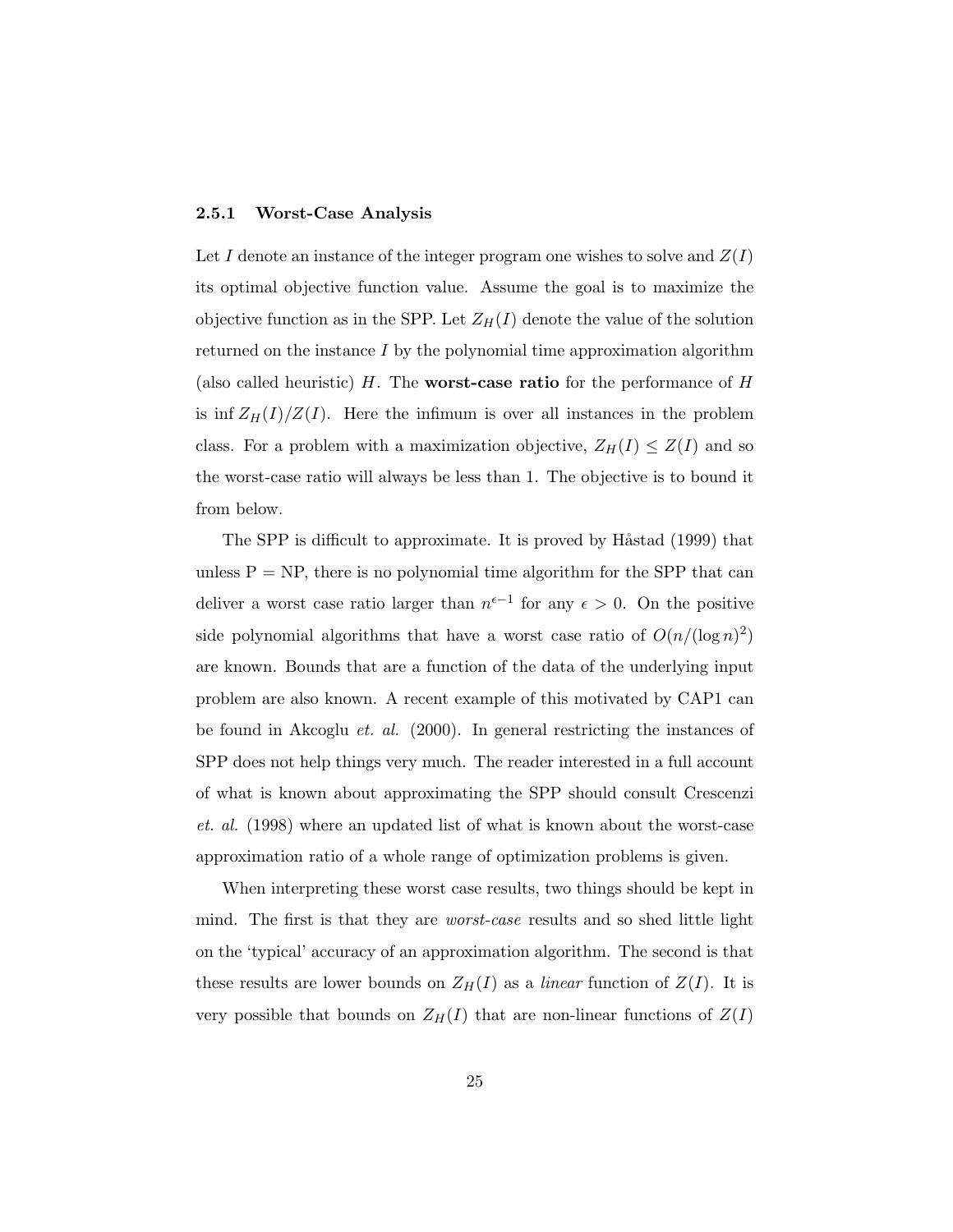<span id="page-25-0"></span>might not be so pessimistic.

#### 2.5.2 Probabilistic Analysis

Probabilistic analysis is an attempt to characterize the typical behavior of an approximation algorithm. A probability distribution over problem instances is specified in which case  $Z(I)$  and  $Z_H(I)$  become random variables. The goal is to understand the behavior of the difference or ratio of the two variables as the size of the instances increase. For example, what is the mean difference, the variance etc. Since the results are asymptotic in nature, attention must be paid to the convergence results when interpreting the results. A problematic feature is that the distributions over instances that are chosen (because of ease of analysis) do not necessarily coincide with the distributions that actual instances will be drawn from. This issue arises also in the empirical testing of approximation algorithms.

## 2.5.3 Empirical Testing

Many approximation algorithms will be elaborate enough to defy theoretical analysis. For this reason it is common to resort to empirical testing. Further empirical testing allows one to consider issues not easily treated analytically.

A good guide to the consumption of an empirical study of approximation algorithms is given by Ball and Magazine (1981). They list the following evaluation criteria:

- 1. Proximity to the optimal solution.
- 2. Ease of implementation (coding and data requirements).
- 3. Flexibility; ability to handle changes in the model.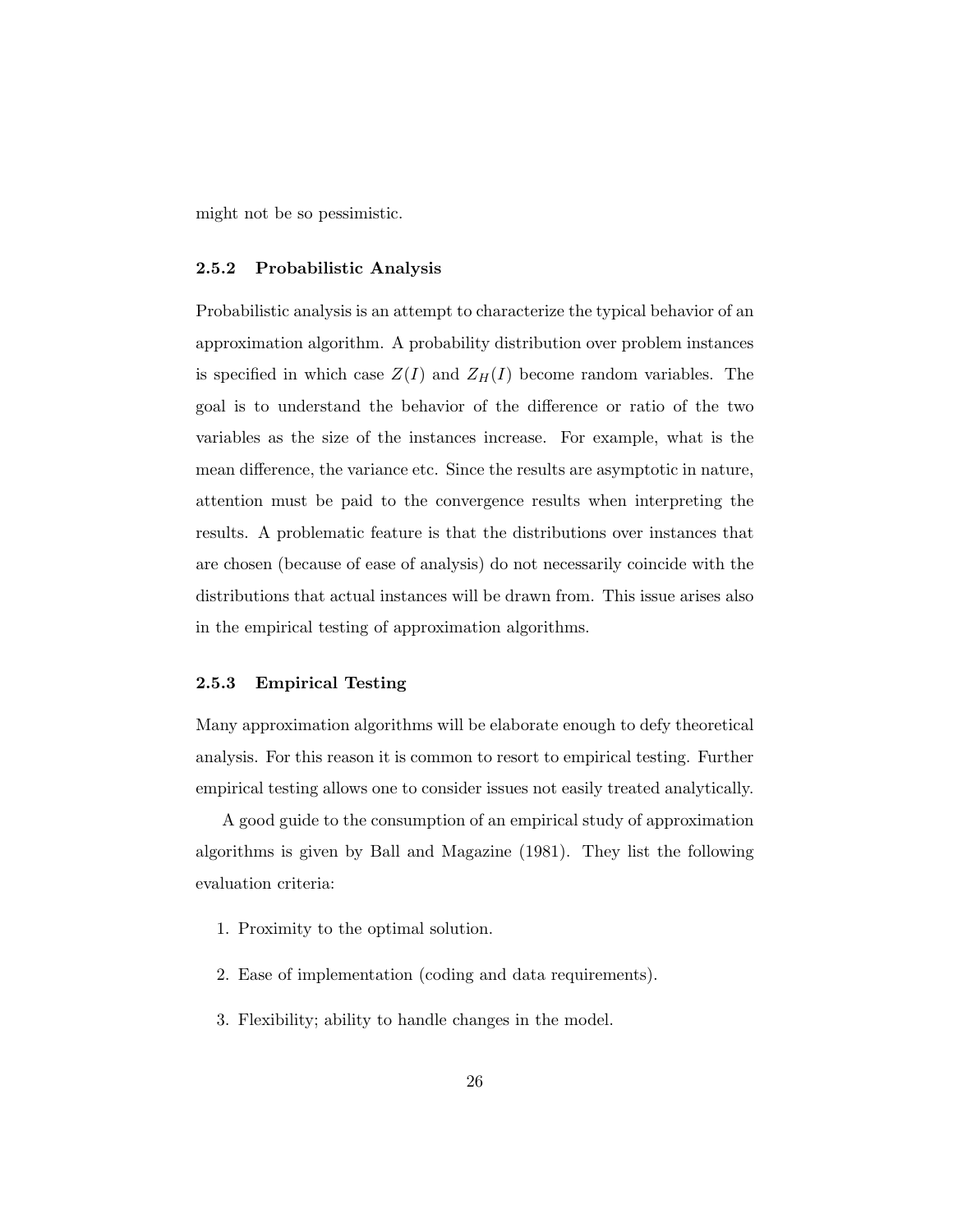<span id="page-26-0"></span>4. Robustness; ability to provide sensitivity analysis and bounds.

This is not the forum for an extensive discussion of the issues associated with the empirical testing of heuristics. However, some points are worth highlighting.

The most obvious is the choice of test problems. Are they realistic? Do they exhibit the features that one thinks one will find in the environment? Interestingly, probabilistic analysis has a role to play here in eliminating some schemes for randomly generating test problems. For example it is known that certain generation schemes give rise to problems that are easy to solve; for example, a randomly generated solution is with high probability close to optimal. Success on a collection of problems generated in this way conveys no information. Is the accuracy due to the approximation algorithm or the structure of the test problems?

Some approximation algorithms involve a number of parameters that need to be fine tuned. Comparing their performance with heuristics whose parameters are not fine tuned becomes difficult because it is not clear whether one should include the overhead in the tuning stage in the comparison.

## 3. Decentralized Methods

One way of reducing some of the computational burden in solving the CAP is to set up a 'fictitious' market that will determine an allocation and prices in a decentralized way. The traditional auctioneer is replaced with a Walrasian one who sets prices for the objects. Agents announce which sets of objects they will purchase at the posted prices. If two or more agents compete for the same object, the Walrasian auctioneer adjusts the price vector. This saves bidders from specifying their bids for every possible combination and the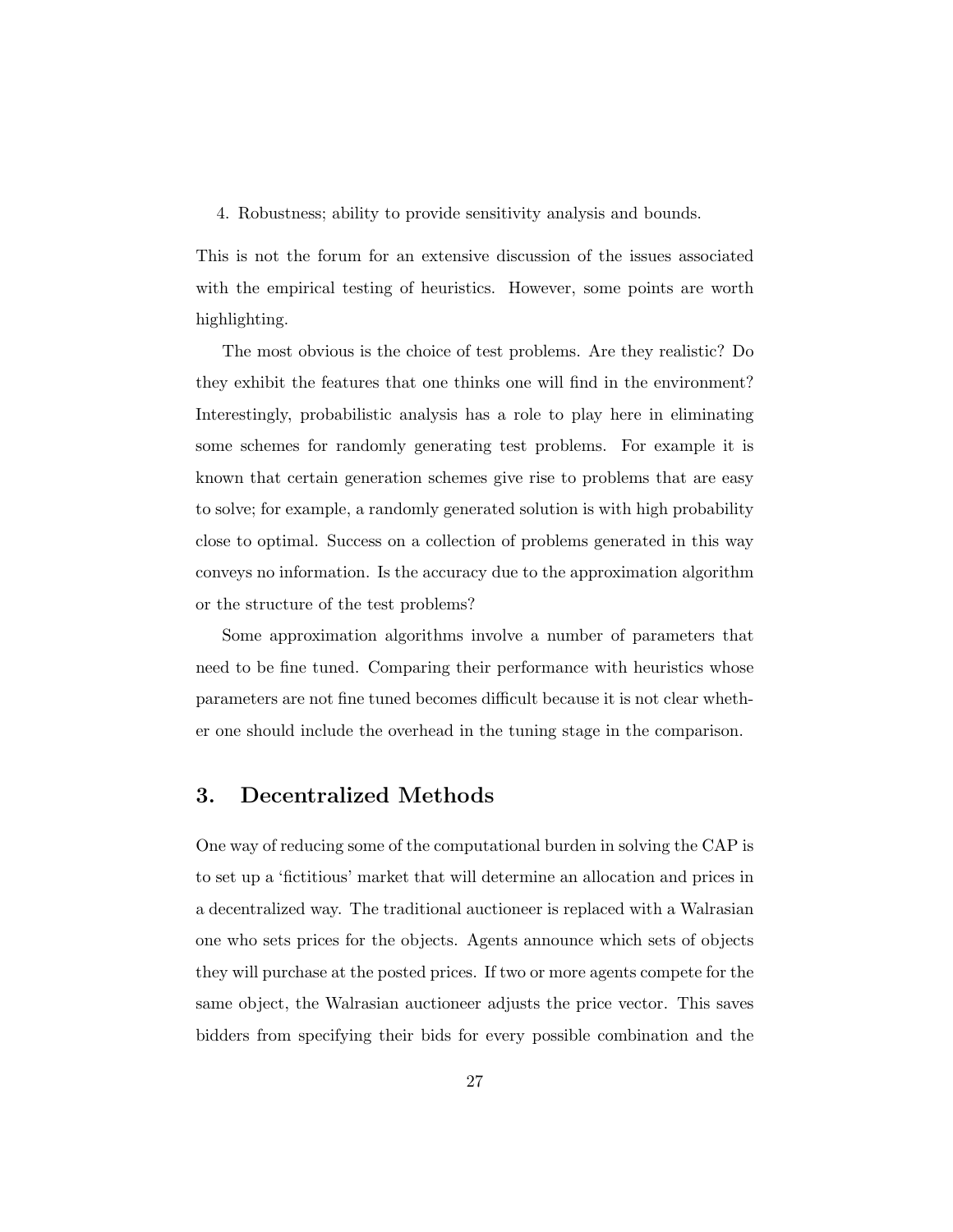<span id="page-27-0"></span>auctioneer from having to process each bid function. Such methods also have the advantage that they can be adapted to dynamic environments where bidders and objects arrive and depart at different times. While such methods reduce the computational burden they cannot eliminate them altogether. A more compelling argument for decentralized methods is that the relevant information for choosing an allocation is itself decentralized.

Examples of decentralized approaches for solving the CAP can be found in Fujishima et. al. (1999) and Rassenti et. al. (1982). In the same spirit, Brewer (1999) and Wellman et. al. (1998) propose decentralized scheduling procedures in different contexts. In their set up the auctioneer chooses a feasible solution and 'bidders' are asked to submit improvements to the solution. In return for these improvements, the auctioneer agrees to share a portion of the revenue gain with the bidder. These methods can be viewed as instances of dual based procedures for solving an integer program. Auction or market interpretations of dual based procedures for optimization problems are not new. They appear, for example in Dantzig (1963). The updates on the dual variables that are executed in these algorithms can be interpreted as a form of myopic best response on the part of bidders. More recently, Bertsekas (1991) has proposed a collection of dual based algorithms for the class of linear network optimization problems. These algorithms he dubs auctions algorithms. The incentive issues associated with such methods are discussed later.

## 3.1 Duality in Integer Programming

To describe the dual to SPP let 1 denote the *m*-vector of all 1's and  $a^j$  the  $j^{th}$ column of the constraint matrix  $A$ . The (superadditive) dual to SPP is the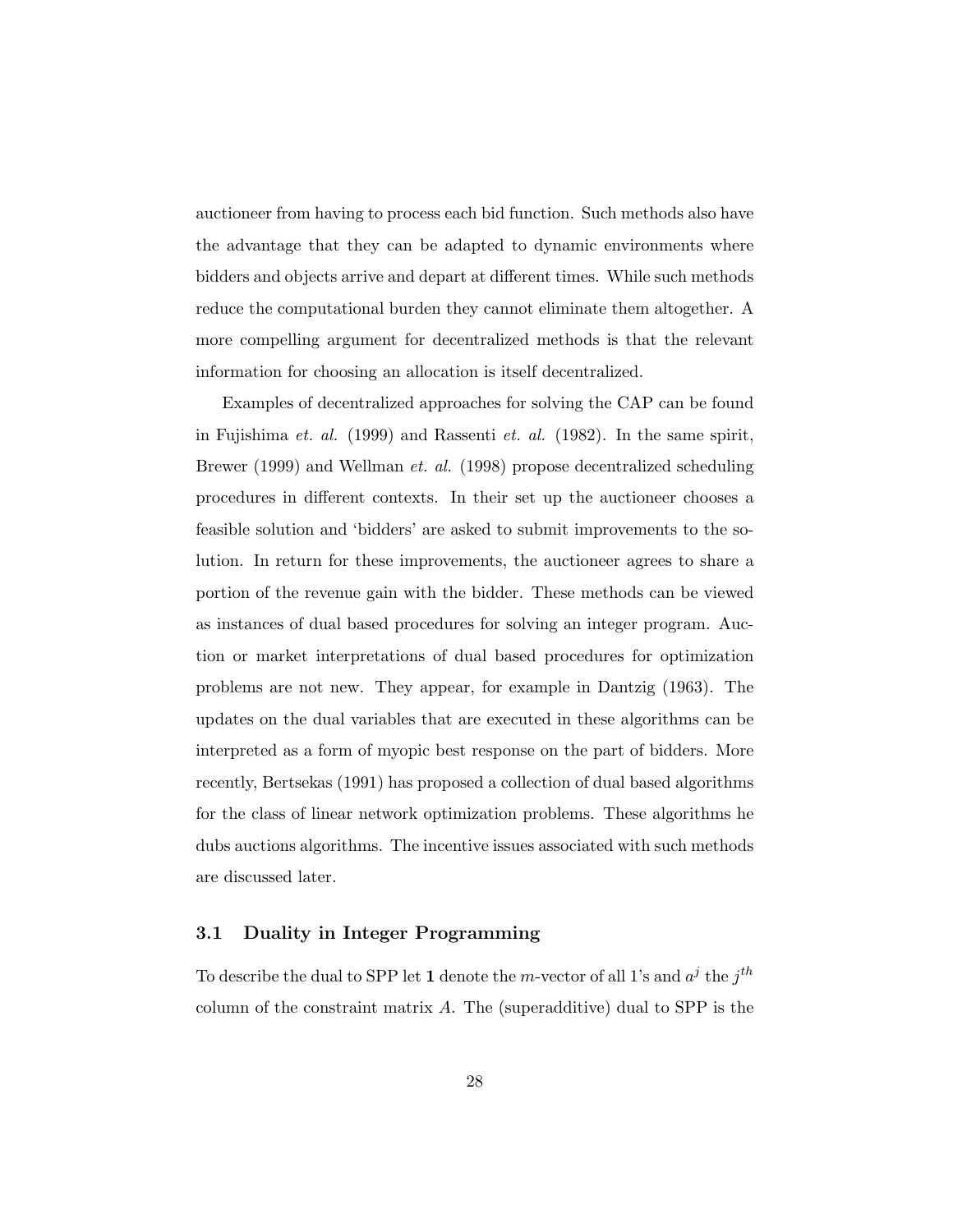problem of finding a superadditive, non-decreasing function  $F: \mathbb{R}^m \to \mathbb{R}^1$ that

$$
\min F(\mathbf{1})
$$
  
s.t.  $F(a^j) \ge c_j \ \forall j \in V$   

$$
F(\mathbf{0}) = 0
$$

We can think of  $F$  as being a non-linear price function that assigns a price to each bundle of goods (see Wolsey (1981)).

If the primal integer program has the integrality property, there is an optimal integer solution to its linear programming relaxation, the dual function F will be linear i.e.  $F(u) = \sum_i y_i u_i$  for some y and all  $u \in \mathbb{R}^m$ . The dual becomes:

$$
\min \sum_{i} y_i
$$
  
s.t. 
$$
\sum_{i} a_{ij} y_i \ge c_j \,\,\forall j \in V
$$
  

$$
y_i \ge 0 \,\,\forall i \in M
$$

That is, the superadditive dual reduces to the dual of the linear programming relaxation of SPP. In this case we can interpret each  $y_i$  to be the price of object  $i$ . Thus an optimal allocation given by a solution to the CAP can be supported by prices on individual objects.

Optimal objective function values of SPP and its dual coincide (when both are well defined). There is also a complementary slackness condition:

THEOREM 3.1 If  $x$  is an optimal solution to SPP and  $F$  an optimal solution to the superadditive dual then

$$
(F(a^j) - c_j)x_j = 0 \ \forall j.
$$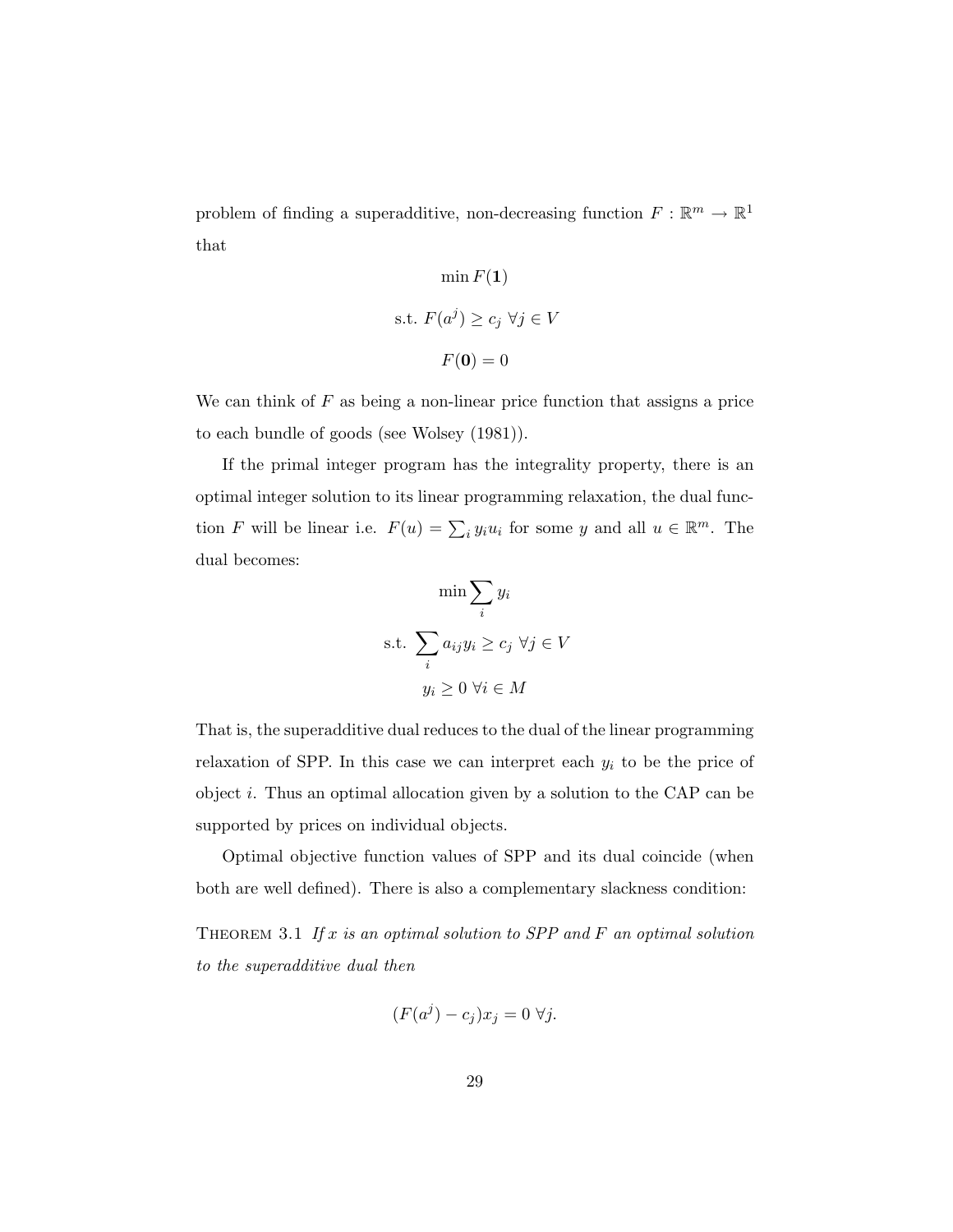<span id="page-29-0"></span>Solving the superadditive dual problem is as hard as solving the original primal problem. It is possible to reformulate the superadditive dual problem as a linear program (the number of variables in the formulation is exponential in the size of the original problem). For small or specially structured problems this can provide some insight. The interested reader is referred to Nemhauser and Wolsey (1988) for more details. In general one relies on the solution to the linear programming dual and uses its optimal value to guide the search for an optimal solution to the original primal integer program. The way this is done is through a technique known as Lagrangean Relaxation.

### 3.2 Lagrangean Relaxation

The basic idea is to 'relax' some of the constraints of the original problem by moving them into the objective function with a penalty term. That is infeasible solutions to the original problem are allowed, but they are penalized in the objective function in proportion to the amount of infeasibility. The constraints that are chosen to be relaxed, are selected so that the optimization problem over the remaining set of constraints is in some sense easy. We describe the bare bones of the method first and then give a 'market' interpretation of it.

Recall the SPP:

$$
Z = \max \sum_{j \in V} c_j x_j
$$
  
s.t. 
$$
\sum_{j \in V} a_{ij} x_j \le 1 \ \forall i \in M
$$

$$
x_j = 0, 1 \ \forall j \in V
$$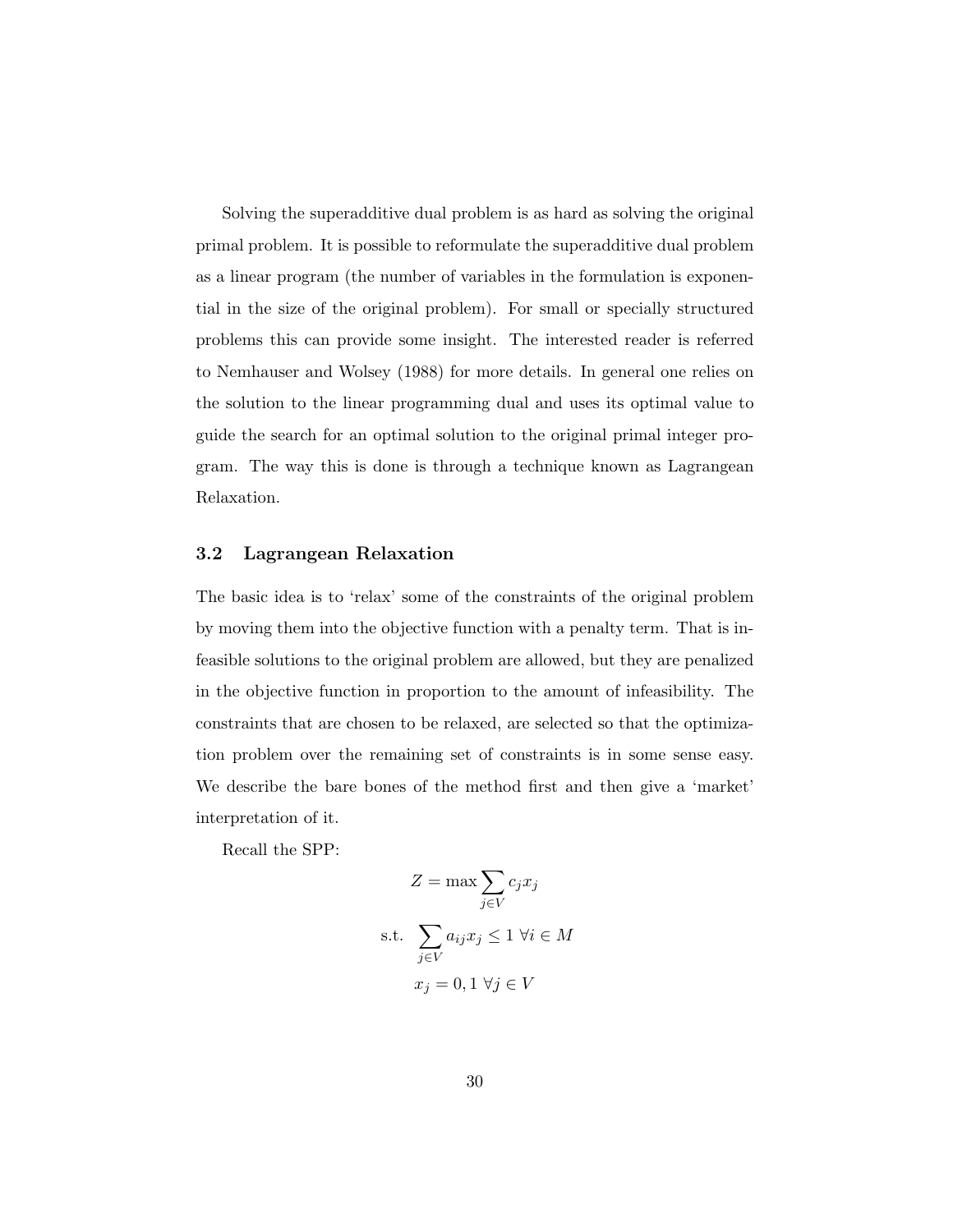Let  $Z_{LP}$  denote the optimal objective function value to the linear programming relaxation of SPP. Note that  $Z \leq Z_{LP}$ . Consider now the following relaxed problem:

$$
Z(\lambda) = \max \sum_{j \in V} c_j x_j + \sum_{i \in M} \lambda_i (1 - \sum_{j \in V} a_{ij} x_j)
$$
  
s.t.  $1 \ge x_j \ge 0 \ \forall j \in V$ 

For a given  $\lambda$ , computing  $Z(\lambda)$  is easy. To see why note that

$$
\sum_{j \in V} c_j x_j + \sum_{i \in M} \lambda_i (1 - \sum_{j \in V} a_{ij} x_j) = \sum_{j \in V} (c_j - \sum_{i \in M} \lambda_i a_{ij}) x_j + \sum_{i \in M} \lambda_i.
$$

Thus, to find  $Z(\lambda)$ , simply set  $x_j = 1$  if  $(c_j - \sum_{i \in M} \lambda_i a_{ij}) > 0$  and zero otherwise. It is also easy to see that  $Z(\lambda)$  is piecewise linear and convex. A basic result that is easy to prove is:

THEOREM 3.2

$$
Z_{LP} = \min_{\lambda \ge 0} Z(\lambda).
$$

Why might this be useful? Since evaluating  $Z(\lambda)$  for each  $\lambda$  is a snap, if we can find a fast way to determine the  $\lambda$  that solves min<sub> $\lambda \geq 0$ </sub>  $Z(\lambda)$  we would have fast procedure to find  $Z_{LP}$ . The resulting solution (values of the x variables) while integral need not be feasible. However it may not be 'too infeasible' and so could be fudged into a feasible solution without a great reduction in objective function value.

Finding the  $\lambda$  that solves min<sub> $\lambda \geq 0$ </sub>  $Z(\lambda)$  can be accomplished using the subgradient algorithm. Suppose the value of the lagrange multiplier  $\lambda$  at iteration t is  $\lambda^t$ . Choose any subgradient of  $Z(\lambda^t)$  and call it  $s^t$ . Choose the lagrange multiplier for iteration  $t + 1$  to be  $\lambda^t + \theta_t s^t$ , where  $\theta_t$  is a positive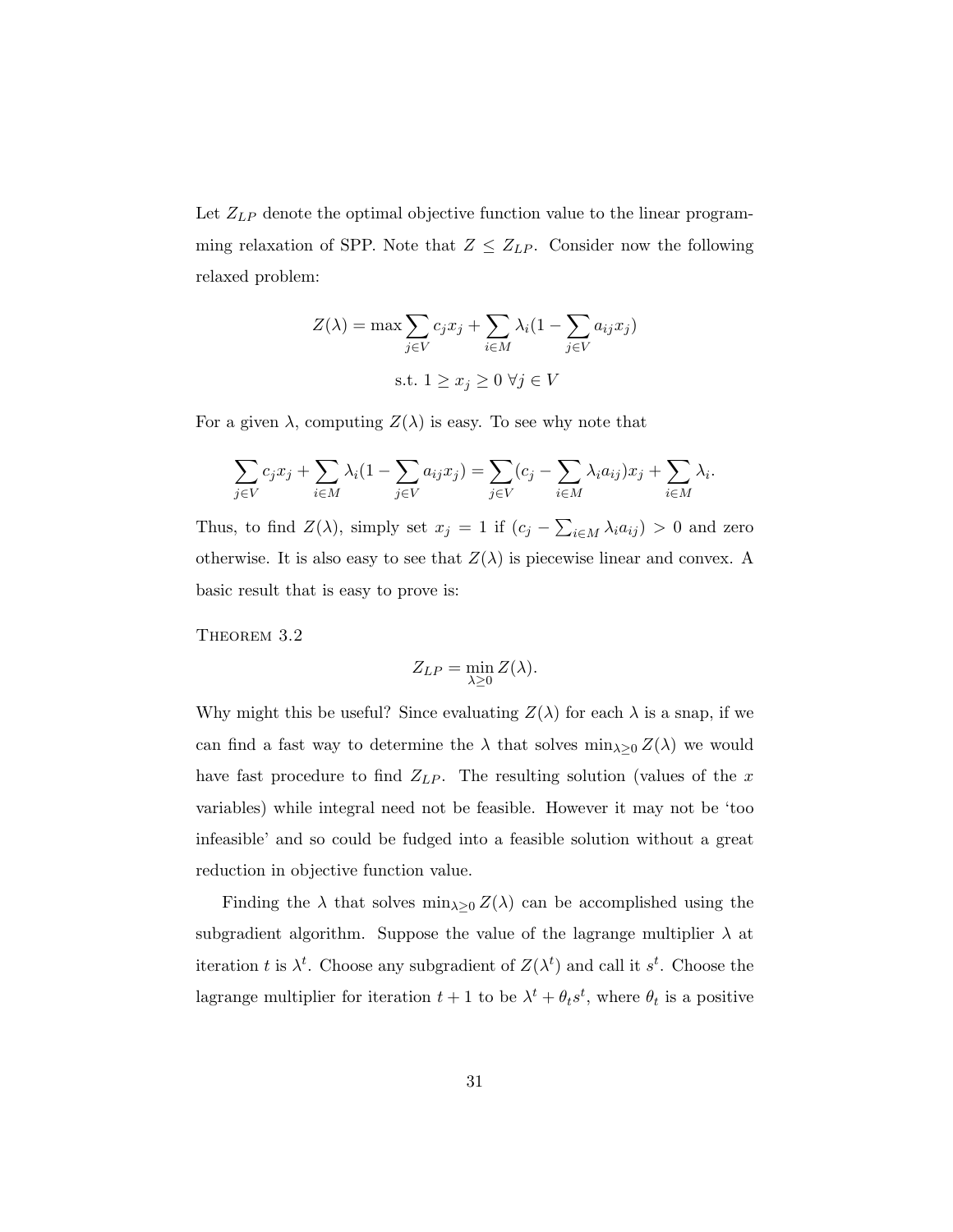number called the step size. In fact if  $x<sup>t</sup>$  is the optimal solution associated with  $Z(\lambda^t)$ ,

$$
\lambda^{t+1} = \lambda^t + \theta_t (Ax^t - \mathbf{1}).
$$

Notice that  $\lambda_i^{t+1} > \lambda_i^t$  for any i such that  $\sum_j a_{ij} x_j^t > 1$ . The penalty term is increased on any constraint currently being violated.

The algorithm is a natural adaptation of the steepest descent algorithm to non-differentiable functions. At each stage it adjusts the multiplier so as to produce a decrease in the function value. Since the function  $Z(\lambda)$  is not differentiable, we must choose a subgradient rather than gradient. For an appropriate choice of step size at each iteration, this procedure can be shown to converge to the optimal solution. Specifically,  $\theta_t \to 0$  as  $t \to \infty$  but  $\sum_t \theta_t$ diverges. The first condition ensures that as we get closer to the optimal solution, our step sizes go down, i.e. we won't leave the optimum once it is found. The second ensures that we don't stop prematurely, i.e., before finding the optimal solution. The subgradient algorithm is not guaranteed to converge to the optimal solution in a finite number of steps. Hence, when implemented, the user will incorporate a stopping rule, e.g., stop once an improvement in objective function value that does not exceed some threshold is observed and experiment with step sizes to ensure rapid convergence.

It should be emphasized that Lagrangean relaxation is not guaranteed to find the optimal solution to the underlying problem. Rather, it finds an optimal solution to a relaxation of it.

Here is the market interpretation. The Walrasian auctioneer chooses a price vector  $\lambda$  for the individual objects and bidders submit bids. If the highest bid,  $c_j$ , for the  $j^{th}$  bundle exceeds  $\sum_{i \in M} a_{ij} \lambda_i$ , this bundle is tentatively assigned to that bidder. Notice that the auctioneer need not know what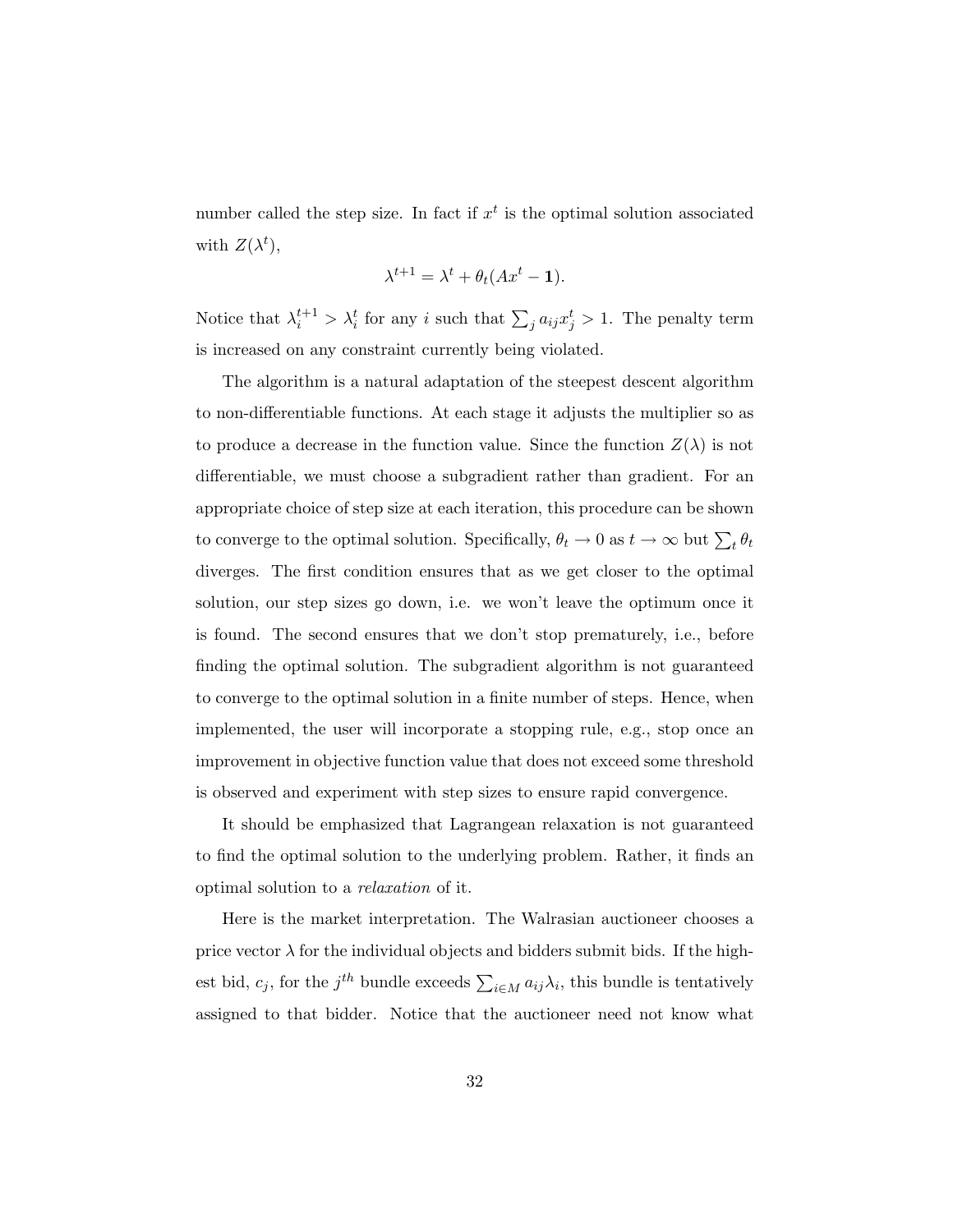$c_j$  is ahead of time. This is supplied by the bidders after  $\lambda$  is announced. In fact, the bidders need not announce bids, they could simply state which individual objects are acceptable to them at the announced prices. The auctioneer can randomly assign objects to bidders in case of ties. If there is a conflict in the assignments, the auctioneer uses the subgradient algorithm to adjust prices and repeats the process.

Now let us compare this market interpretation of Lagrangean relaxation with the simultaneous ascending auction (SAA) proposed by P. Milgrom, R. Wilson and P. McAfee (see Milgrom (1995)). In the SAA, bidders bid on individual items simultaneously in rounds. To stay in the auction for an item, bids must be increased by a specified minimum from one round to the next just like the step size. Winning bidders pay their bids. The only difference between this and Lagrangean relaxation, is that the bidders through their bids adjust their prices rather than the auctioneer. The adjustment is along a subgradient. Bids increase on those items for which there are two or more bidders competing.

One byproduct of the SAA is called the exposure problem. Bidders pay too much for individual items or bidders with preferences for certain bundles drop out early to limit losses. As an illustration consider an extreme example of a bidder who values the bundle of goods i and j at \$100 but each separately at \$0. In the SAA, this bidder may have to submit high bids on i and j to be able to secure them. Suppose that it loses the bidding on  $i$ . Then it is left standing with a high bid  $j$  which it values at zero. The presence of such a problem is easily seen within the Lagrangean relaxation framework. While Lagrangean relaxation will yield the optimal objective function value for the *linear relaxation* of the underlying integer program, it is not guaranteed to produce a feasible solution. Thus the solution gener-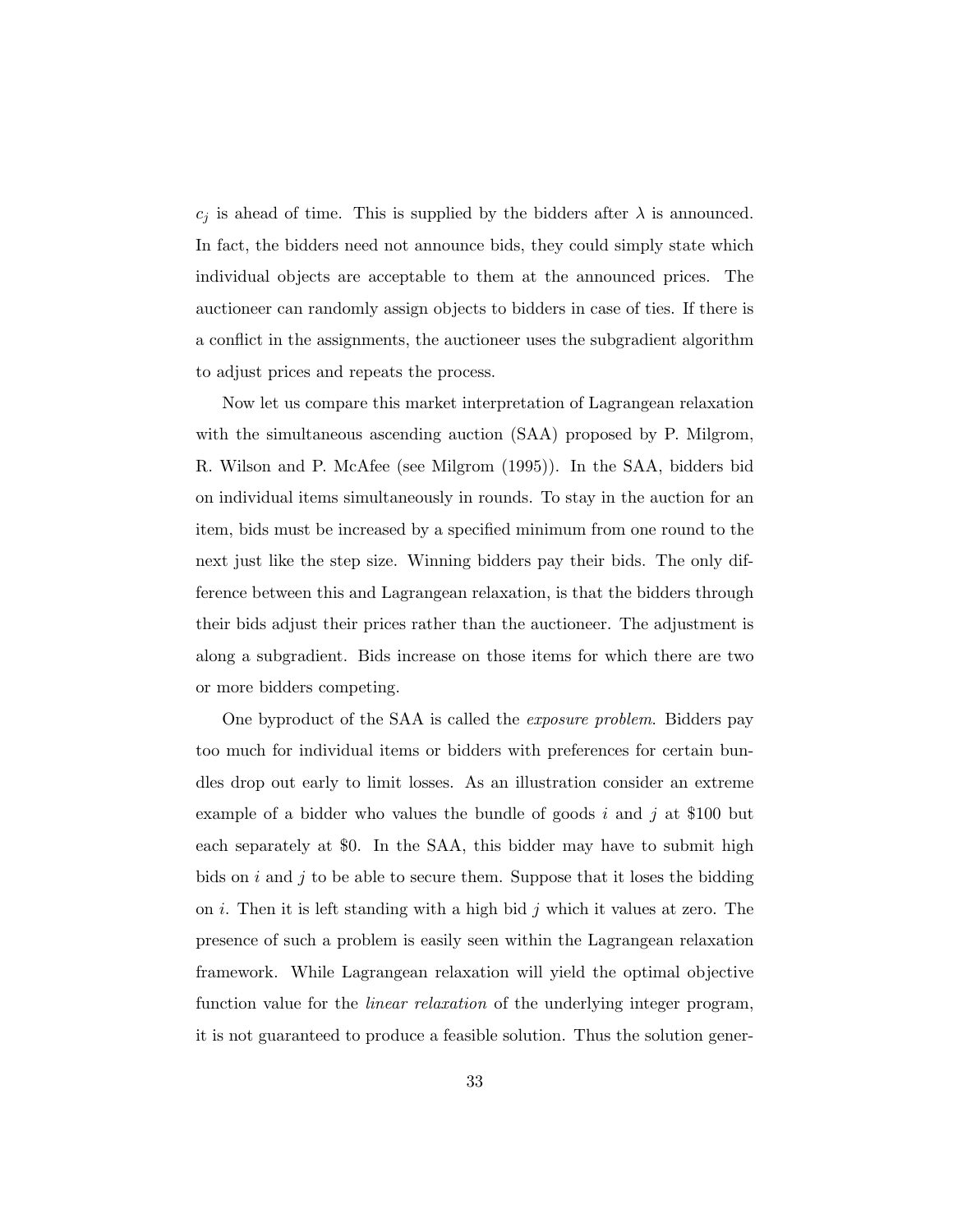ated may not satisfy the complementary slackness conditions. The violation of complementary slackness is the exposure problem associated with this auction scheme. Notice that any auction scheme that relies on prices for individual items will face this problem.

In contrast to the SAA outlined above is the Adaptive User Selection Mechanism (AUSM) proposed by Banks et. al. (1989). AUSM is asynchronous in that bids on subsets can be submitted at any time and so is difficult to connect to the Lagrangean ideas just described. An important feature of AUSM is an arena which allows bidders to aggregate bids to exploit synergies. DeMartini et. al. (1999) propose an iterative auction scheme that is a hybrid of the SAA and AUSM that is easier to connect to the Lagrangean framework. In this scheme, bidders submit bids on packages rather than on individual items. Like the SAA, bids on packages must be increased by a specified amount from one round to the next. This minimum increment is a function of the bids submitted in the previous round. In addition, the number of items that a bidder may bid on in each round is limited by the number of items s/he bid on in previous rounds. The particular implementation of this scheme advanced by DeMartini et. al. (1999) can also be given a Lagrangean interpretation. They choose the multipliers (which can be interpreted as prices on individual items) so as to try and satisfy the complementary slackness conditions of linear programming. Given the bids in each round, they allocate the objects so as to maximize revenue. Then they solve a linear program (that is essentially the dual to CAP2) that finds a set of prices/multipliers that approximately satisfy the complementary slackness conditions associated with the allocation.

Kelly and Steinberg (2000) also propose an iterative scheme for combi-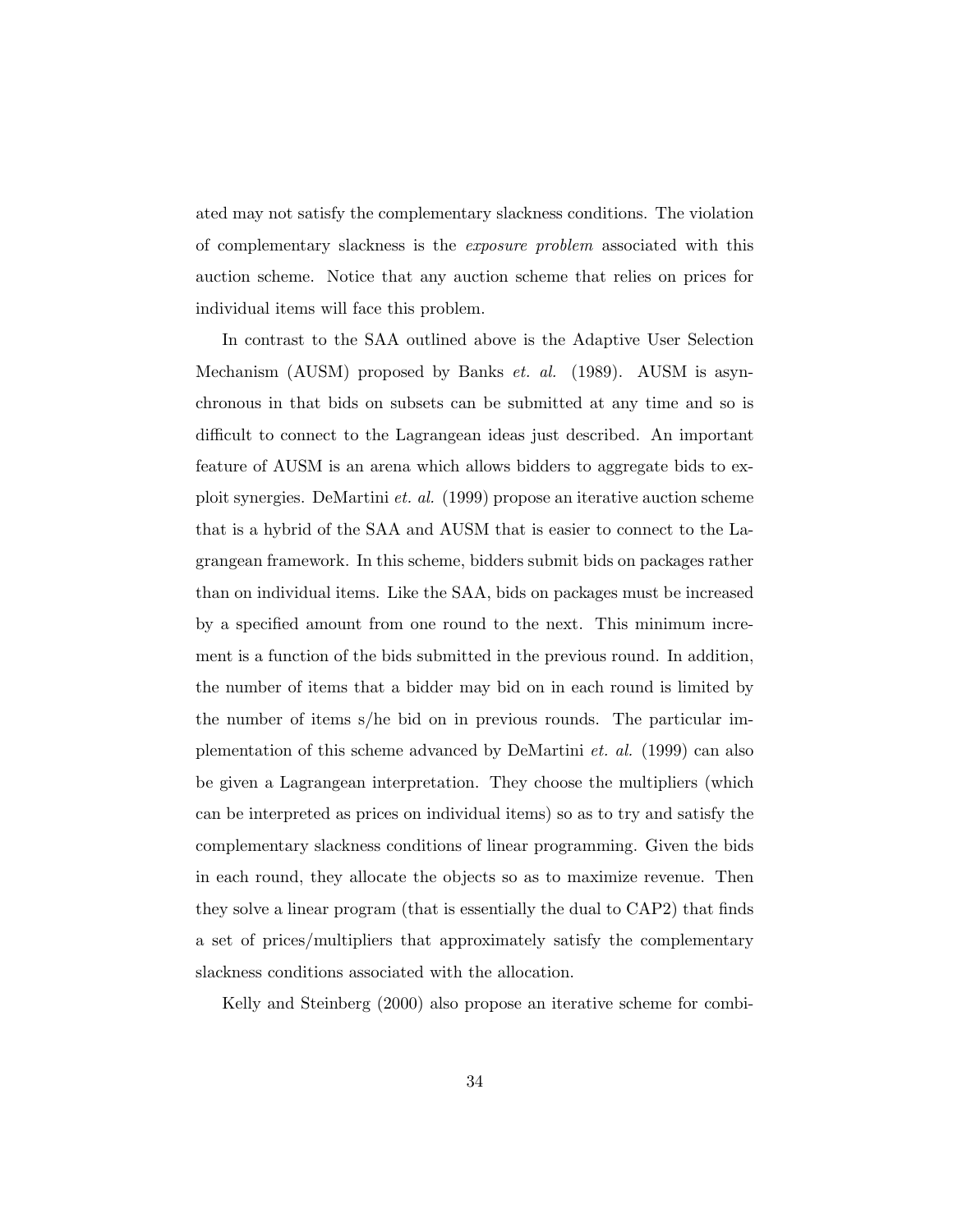<span id="page-34-0"></span>natorial auctions.<sup>16</sup> The auction has two phases. The first phase is an SAA where bidders bid on individual items. In the second phase an AUSM like mechanism is used. The important difference is that each bidder submits a temporary assignment of all the items in the auction. Here a temporary assignment is comprised of previous bids of other players plus new bids of his own.<sup>17</sup>

In Parkes (1999) an ascending auction, called *iBundle*, that allows bidders to bid on combinations of items and uses non-linear prices is proposed. Bidders submit bids for subsets of items. At each iteration the auctioneer announces prices for those subsets of items that receive unsuccessful bids from agents. For a bid on a subset to be 'legal' it must exceed the price posted by the auctioneer. Given the bids, the auctioneer solves an instance of CAP2 and tentatively assigns the objects. For the next iteration, the prices on each subset are either kept the same or adjusted upwards. The upward adjustment is determined by the highest losing bid for the subset in question plus a user specified increment. The auction terminates when the bids from one round to the next do not show sufficient change. The scheme can be given a Lagrangian interpretation as well, however the underlying formulation is different from CAP1 or CAP2. We discuss it in Section [3.5](#page-37-0).

## 3.3 Variations

By relaxing on a subset of the constraints as opposed to all of them we get different relaxations, some of which give upper bounds on Z that are smaller

 $16$ The description is tailored to the auction for assigning carrier of last resort rights in telecommunications.

 $^{17}\mathrm{We}$  thank Professor Steinberg for alerting us to an earlier inaccuracy in the description of the procedure.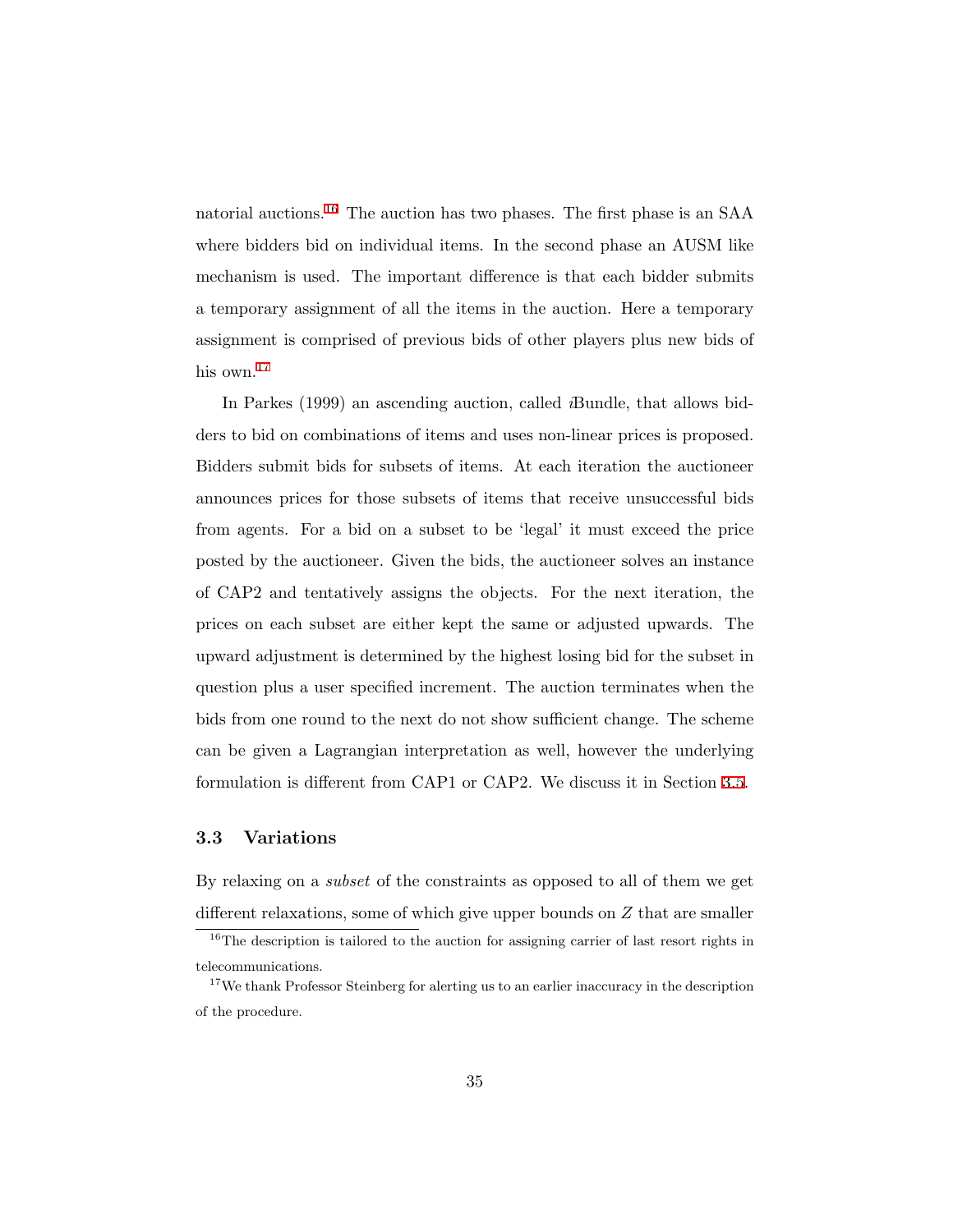<span id="page-35-0"></span>than  $Z_{LP}$ . Details can be found in Nemhauser and Wolsey (1988). Needless to say there have been many applications of Lagrangean relaxation to SPP, SPA and SPC and hybrids with exact methods have also been investigated. See Balas and Carrera (1996) and Beasley (1990) for recent examples.

### 3.4 Column Generation

Column generation is a technique for solving linear programs with an exceedingly large number of variables. Each variable gives rise to a column in the constraint matrix, hence the name column generation. A naive implementation of a simplex type algorithm for linear programming would require recording and storing every column of the constraint matrix. However, only a small fraction of those columns would ever make it into an optimal basic feasible solution to the linear program. Further, of those columns not in the current basis, one only cares about the ones whose reduced cost will be of the appropriate sign. Column generation exploits this observation in the following way. First an optimal solution is found using a subset of the columns/variables. Next, given the dual variable implied by this preliminary solution, an optimization problem is solved to find a non-basic column/variable that has a reduced cost of appropriate sign. The trick is to design an optimization problem to find this non-basic column without listing all non-basic columns.

The column generation idea can be implemented in an auction setting as follows. In the first step the auctioneer chooses an extreme point solution to the CAP. It does not matter which one, any one will do. Note that this initial solution could involve fractional allocations of objects.

This extreme point solution is reported to all bidders. Each bidder, look-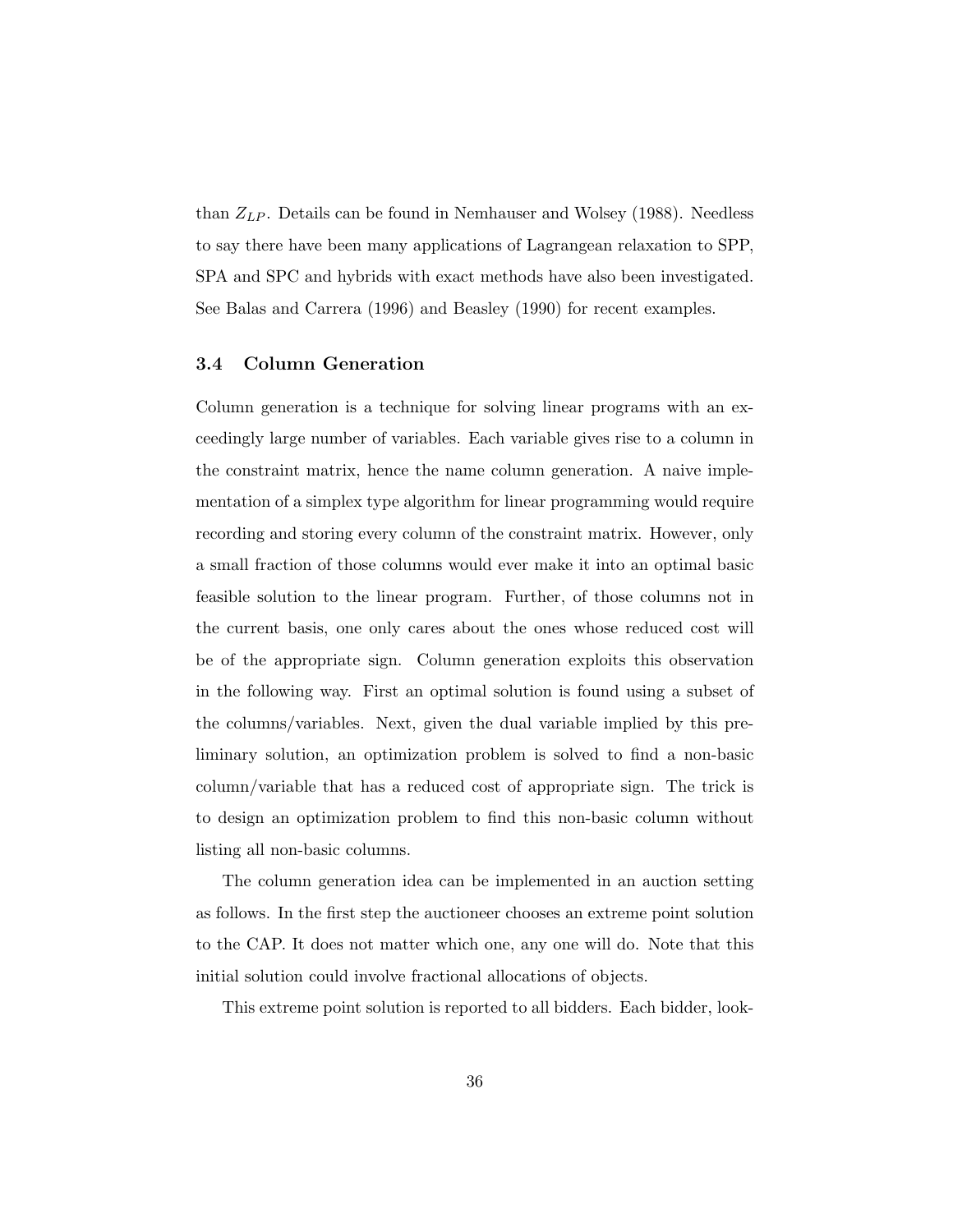ing only at how they value the allocation proposes a column/variable/subset to enter the basis (along with its value to the bidder). The proposed column and its valuation must satisfy the appropriate reduced cost criterion for inclusion in the basis. In effect each bidder is being used as a subroutine to execute the column generation step.

The auctioneer now gathers up the proposed columns (along with their valuations) and using these columns and the columns from the initial basis only (and possibly previously generated nonbasic columns), solves a linear program to find a revenue maximizing (possibly fractional) allocation. The new extreme point solution generated is handed out to the bidders who are asked to each identify a new column (if any) to be added to the new basis that meets the reduced cost criterion for inclusion. The process is then repeated until an extreme point solution is identified that no bidder wishes to modify. To avoid cycling, the auctioneer can always implement one of the standard anti-cycling rules for linear programming.

This auction procedure eliminates the need to transmit and process long lists of subsets and their bids. Bids and subsets are generated only as needed. Second, the bidders are provided an opportunity to challenge an allocation provided they propose an alternative that increases the revenue to the seller. If the bids might lead to a nonintegral allocation, then this column generation has to be imbedded into a branch and cut/price scheme to produce an integer solution.<sup>18</sup>

Notice that the ellipsoid method provides a way to solve the fractional CAP to optimality while generating only a polynomially bounded number of columns.

 $18$ We thank Dr. Márta Eső for suggesting this last refinement. See Eső (1999) for an example of such a branch and cut scheme.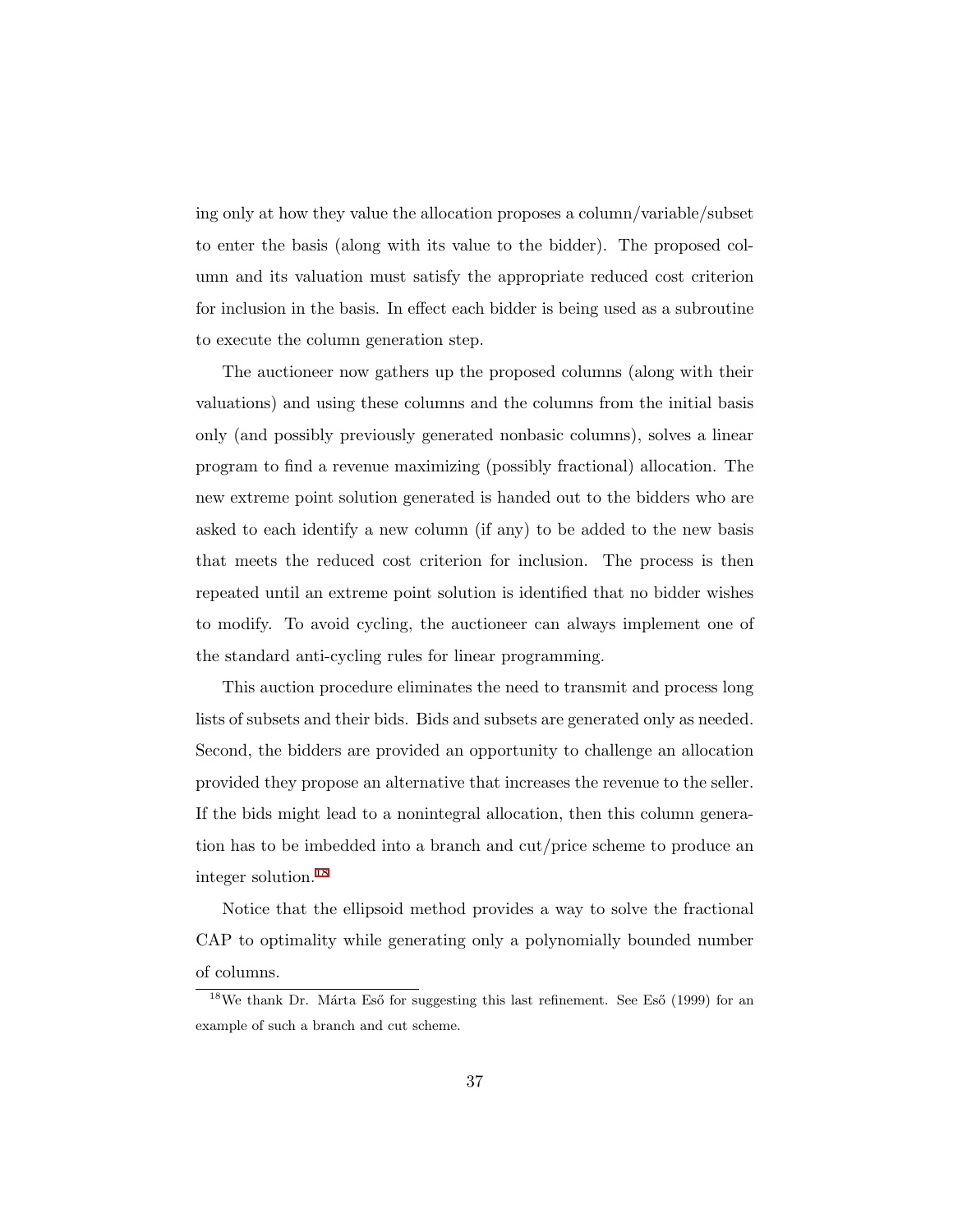## <span id="page-37-0"></span>3.5 Cuts, Extended Formulations and Non-linear Prices

The decentralized methods described above work by conveying 'price' information to the bidders. Given a set of bids and an allocation, prices for individual items that 'support' or are 'consistent' with the bids and allocations are derived and communicated to the bidders. Such prices, because they are linear cannot hope to fully capture the interactions between the parties. Here we show, with an example, how cutting plane methods can be used to generate prices that more closely reflect the interactions between bids on different sets of objects.

In the example we have 6 objects with highest bids on various subsets of objects shown below; subsets with bids of zero are not shown:

$$
b({1, 2}) = b({2, 3}) = b({3, 4}) = b({4, 5}) = b({1, 5, 6}) = 2, b({6}) = 1.
$$

Formulation CAP1 for this example (ignoring the integrality constraints) is:

$$
\begin{array}{cccc}\n\max & 2x_{12} + & 2x_{23} + & 2x_{34} + & 2x_{45} + & 2x_{156} + & x_6 \\
s.t. & x_{12} + & & x_{156} & \le 1 \\
x_{12} + & x_{23} & & \le 1 \\
x_{23} + & x_{34} & & \le 1 \\
x_{34} + & x_{45} & & \le 1 \\
x_{45} + & x_{156} & & \le 1 \\
x_{12}, & x_{23}, & x_{34}, & x_{45}, & x_{156}, & x_6 \ge 0\n\end{array}
$$

The optimal fractional solution is to set all variables equal to a half. The optimal dual variables are  $y_i = 1/2$  for  $i = 1, ..., 5$  and  $y_6 = 1$ . So, for example, the imputed price of the set  $\{1,2\}$  is  $y_1 + y_2 = 1$ .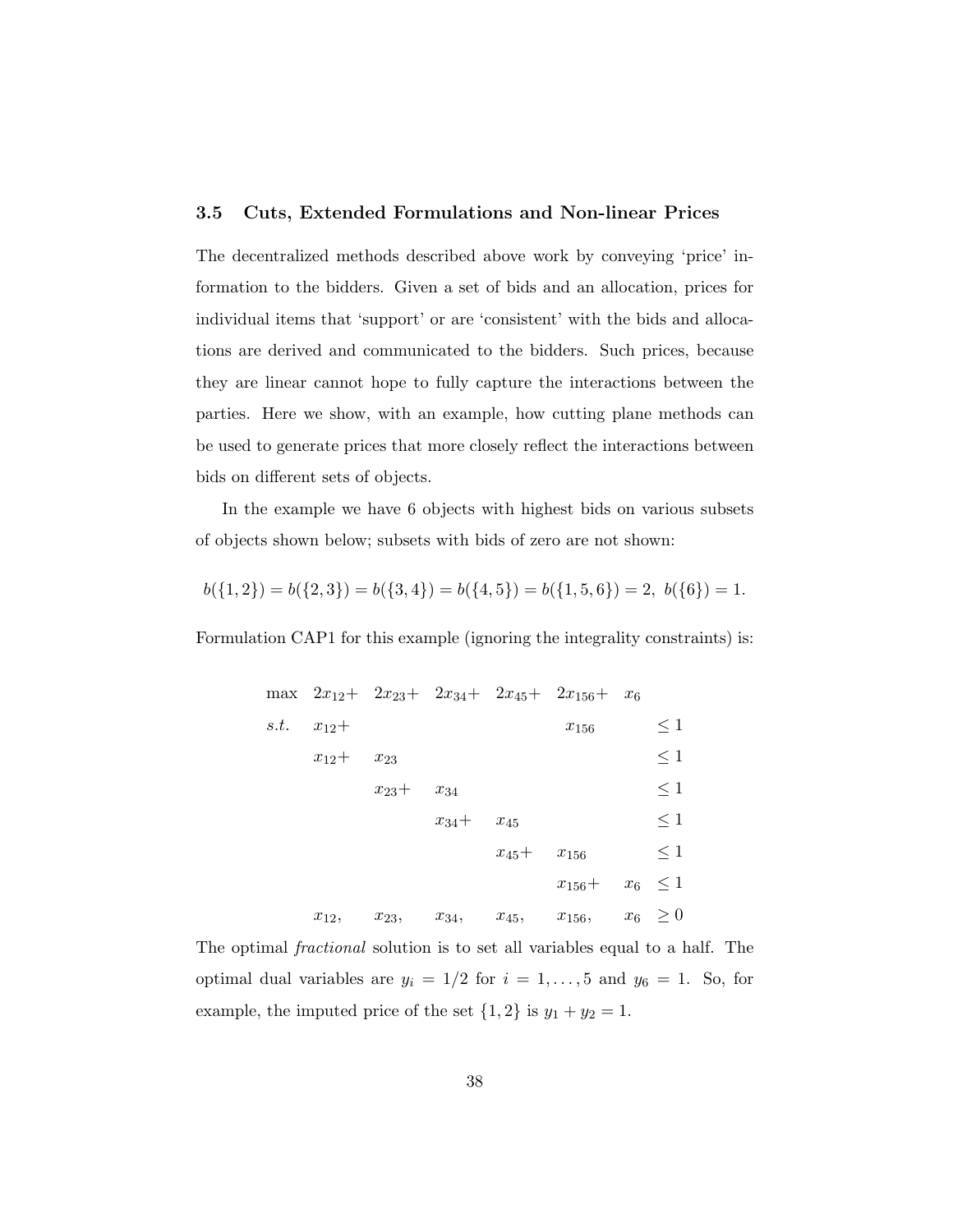Consider now the following inequality:

$$
x_{12} + x_{23} + x_{34} + x_{45} + x_{156} \le 2.
$$

Every feasible integer solution to the formulation above satisfies this inequality but not all fractional solutions do. In particular the optimal fractional solution above does not satisfy this inequality. This inequality is an example of a cut. Classes of cuts for the SPP are known, the one above belongs to the class of odd-cycle cuts.

Now append this cut to our original formulation:

|      |            |            |                     |            | max $2x_{12}+2x_{23}+2x_{34}+2x_{45}+2x_{156}+x_6$ |              |
|------|------------|------------|---------------------|------------|----------------------------------------------------|--------------|
| s.t. | $x_{12}+$  |            |                     |            | $x_{156}$                                          | $\leq 1$     |
|      | $x_{12}+$  | $x_{23}$   |                     |            |                                                    | $\leq 1$     |
|      |            | $x_{23}+$  | $x_{34}$            |            |                                                    | $\leq 1$     |
|      |            |            | $x_{34}+$           | $x_{45}$   |                                                    | $\leq 1$     |
|      |            |            |                     | $x_{45}+$  | $x_{\rm 156}$                                      | $\leq 1$     |
|      |            |            |                     |            | $x_{156}+$                                         | $x_6 \leq 1$ |
|      | $x_{12}+$  | $x_{23}+$  | $x_{34} + x_{45} +$ |            | $x_{\rm 156}$                                      | $\leq 2$     |
|      | $x_{12}$ , | $x_{23}$ , | $x_{34}$ ,          | $x_{45}$ , | $x_{156},$                                         | $x_6 \geq 0$ |

The optimal solution to this linear program is *integral*. It is  $x_{12} = 1, x_{34} = 1$ and  $x_6 = 1$ . There are now 7 dual variables. One for each of the six objects  $(y_i)$  and one more for the cut  $(\mu)$ . One optimal dual solution is  $y_1 = y_5 = y_6 = 0, y_2 = y_3 = y_4 = 1$  and  $\mu = 1$ . The imputed price for the set  $\{1, 2\}$  is now  $y_1 + y_2 + \mu = 2$ . In general the price of a set S will be the sum of the item prices,  $\sum_{i \in S} y_i$  plus  $\mu$  if the 'x' variable associated with the set S appears with coefficient 1 in the cut. Notice that pricing sets of objects in this way means that the price function will be superadditive.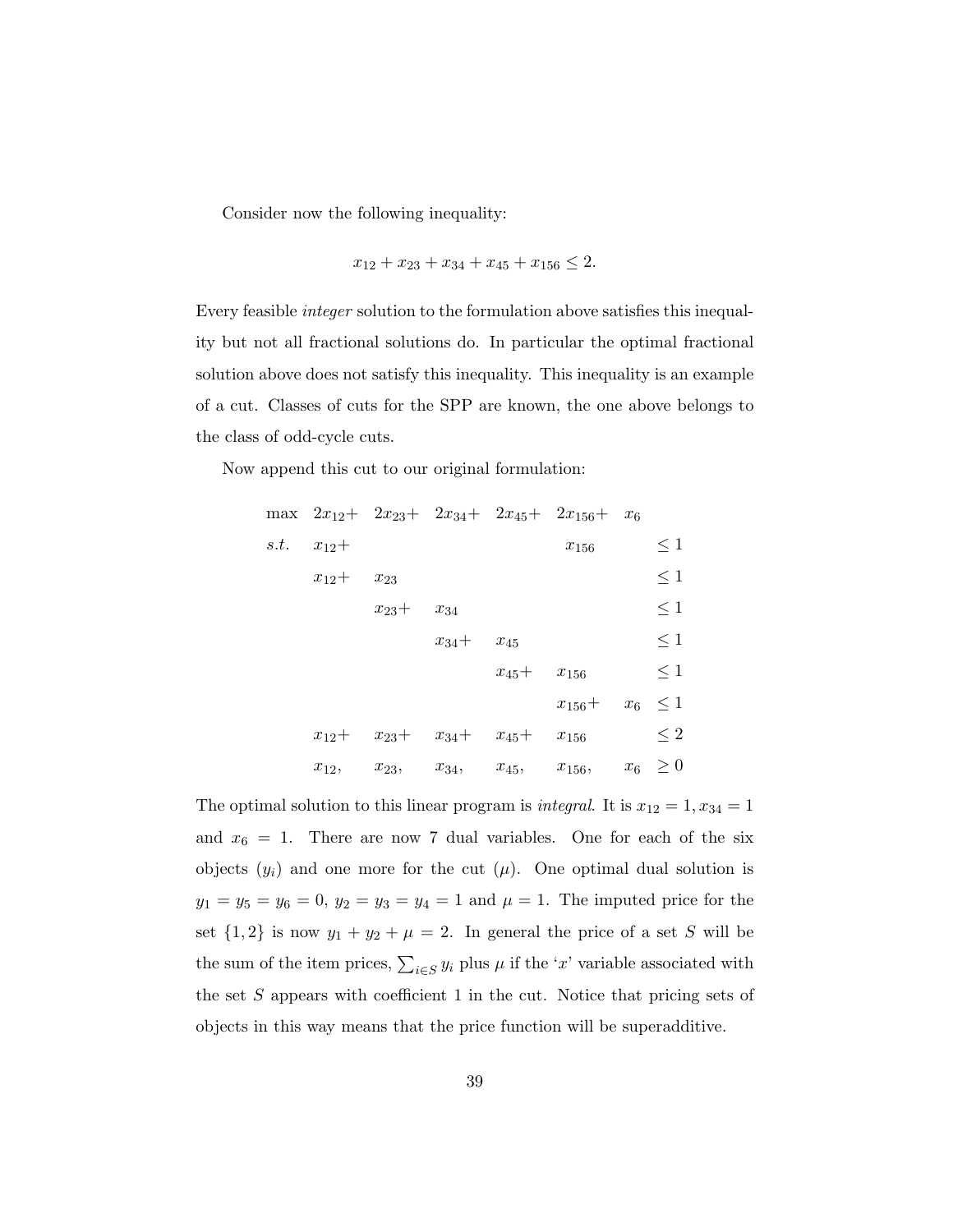It is instructive to compare the imputed price of the set  $\{1,2\}$  in the two formulations. The first formulation assigns a price of one to the set. The second a higher price. The first formulation ignores the fact that if the set  $\{1,2\}$  is assigned to a bidder, the sets  $\{1,5,6\}$  and  $\{2,3\}$  cannot be assigned to anyone else. This fact is captured by the cut. The dual variable associated with the cut can be interpreted as the associated opportunity cost of assigning the set  $\{1,2\}$  to a bidder. Thus the actual price of the set  $\{1,2\}$  is the sum of the prices of the objects in it plus the opportunity cost associated with its sale.

Cuts can be derived in one of two ways. The first is by purely combinatorial reasoning and the other through an algebraic technique first proposed by Ralph Gomory (see Nemhauser and Wolsey (1988) for the details). For CAP1, given a fractional extreme point, one can use the Gomory method to generate a cut involving only the variables that are basic in the current extreme point. This is useful for computational purposes as one does not have to lug all variables around to identify a cut. Second, the new inequality will be a non-negative linear combination of the current basic rows less equal than a non-negative number. Thus the dual variable associated with this new constraint will have an additive effect on the prices of various subsets as in the example.

The reader will notice that by picking an extreme point dual solution, the imputed prices for some sets are zero. Since there is some flexibility in the choice of dual variables, one can choose an interior (to the feasible region) dual solution.

Yet another way to get non-linear prices is by starting with a stronger formulation of the underlying optimization problem. One formulation is stronger than another if its set of feasible (fractional) solutions is strictly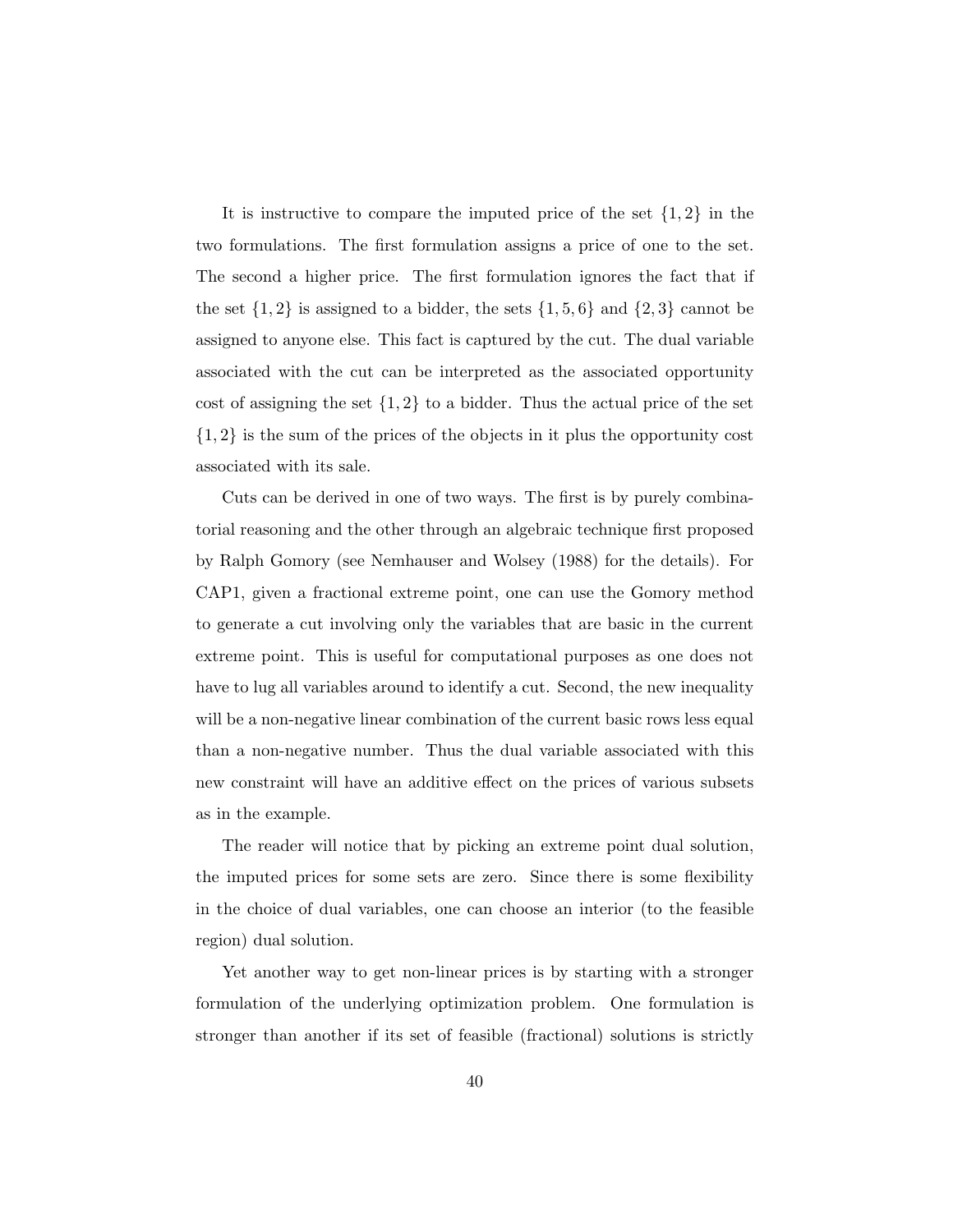contained in the other. In the example above, the second formulation is stronger than the first. Both formulations share the same set of integer solutions, but not fractional solutions. The set of fractional solutions to the second formulation is a strict subset of the fractional solutions to the first one.

Stronger formulations can be obtained, as shown above, by the addition of inequalities. Yet another, standard way, of obtaining stronger formulations is through the use of additional or auxiliary variables, typically a large number of them. Geometrically, one is treating the problem formulated in the original set of variables as the projection of a higher dimensional but structurally simpler polyhedron. Formulations involving such additional variables are called extended formulations and developing these extended formulations is called lifting. Using lifting one can develop a hierarchy of successively stronger formulations of the underlying integer program.

There is a close connection between lifting and cutting plane approaches. When one projects out the auxiliary variables one obtains a formulation involving the original variables but with additional constraints which are cuts.

Extended formulations can be generated by the study of the problem at hand or algorithmically. Perhaps the most accessible introduction to these matters is Balas *et. al.* (1993) which also discusses the connection to cutting planes.

In the auction context, Bikchandani and Ostroy (1998), propose an extended formulation for the problem of selecting the winning set of bids. To describe this formulation let Π be the set of all possible partitions of the objects in the set M. If  $\pi$  is an element of  $\Pi$ , we write  $S \in \pi$  to mean that the set  $S \subset M$  is a part of the partition  $\pi$ . Let  $z_{\pi} = 1$  if the partition  $\pi$  is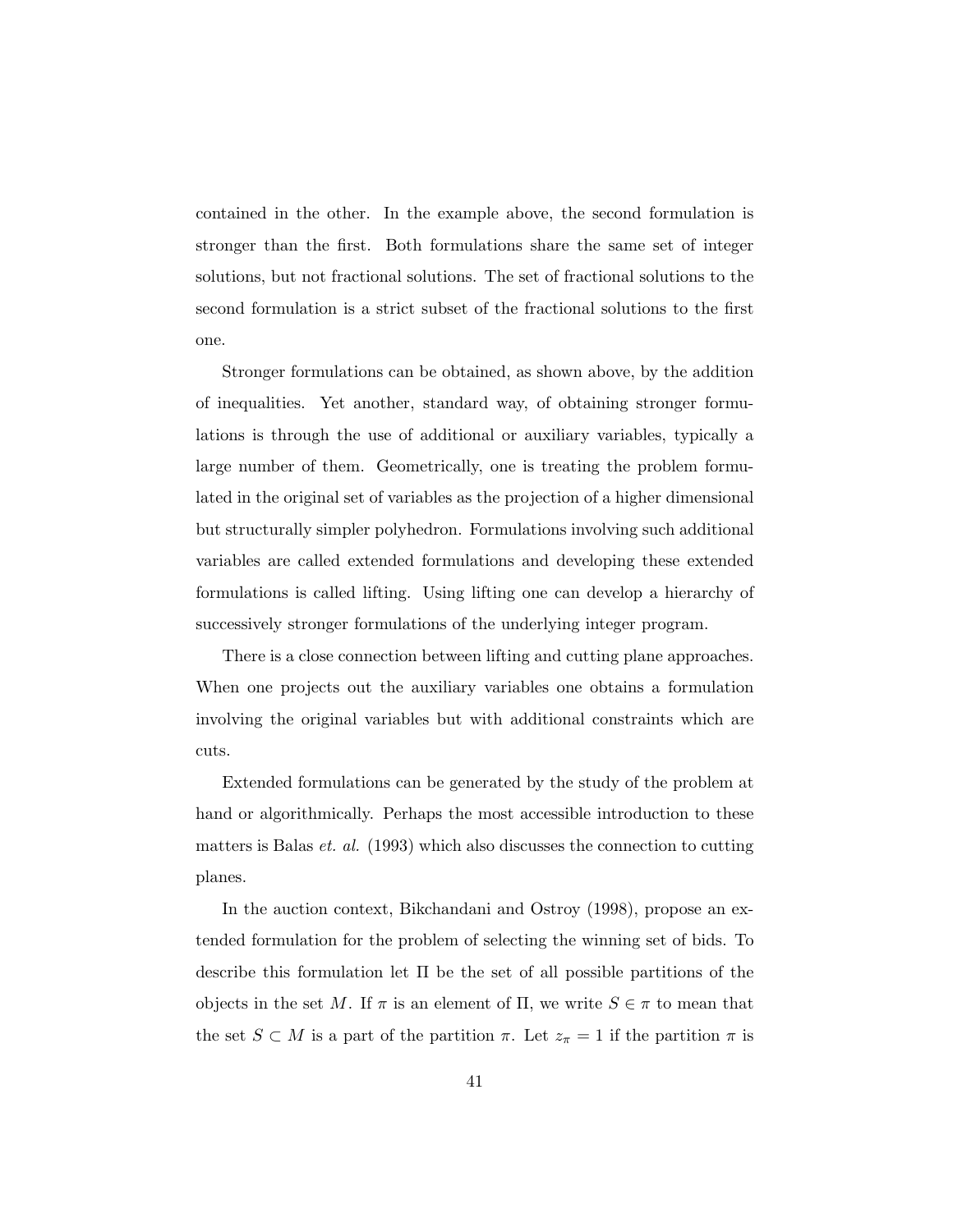selected and zero otherwise. These are the auxiliary variables. Using them we can reformulate CAP2 as follows:

$$
\max \sum_{j \in N} \sum_{S \subseteq M} b^{j}(S)y(S, j)
$$
  
s.t. 
$$
\sum_{S \subseteq M} y(S, j) \leq 1 \ \forall j \in N
$$

$$
\sum_{j \in N} y(S, j) \leq \sum_{\pi \ni S} z_{\pi} \ \forall S \subset M
$$

$$
\sum_{\pi \in \Pi} z_{\pi} \leq 1
$$

$$
y(S, j) = 0, 1 \ \forall S \subseteq M, \ j \in N
$$

Call this formulation CAP3. In words, CAP3 chooses a partition of M and then assigns the sets of the partition to bidders in such a way as to maximize revenue. It is easy to see that this formulation is stronger than CAP1 or CAP2. Fix an  $i \in M$  and add over all  $S \ni i$  the inequalities

$$
\sum_{j \in N} y(S, j) \le \sum_{\pi \ni S} z_{\pi} \ \forall S \subset M
$$

to obtain:

$$
\sum_{S \ni i} \sum_{j \in N} y(S, j) \le 1 \; \forall i \in M
$$

which are the inequalities that appear in CAP2. While stronger than CAP2, formulation CAP3 still admits fractional extreme points.

The dual of the linear relaxation of CAP3 involves one variable for every constraint of the form:

$$
\sum_{S \subseteq M} y(S, j) \le 1 \,\,\forall j \in N,
$$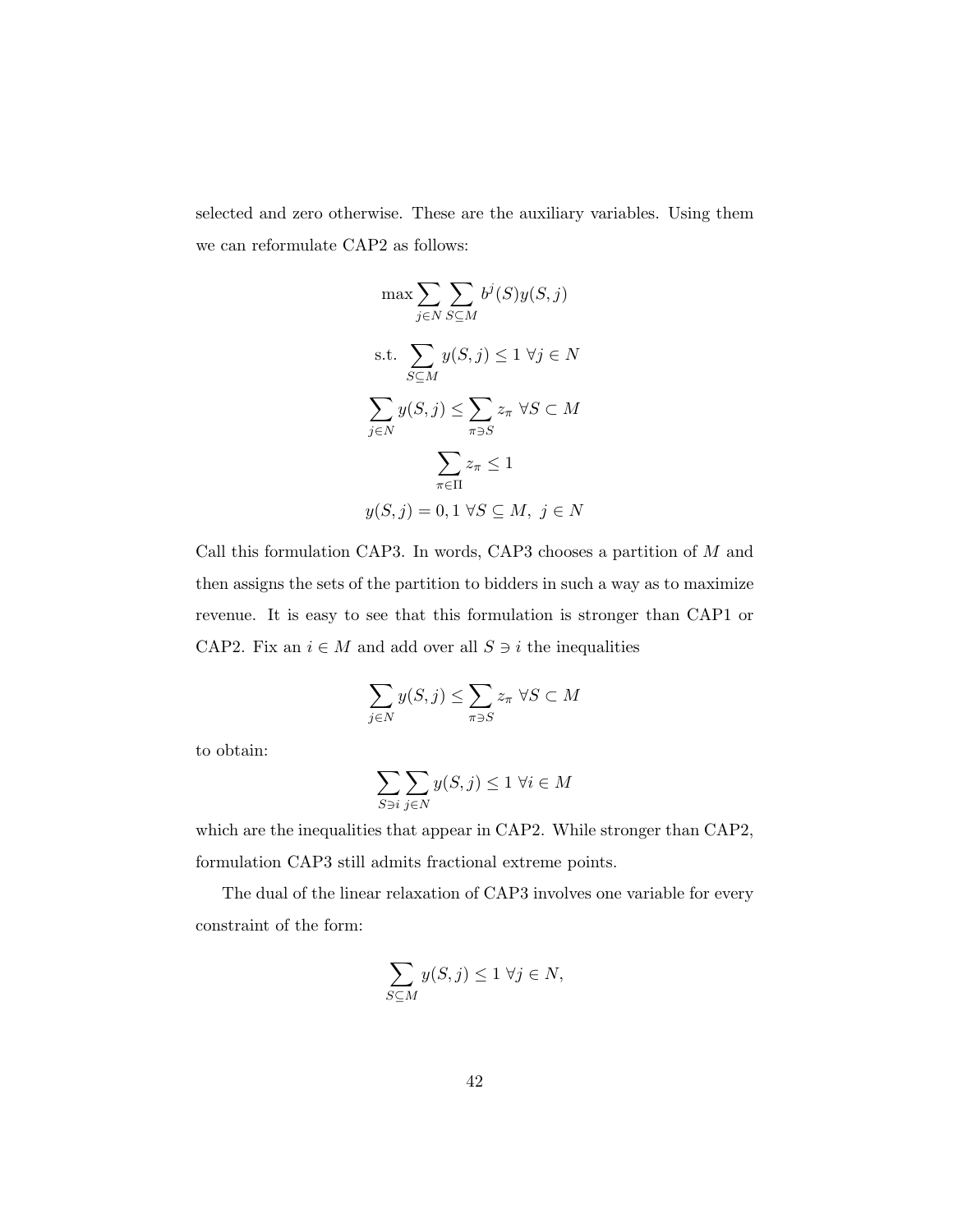call it  $s_j$ , which can be interpreted as the surplus that bidder j obtains. The dual involves one variable for every constraint of the form:

$$
\sum_{j \in N} y(S, j) \le \sum_{\pi \ni S} z_{\pi} \ \forall S \subset M
$$

which we will denote  $p<sub>S</sub>$ . It can be interpreted as the price of the subset S. In fact the dual will be:

$$
\min \sum_{j \in N} s_j + \mu
$$
  
s.t.  $s_j \ge b^j(S) - p_S \ \forall j \ S \subset M$   

$$
\mu \ge \sum_{S \in \pi} p_S \ \forall \pi \in \Pi
$$
  

$$
s_j, p_S, \mu \ge 0
$$

and has the obvious interpretation: minimizing the surplus that bidders obtain. Thus one can obtain non-linear prices from the extended formulation. These prices are not exact since CAP3 is not integral. Further they do not depend on the bidders, that is all bidders pay the same price for a given subset. The catch of course is this formulation involves many more variables than CAP1 or CAP2.

In Parkes and Ungar (2000) a condition on bidders preferences is identified that ensures that the linear relaxation of CAP3 has an integral solution. The condition, called bid safety, is difficult to interpret easily but has the effect of forcing complementary slackness to hold for an integer solution of CAP3. Under this condition any algorithm for solving CAP3's dual (or its lagrangean relaxation) will generate an optimal solution of CAP3 itself. Since many dual algorithms can be given an auction interpretation with the iterations being identified as adjustments in bids that a myopic best reply agent might execute, one can generate auction schemes that are arguably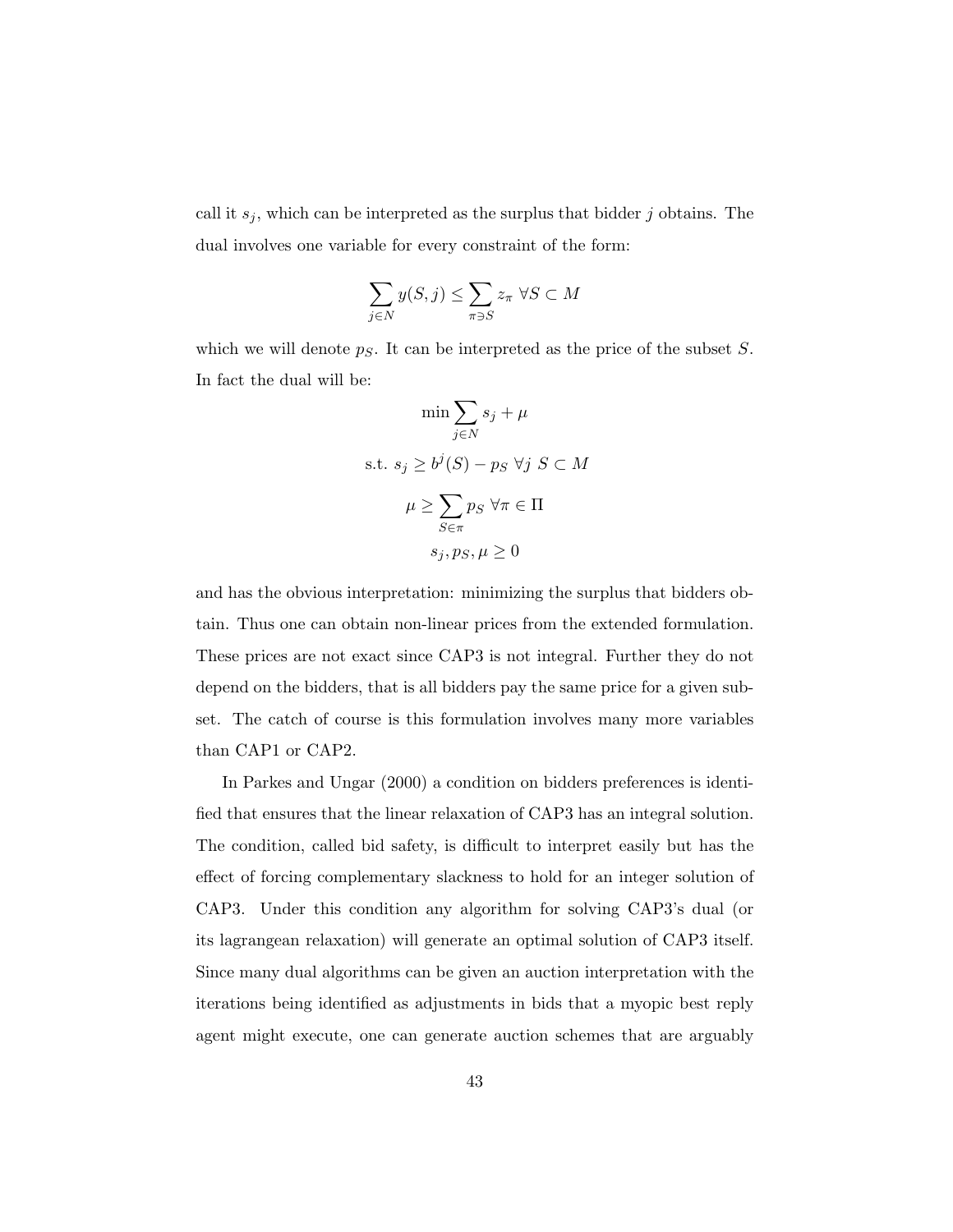optimal. This is precisely the tack taken in Parkes and Ungar (2000) to support the adoption of the *iBundle auction scheme of Parkes* (1999).

Bikchandani and Ostroy (1998) introduce yet another formulation stronger than CAP3 which is integral. The idea is to use a variable that represents both a partition of the objects and an allocation. The dual to this formulation gives rise to non-linear prices with the twist that they are bidder specific. Different bidders pay different prices for the same subset.

A warning about extended formulations is in order. One must be careful in invoking an extended formulation that simply formulates the problem away. As an example, consider the auxiliary variables introduced in CAP3, the  $z_{\pi}$ 's. For each  $z^r$ , let  $y^r$  be an optimal extreme point solution to the following :

$$
\max \sum_{j \in N} \sum_{S \subseteq M} b^{j}(S)y(S, j)
$$
  
s.t. 
$$
\sum_{S \subseteq M} y(S, j) \le 1 \ \forall j \in N
$$
  

$$
\sum_{j \in N} y(S, j) \le \sum_{\pi \ni S} z_{\pi}^{r} \ \forall S \subset M
$$
  

$$
y(S, j) \ge 0 \ \forall S \subseteq M, \ j \in N
$$

Notice that  $y<sup>r</sup>$  is integral because the constraint matrix is totally unimodular. Given this we can formulate the problem of finding the winning set of bids as:

$$
\max \sum_{r\geq 1} \sum_{j\in N} \sum_{S\subseteq M} b^j(S) y^r(S,j) ] \nu_r
$$

$$
\sum_{r\geq 1} \nu_r = 1
$$

$$
\nu_r \geq 0
$$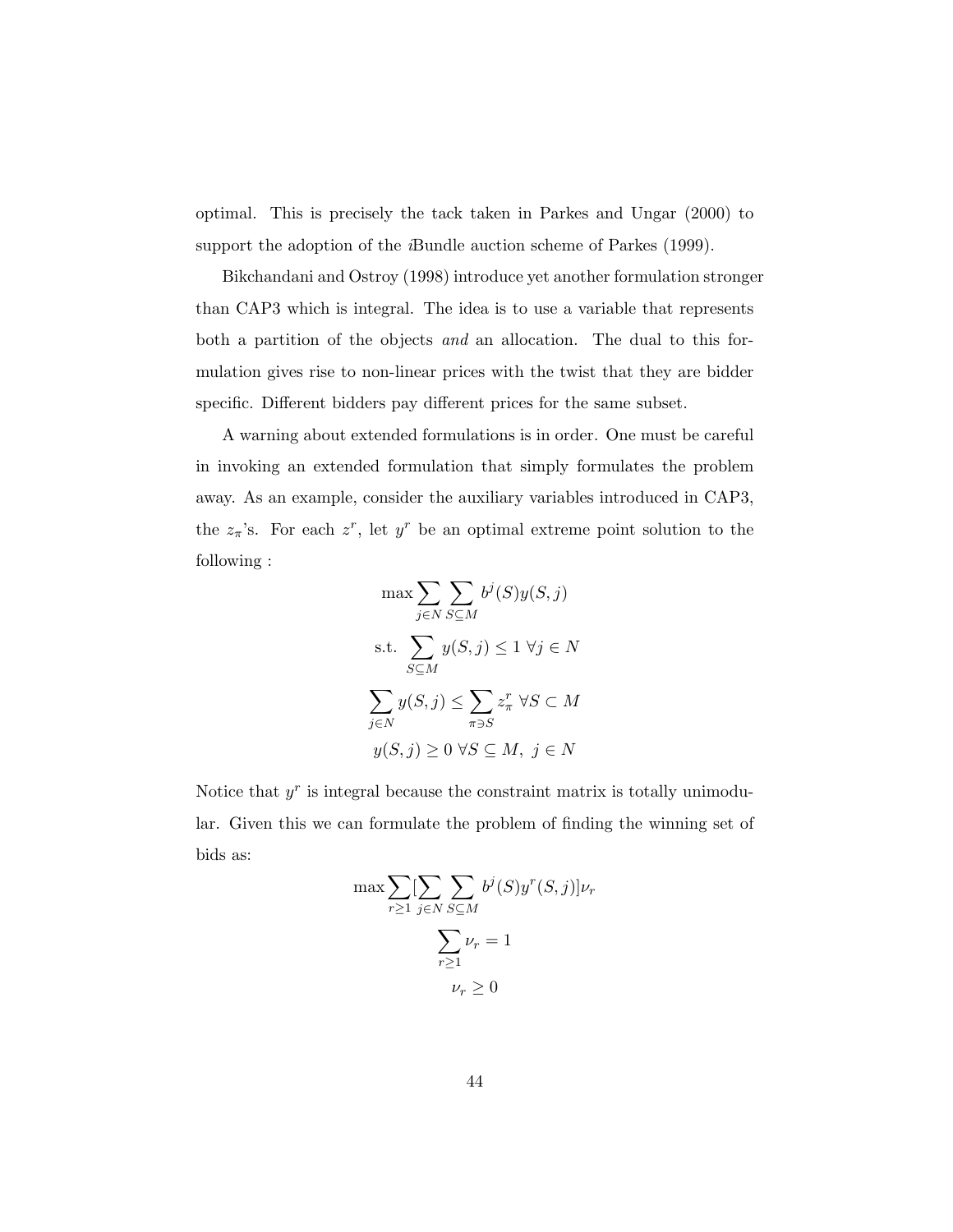<span id="page-44-0"></span>It is trivial to see that this linear program has the integrality property. It should also be clear that the formulation sheds no light on the original problem.

## 4. Incentive Issues

Thus far we have focused on the problem of choosing an allocation of the objects so as to maximize the sellers revenue. The revenue depends on the bids submitted but there is no guarantee that the submitted bids approximate the actual values that bidders assign to the various subsets. To illustrate how this can happen consider three bidders, 1, 2 and 3 and two objects  ${x, y}$ . Suppose:

$$
v^{1}(x, y) = 100, v^{1}(x) = v^{1}(y) = 0, v^{2}(x) = v^{2}(y) = 75, v^{2}(x, y) = 0,
$$
  

$$
v^{3}(x) = v^{3}(y) = 40, v^{3}(x, y) = 0.
$$

Here  $v^i(\cdot)$  represents the value to bidder *i* of a particular subset. Notice that the bid that i submits on the set S,  $b^i(S)$  need not equal  $v^i(S)$ .

If the bidders bid truthfully, the auctioneer should award  $x$  to 2 and  $y$ to 3, say, to maximize his revenue. Notice however that bidder 2 say, under the assumption that bidder 3 continues to bid truthfully, has an incentive to shade his bid down on x and y to, say, 65. Notice that bidders 2 and 3 still win but bidder 2 pays less. This argument applies to bidder 3 as well. However, if they both shade their bids downwards they can end up losing the auction. This feature of combinatorial auctions is called the 'threshold problem' (see Bykowsky et. al. (1995)): a collection of bidders whose combined valuation for distinct portions of a subset of items exceeds the bid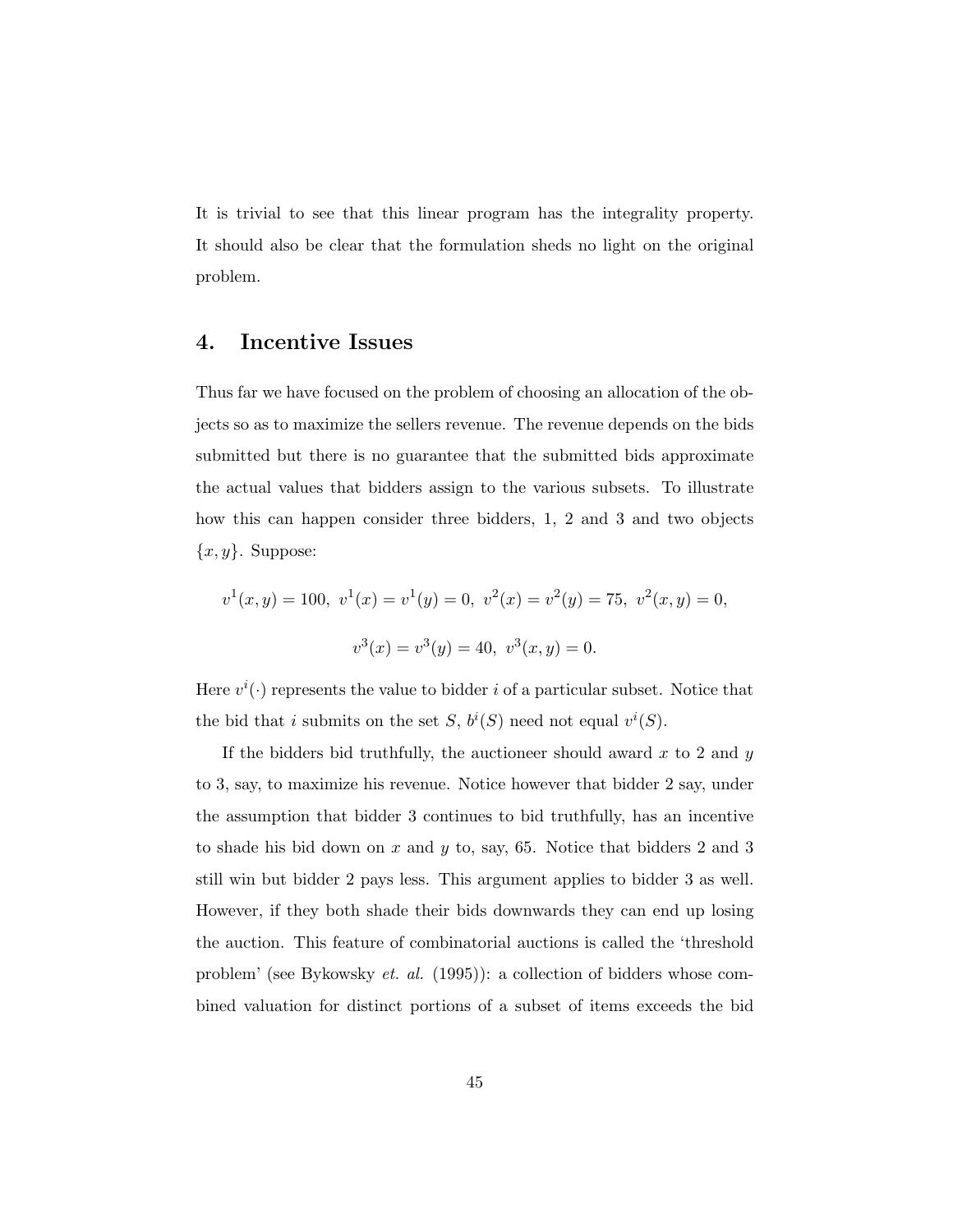submitted on that subset by some other bidder. It may be difficult for them to coordinate their bids to outbid the large bidder on that subset.

In this section we describe what is known about auction mechanisms that give bidders the incentive to truthfully reveal their valuations.

To discuss incentive issues we need a model of bidders preferences. The simplest conceptual model endows bidder  $j \in N$  with a list  $\{v^j(S)\}_{S \subseteq M}$ , abbreviated to  $v^j$ , that specifies how she values (monetarily) each subset of objects. Thus  $v^j(S)$  represents how much bidder j values the subset S of objects.<sup>19</sup>

The auction scheme chosen and the bids submitted will be a function of the beliefs that seller and bidders have about each other. The simplest model of beliefs is the independent private values model. Each bidder's  $v^j$  is assumed by seller and all bidders to be an independent draw from a commonly known distribution over a compact, convex set.<sup>20</sup> Bidder j knows her  $v^j$  but not the valuations of the other bidders. Last, bidders and seller are assumed to be risk neutral.

The seller is interested in choosing an auction design that will do three things:

- 1. Induce bidders to reveal their actual valuations (incentive compatibility).footnoteOne might argue that a seller cares only about revenue and not whether the bidders truthfully reveal their valuations. The requirement here is a consequence of using the revelation principle.
- 2. No bidder is made worse off (in expectation) by participating in the auction.

 $\frac{19}{19}$ In the language of mechanism design, this list of valuations becomes the bidders type. In this case, since the type is not a single number it is called multi-dimensional.

 $^{20}$ Williams (1999) obtains similar results under slightly different assumptions.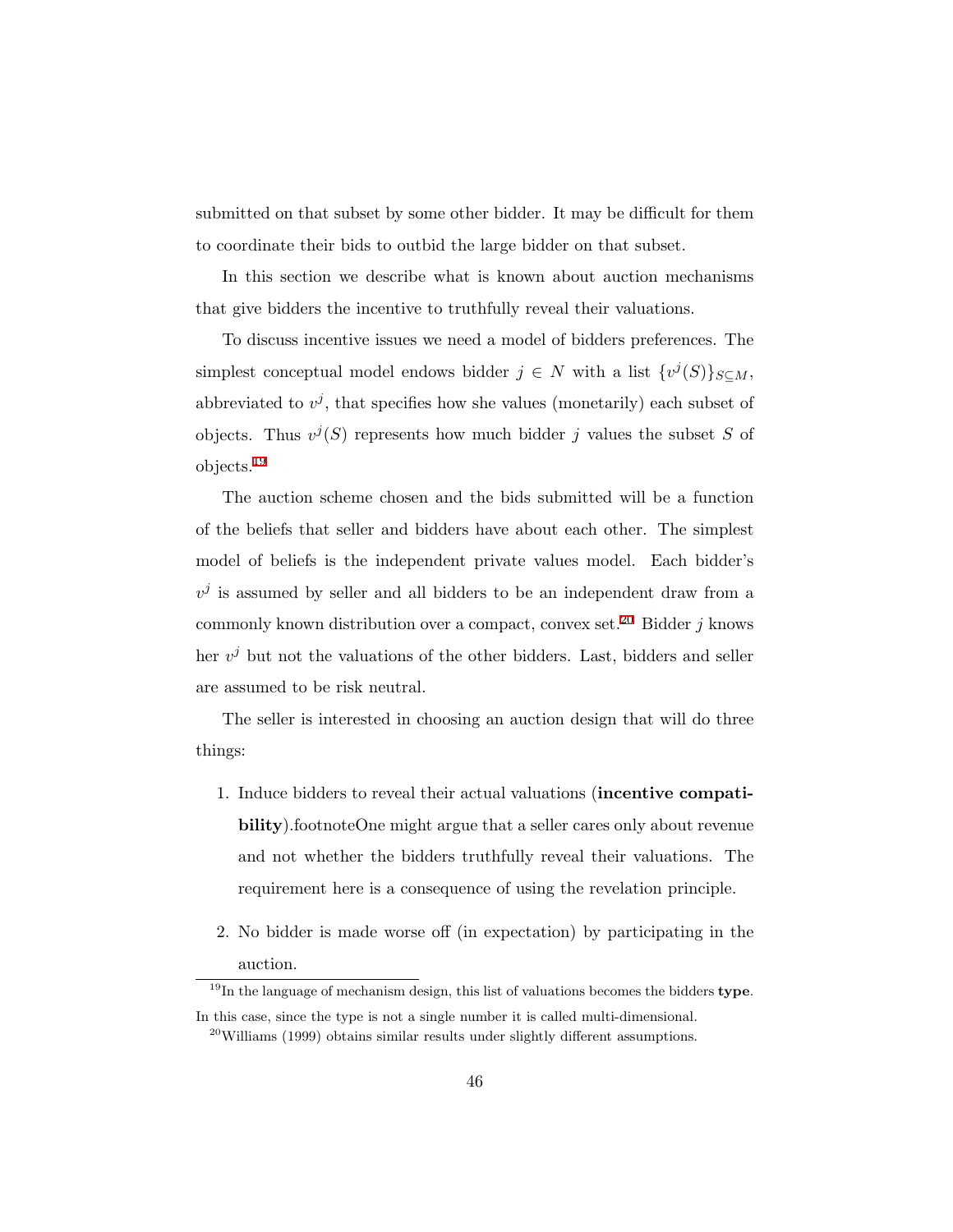3. Subject to the two conditions above the seller maximizes expected revenue.

Call the auction design that satisfies these conditions optimal. Finding the optimal auction appears daunting given the cornucopia of elaborate schemes with multiple rounds that one can imagine. However the revelation principle (see Myerson (1981) for an explanation) allows one to concentrate on auctions with a single round where bidders submit bids and the seller decides, as a function of the reported bids, who gets what and for how much.

The optimal auction in this general setting is still not known. In Jehiel et. al. (1999) and Jehiel and Moldovanu (2000) it is shown that the optimal auction must satisfy conditions involving elaborate partial differential equations. Levin (1997) identifies the optimal auction under a more restrictive setting. Specifically, all objects, for all bidders, complement each other and bidders are perfectly symmetric. In this case, the revenue maximizing auction is to simply bundle all the objects together and auction the bundle off using an optimal single item auction.

Krishna and Rosenthal (1996), again with a simplified model of preferences, attempt to make revenue comparisions between different auction schemes. They consider auctions involving two items where bidders are of two kinds. One kind, they call local, are interested in receiving a single item. The other, global, have valuations for the entire set that are superadditive. In this paper they identify equilibria for two item sequential second-price auctions, (a particular) simultaneous second-price auctions, and a combinatorial second-price auction. The revenues obtained from each auction (under the identified equilibria) are compared numerically. They observe that if the synergy is small then the sequential second-price auction gener-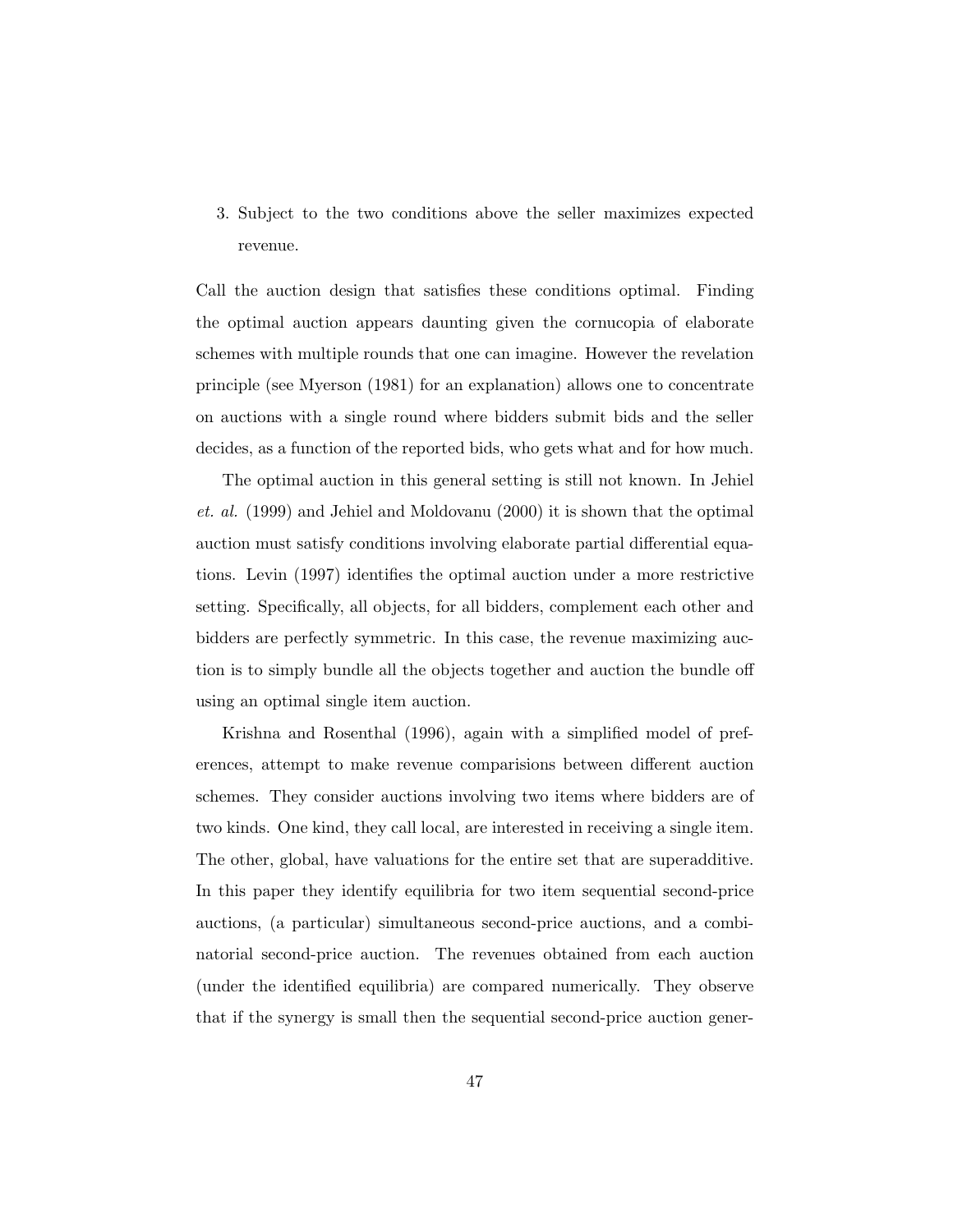ates the largest revenue. For larger synergies the simultaneous second-price auction generates the largest revenue. In their simulations the combinatorial second-price auction always generates the smallest revenue. It is not not known whether the comparision is a function of the equilibrium found or the specification of the simultaneous auction.

Cybernomics, Inc. (2000) went a step farther by comparing a simultaneous multi-round auction with an multi-round combinatorial auction. They performed experiments for additive values, and for valuations with synergies of small, medium or high intensity. Their experiments indicate, that the combinatorial multi-round auction was always superior with respect to efficency but the revenue was smaller and it took more rounds of longer duration to finish the auction.

If one is willing to accept an additional restriction, efficiency, then the optimal auction is known. An auction is efficient if the allocation of objects to bidders chosen by the seller solves the following:

$$
\max \sum_{j \in N} \sum_{S \subseteq M} v^j(S) y(S, j)
$$
  
s.t. 
$$
\sum_{S \ni i} \sum_{j \in N} y(S, j) \le 1 \ \forall i \in M
$$

$$
\sum_{S \subseteq M} y(S, j) \le 1 \ \forall j \in N
$$

$$
y(S, j) = 0, 1 \ \forall S \subseteq M, \ j \in N
$$

Notice that this is just CAP2 with  $b^i$  replaced by  $v^i$ . The optimal objective function value of this integer program is an upper bound on the revenue that the seller can achieve. The fact the seller uses an auction that selects an allocation that solves this integer program does not imply that the seller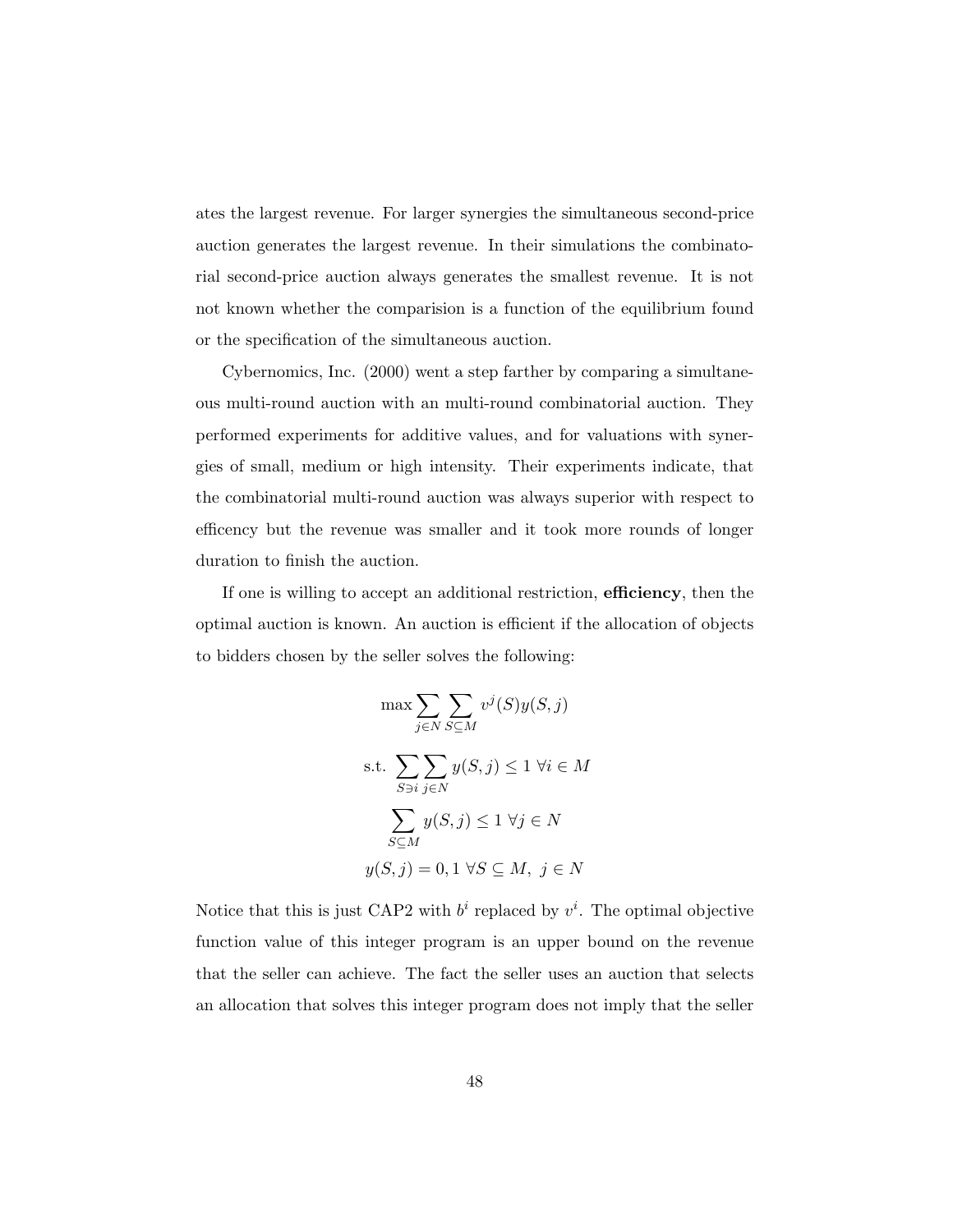achieves this revenue.  $\!\!{}^{21}$ 

It is proved in Krishna and Perry (1997) (see also Williams (1999) for the same result under slightly different assumptions) that (in the model described) the optimal auction that is also efficient is what is sometimes known as as Vickrey-Clarke-Groves (VCG) scheme. It works as follows:

- 1. Agent j reports  $v^j$ . There is nothing to prevent agent j from misrepresenting themselves. Since the VCG scheme is incentive compatible this does not happen.
- 2. The seller chooses the allocation that solves:

$$
V = \max \sum_{j \in N} \sum_{S \subseteq M} v^j(S) y(S, j)
$$
  
s.t. 
$$
\sum_{S \ni j \in N} \sum_{j \in N} y(S, j) \le 1 \ \forall i \in M
$$

$$
\sum_{S \subseteq M} y(S, j) \le 1 \ \forall j \in N
$$

$$
y(S, j) = 0, 1 \ \forall S \subseteq M, \ j \in N
$$

Call this optimal allocation  $y^*$ 

3. To compute the payment that each bidder must make let, for each  $k \in N$ ,

$$
V^{-k} = \max \sum_{j \in N \backslash k} \sum_{S \subseteq M} v^{j}(S)y(S, j)
$$
  
s.t. 
$$
\sum_{S \ni i} \sum_{j \in N \backslash k} y(S, j) \leq 1 \ \forall i \in M
$$

 $^{21}$ In Myerson (1981) it is shown that optimal auction for a single good is not guaranteed to be efficient. See Jehiel and Moldovanu (1999) for a more pronounced version of the same.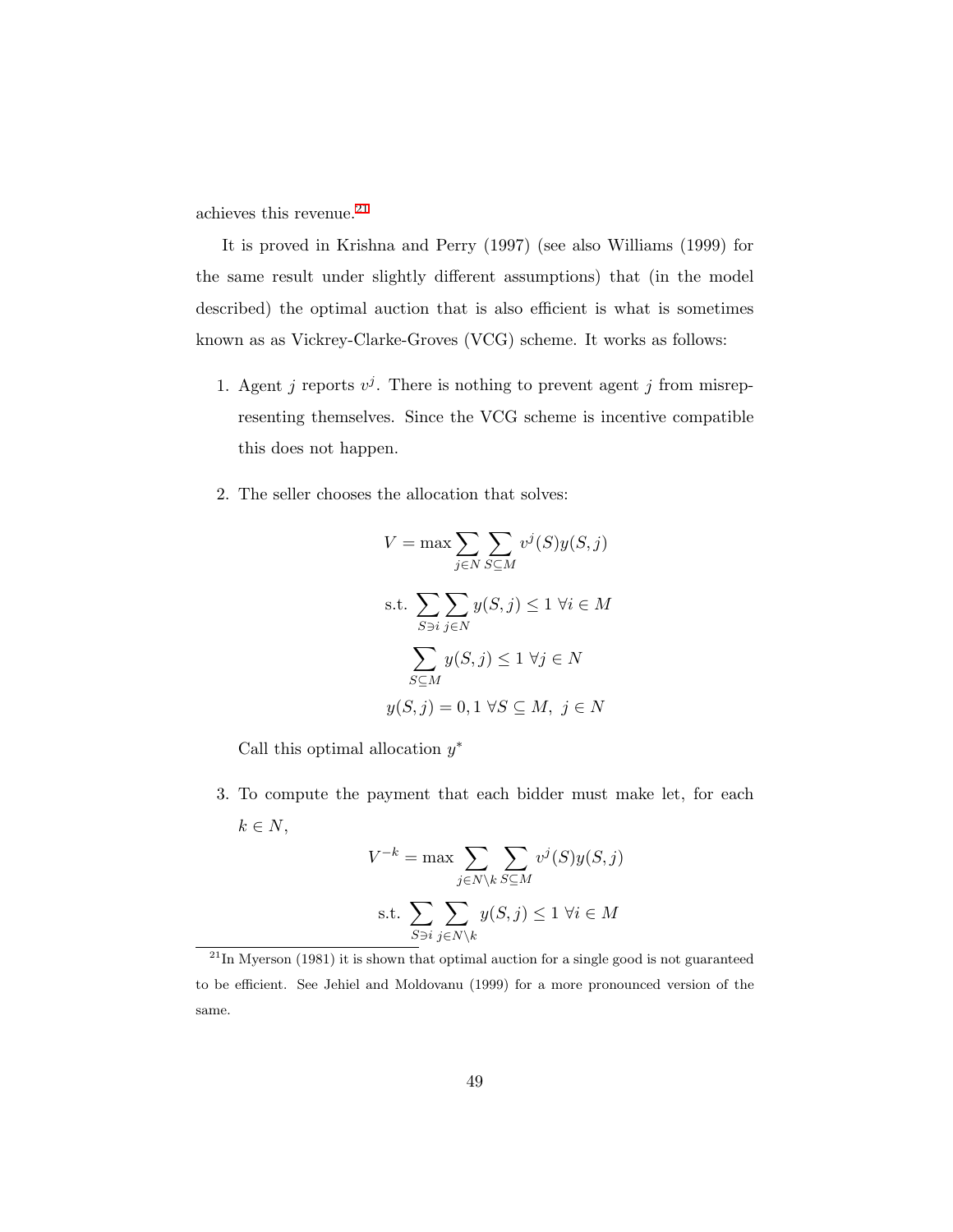$$
\sum_{S \subseteq M} y(S, j) \le 1 \,\forall j \in N \setminus k
$$
  

$$
y(S, j) = 0, 1 \,\forall S \subseteq M, \ j \in N \setminus k
$$

Denote by  $y^k$  the optimal solution to this integer program. Thus  $y^k$  is the efficient allocation when bidder  $k$  is excluded.

4. The payment that bidder k makes is equal to

$$
V^{-k} - [V - \sum_{S \subseteq M} v^k(S)y^*(S, k)].
$$

Thus bidder k's payment is the difference in 'welfare' of the other bidders without him and the welfare of others when he is included in the allocation. Notice that the payment made by each bidder to the auctioneer is non-negative. This is not true in all economic environments.

If a seller were to adopt the VCG scheme her total revenue would be

$$
\sum_{k \in N} V^{-k} - \sum_{k \in N} [V - \sum_{S \subseteq M} v^k(S)y^*(S, k)]
$$
  
= 
$$
\sum_{k \in N} \sum_{S \subseteq N} v^k(S)y^*(S, k) + \sum_{k \in N} (V^{-k} - V)
$$
  
= 
$$
V + \sum_{k \in N} (V^{-k} - V).
$$

If there were a large number of agents then no single agent can have a significant effect, i.e., one would expect that, on average,  $V$  is very close in value to  $V^{-k}$ . Thus the revenue to the seller would be close to V, the largest possible revenue that any auction could extract. To solidify this intuition we need that for all agents k that their valuation  $v^k$  is superadditive, i.e.  $v^k(A) + v^k(B) \le v^k(A \cup B)$  for all  $k \in N$  and  $A, B \subset M$  such that  $A \cap B =$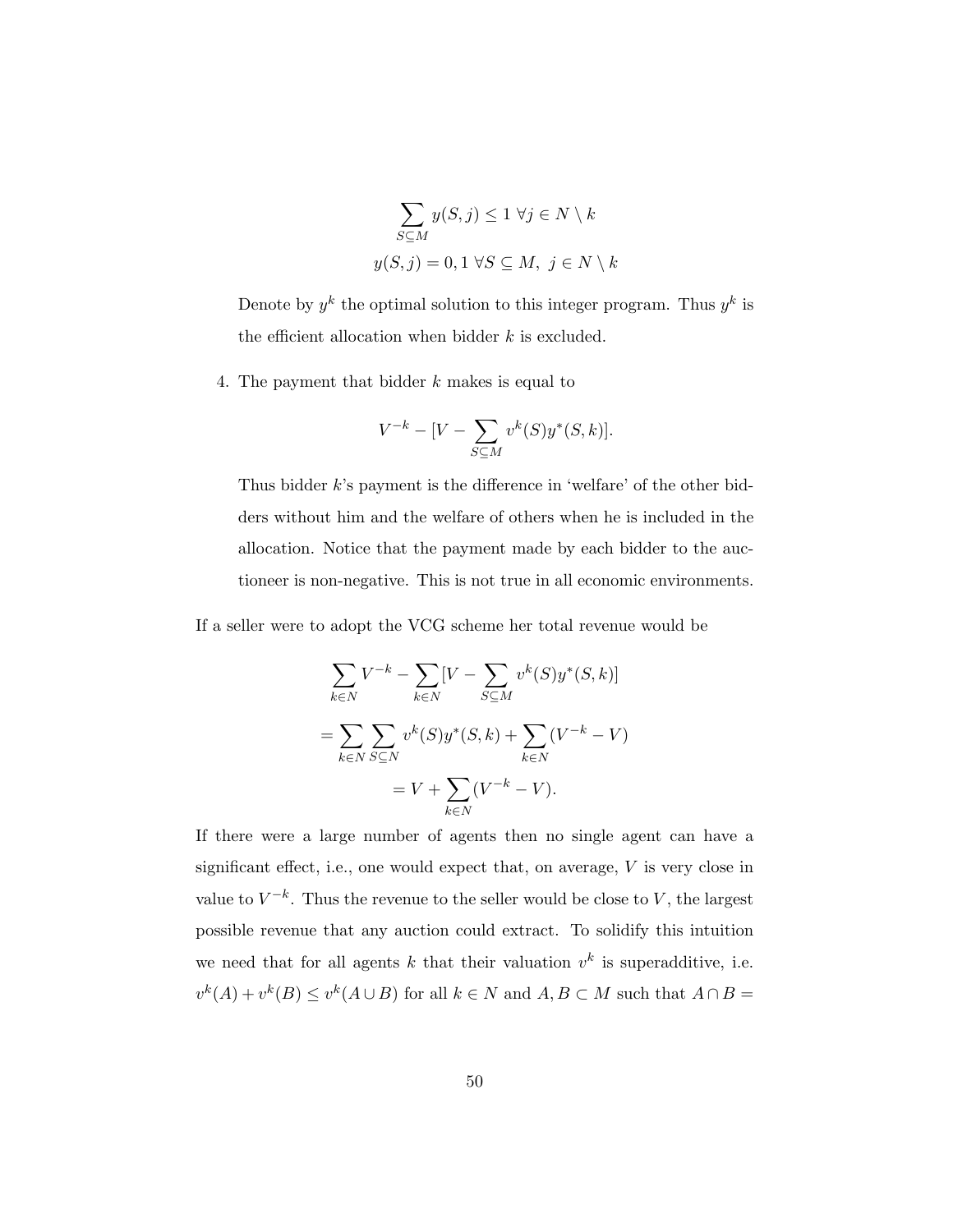∅. With this assumption we can find the efficient allocation using CAP1 without the need to introduce dummy goods. Thus:

$$
V = \max \sum_{S \subset M} \{ \max_{j \in N} v^{j}(S) \} x_{S}
$$
  
s.t. 
$$
\sum_{S \ni i} x_{S} \le 1 \ \forall i \in M
$$

$$
x_{S} = 0, 1 \ \forall S \subset M
$$

and

$$
V^{-k} = \max \sum_{S \subset M} \{ \max_{j \in N \setminus k} v^{j}(S) \} x_{S}
$$
  
s.t. 
$$
\sum_{S \ni i} x_{S} \le 1 \ \forall i \in M
$$

$$
x_{S} = 0, 1 \ \forall S \subset M
$$

Notice now that if the number |N| of bidders is large and given that the  $v^j$ 's live in a compact set, the random variable  $\max_{j \in N} v^{j}(S)$  is very close on average to  $\max_{j \in N \setminus k} v^j(S)$ .<sup>22</sup> Hence the objective function of the program that defines  $V$  is essentially the same as the objective function of the integer program that defines  $V^{-k}$ . This argument is made precise in Monderer and Tennenholtz (1999), where it is shown in the model used here that the VCG scheme generates a revenue for the seller that is asymptotically close to the revenue from the optimal auction.

The VCG scheme is clearly impractical to implement, if the number of bidders is very large. To overcome the computational difficulties one might replace  $y^*$  and  $y^k$  for all  $k \in N$  with approximately optimal solutions. Such a modification in the scheme need not preserve incentive compatibility. In

 $22$ In fact the difference of the two is essentially the difference between the first and second order statistic of a large collection of independent random numbers from a compact set.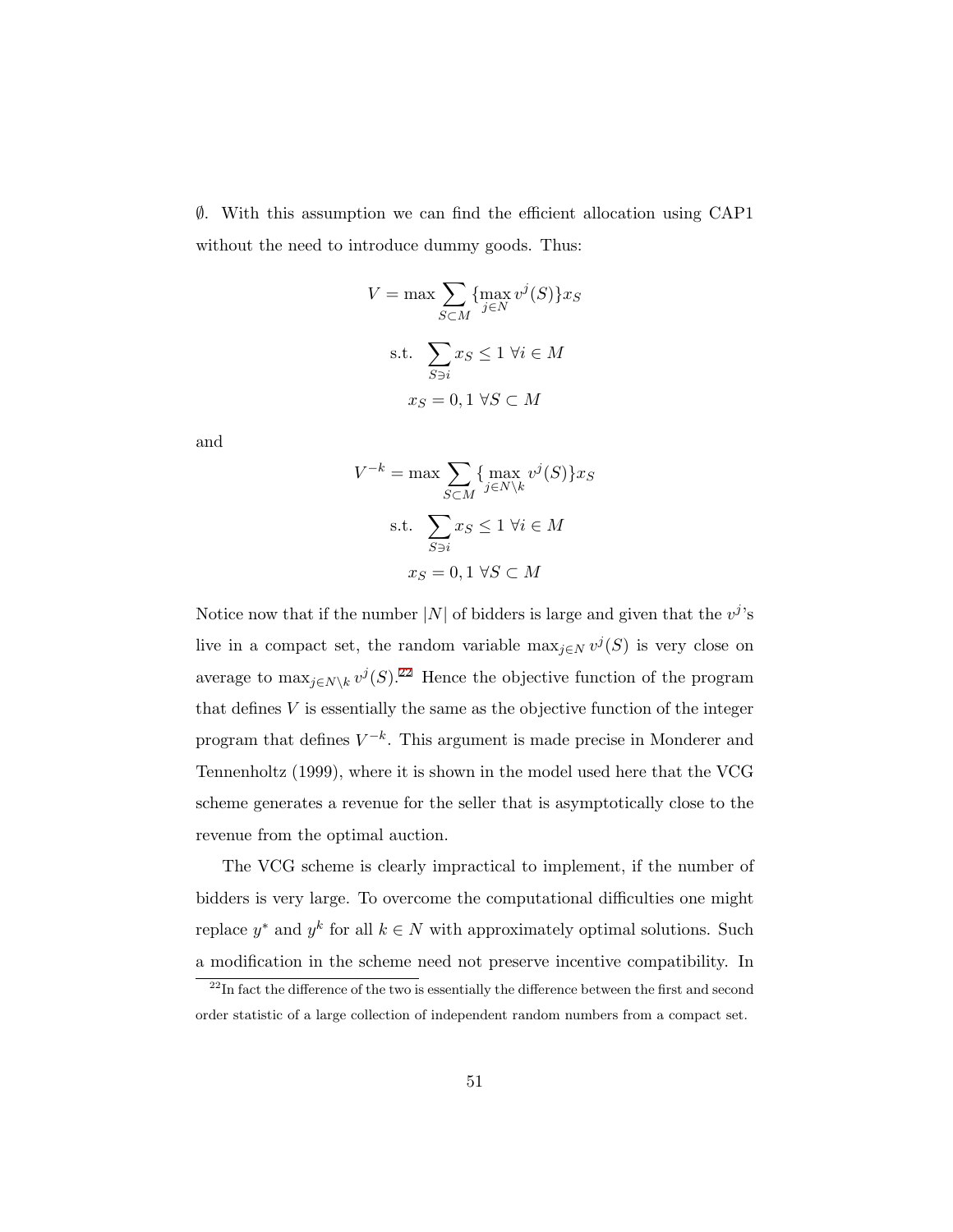Lehmann *et. al.* (1999) such a direction is taken. They solve the embedded optimization problems using a greedy type algorithm and show that the resulting scheme is not incentive compatible. However if one is willing to restrict bidders valuations (drastically) it is possible to generate schemes based on the greedy algorithm that are incentive compatible. In Lehmann et. al. (1999) this restriction is called single mindedness. Each bidder values only one subset and no other.<sup>23</sup>

Even if one is willing to relax incentive compatibility, an approximate solution to the underlying optimization problems in the VCG can lead to other problems. There can be many different solutions to an optimization problem whose objective function values are within a specified tolerance of the optimal objective function value. The payments specified by the VCG scheme are very sensitive to the choice of solution. Thus the choice of approximate solution can have a significant impact on the payments made by bidders. This issue is discussed in Johnson et. al. (1997) in the context of an electricity auction used to decide the scheduling of short term electricity needs. Through simulations they show that variations in near-optimal schedules that have negligible effect on total system cost can have significant consequences on the total payments by bidders.

Yet another way in which the computational difficulties can be side stepped is to ask for auction schemes that give computationally bounded bidders the incentive to truthfully reveal their valuations. Parkes and Ungar (2000b), for example attempts to do just this. They propose a method to

 $^{23}$  Another restriction that might be fruitful to explore is introduced in Es<sup> $\sigma$ </sup> and Maskin (1999) which they call partition preferences. The collection of subsets that a bidder assigns positive value to form a partition of the set of objects. Note that problem CAP is still NP-hard under this restriction.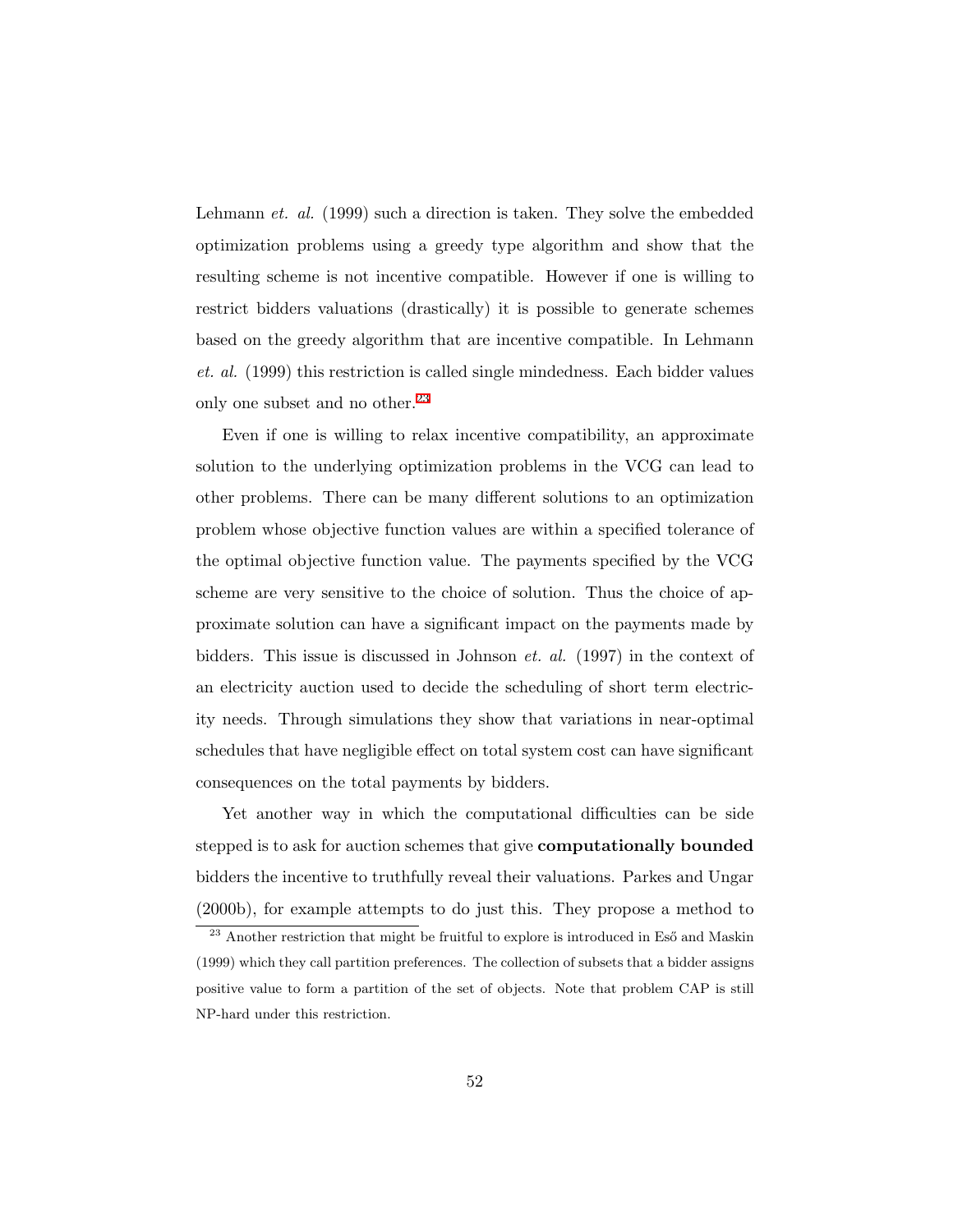<span id="page-52-0"></span>adjust the final prices in iBundle towards VCG prices. Under appropriate conditions on bidder behavior, the method allows iBundle to inherit the strategy-proofness of the VCG scheme.

Experience with the VCG scheme in field settings is limited. Isaac and James (1998) report on an experiment using the VCG scheme for a combinatorial auction involving three bidders and two objects. On the basis of their results they argue that the VCG scheme can be operationalized and, in their words, 'achieve high allocative efficiency'. In Hobbs et. al. (2000) the possibility that the VCG scheme is vulnerable to collusion is explored. It is pointed out by these authors in environments with repeated interactions that not only are there many opportunities for collusion amongst bidders but incentive compatibility of the VCG scheme cannot be guaranteed.

## 5. Computational Experiments and Test Problems

To evaluate the strength of standard methods of combinatorial optimization we implemented a solver using the branch and bound solver  $^{24}$  of the CPLEX 6.5 callable library (see ILOG (1997)). We wrote the (straight forward) program in C++. The running-times we report were obtained on an SGI O2 computer with one MIPS R10000 processor at 175MHz with 192MB of main memory running IRIX 6.5.5m. This machine is is slightly inferior to the one used in Sandholm  $(1999)$ . As test cases<sup>25</sup> we considered the same problems as studied in Sandholm (1999). They belong to four different classes of distributions:

 $^{24}$ In fact at all nodes, clique-cuts might be added.

 $^{25}$ Our problem data are available from [http://www-m9.ma.tum.de/~devries/comb\\_](http://www-m9.ma.tum.de/~devries/comb_auction_supplement/) [auction\\_supplement/](http://www-m9.ma.tum.de/~devries/comb_auction_supplement/).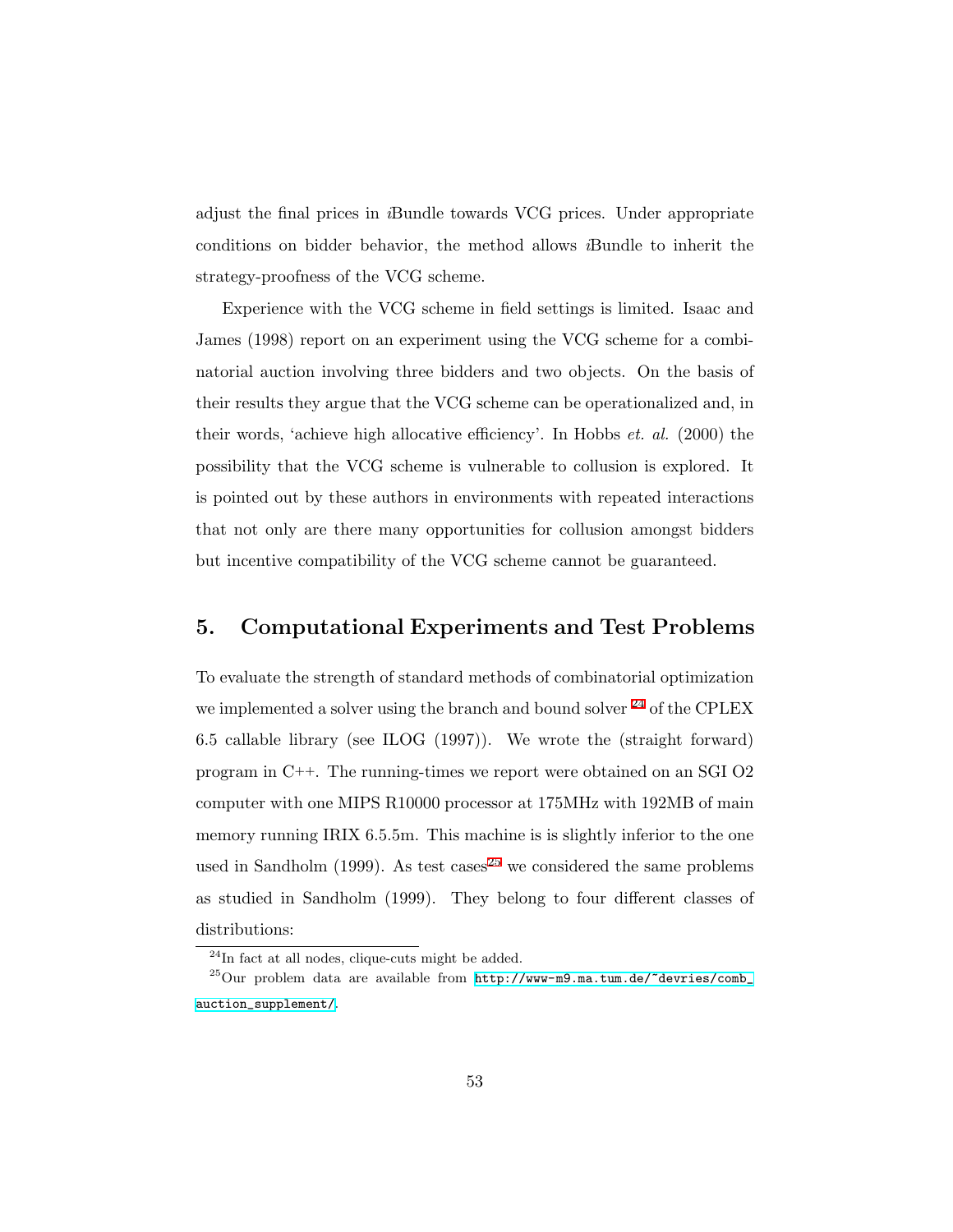- **Random:** For each bid, pick the number of items randomly from  $1, \ldots, m$ . Randomly choose that many items without replacement. Pick the prices randomly from [0, 1].
- Weighted Random: As above, but pick the price as a real number between 0 and the number of items in the bid.
- Uniform: Draw the same number of randomly chosen items for each bid. Pick the prices from [0, 1].
- Decay: Give the bid one random item. Then repeatedly add a new random item with probability  $\alpha$  until an item is not added or the bid includes all  $m$  items. Pick the price as a real number between 0 and the number of items in the bid.

For these experiments we did not throw out duplicate sets. However for the given parameters duplicate sets occur with very small probability. No fine tuning of the parameters of libcplex.a was attempted. We used standard settings only. Our Figures [1,](#page-54-0) [2,](#page-55-0) and [3](#page-56-0) show the runtimes for CAP1 instances from the same distribution as Sandholm (1999). In fact we use the same convention as Sandholm (1999) to summarize the data so that comparisons will be easier.

In Figure [1](#page-54-0) we show the logarithm of the runtimes our program needed to solve instances from the random (left) and weighted random (right) distribution for different numbers of items and bids. In Figure [2](#page-55-0) we show the logarithm of the runtimes our program needed to solve instances from the uniform distribution and Figure [3](#page-56-0) shows the logarithms of runtimes for the decay distribution. A comparison with Sandholm's (1999) result graphs reveals that the runtimes with the CPLEX solver (on these instances) are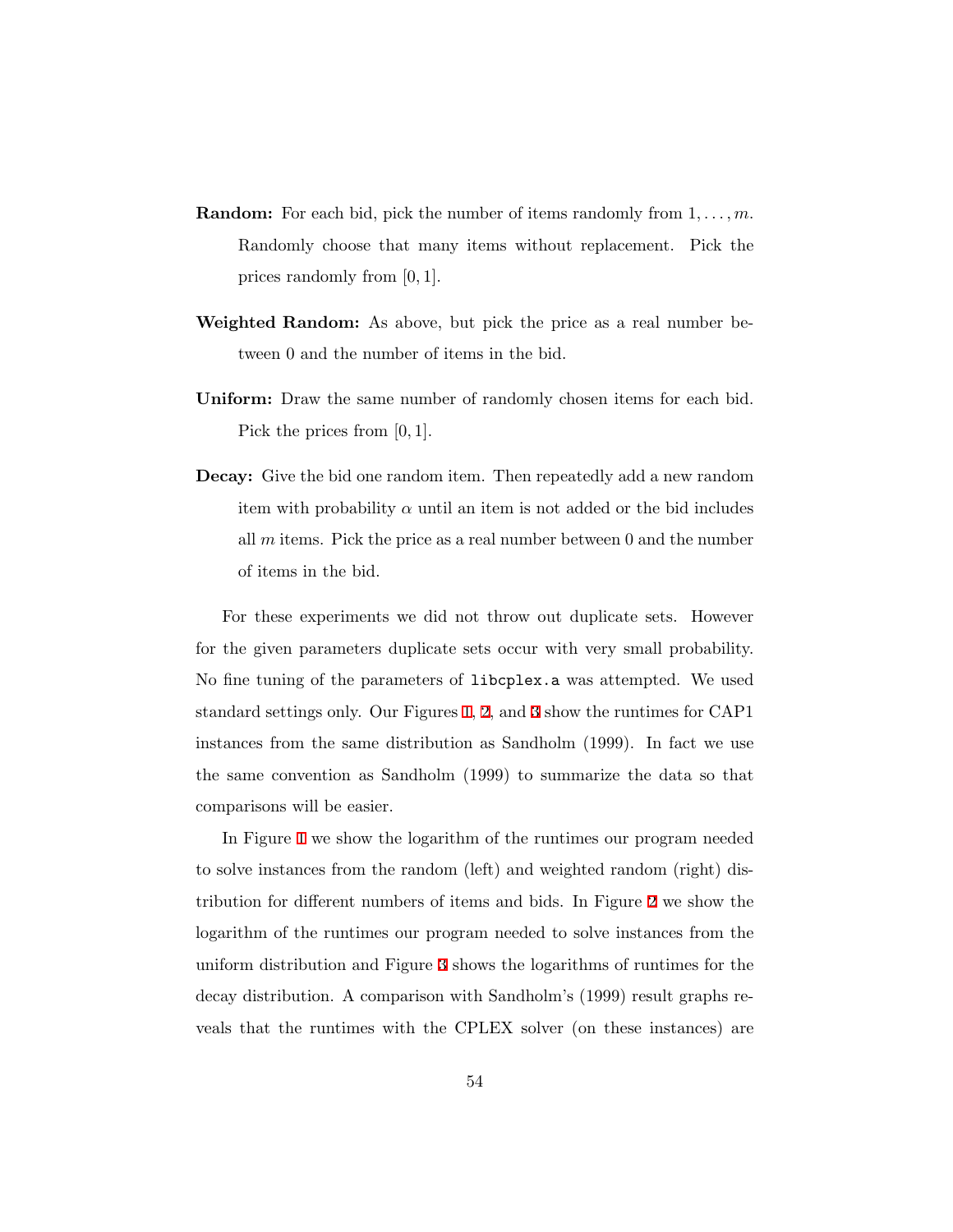<span id="page-54-0"></span>

Figure 1: The abscissa depicts the number of bids and the ordinate depicts the running time (on a logarithmic scale). The lines show the cases for 100 items  $(\checkmark)$ , 200 items  $(\checkmark)$ , 300 items  $(\cdot)$ , and 400 items  $(\checkmark)$ .

at least 60 times faster for the random distribution (Figure 25), 10 times faster on the weighted random distribution (Figure 25). For the date in Figures [25](#page-55-0) and [25](#page-55-0) the CPLEX solver produces a speedup of at least two orders of magnitude. In Figure [3](#page-56-0) we see at least an order of magnitude speedup.

While performing our experiments we became aware that Andersson et. al. (2000) had also used CPLEX on the Sandholm instances. They perform more extensive tests with similar results. Furthermore, they use CPLEX on some of Fujishima et. al.'s (1999) test problems. For the Binomial class of problems (described below) they report that for small problems Fujishma's et. al. times are better while CPLEX was able to solve substantially larger problems than Fujishima et. al.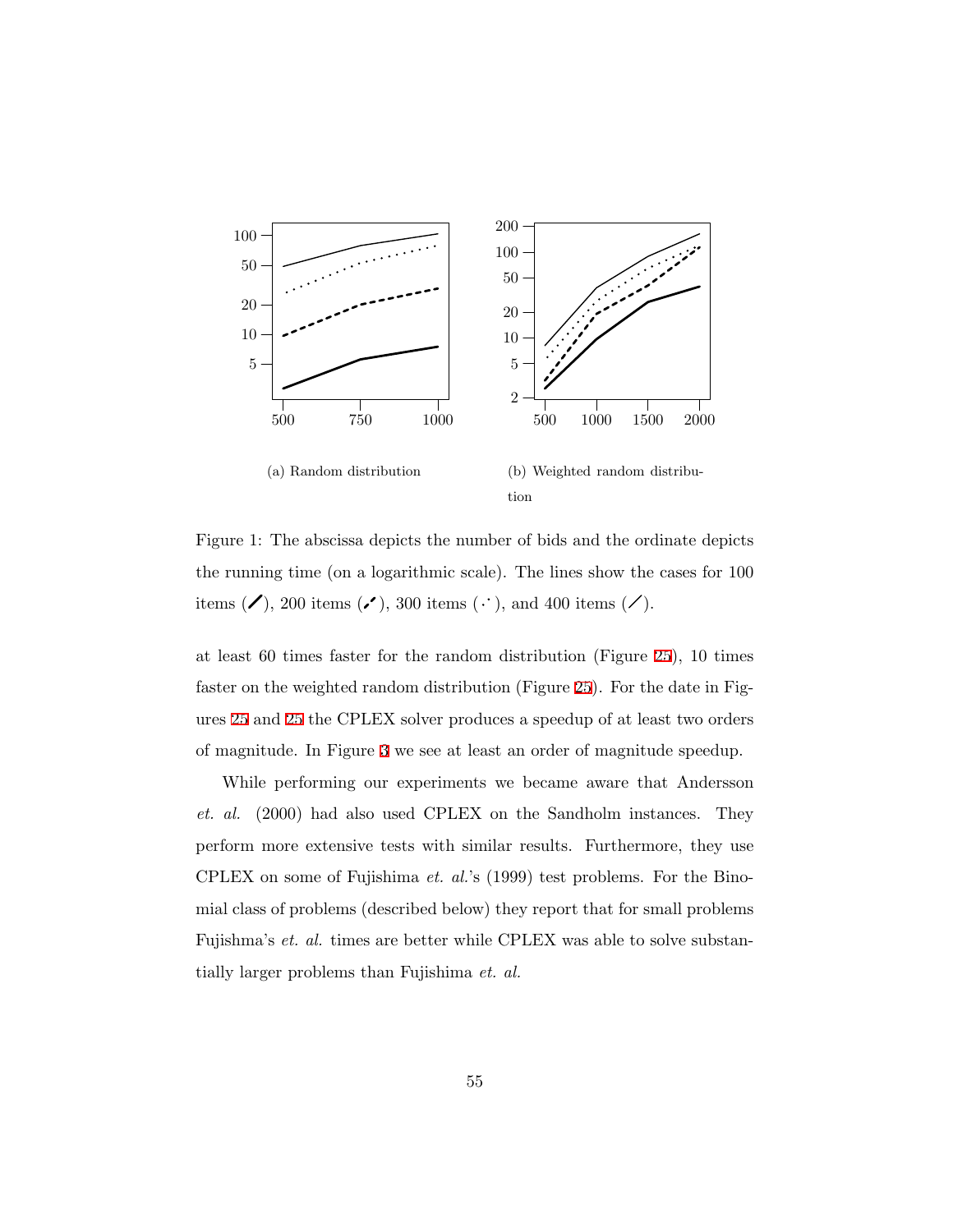<span id="page-55-0"></span>

Figure 2: Left picture shows running times (on logarithmic scale) for 25 items  $(\checkmark)$ , 50 items  $(\checkmark)$ , 75 items  $(\cdot)$ , and 100 items  $(\checkmark)$ ; the abscissa gives the number of bids. Right picture shows running times (on logarithmic scale) for 50 bids  $(\checkmark)$ , 100 bids  $(\checkmark)$ , and 150 bids  $(\cdot)$ ; the abscissa gives the number of items per bid.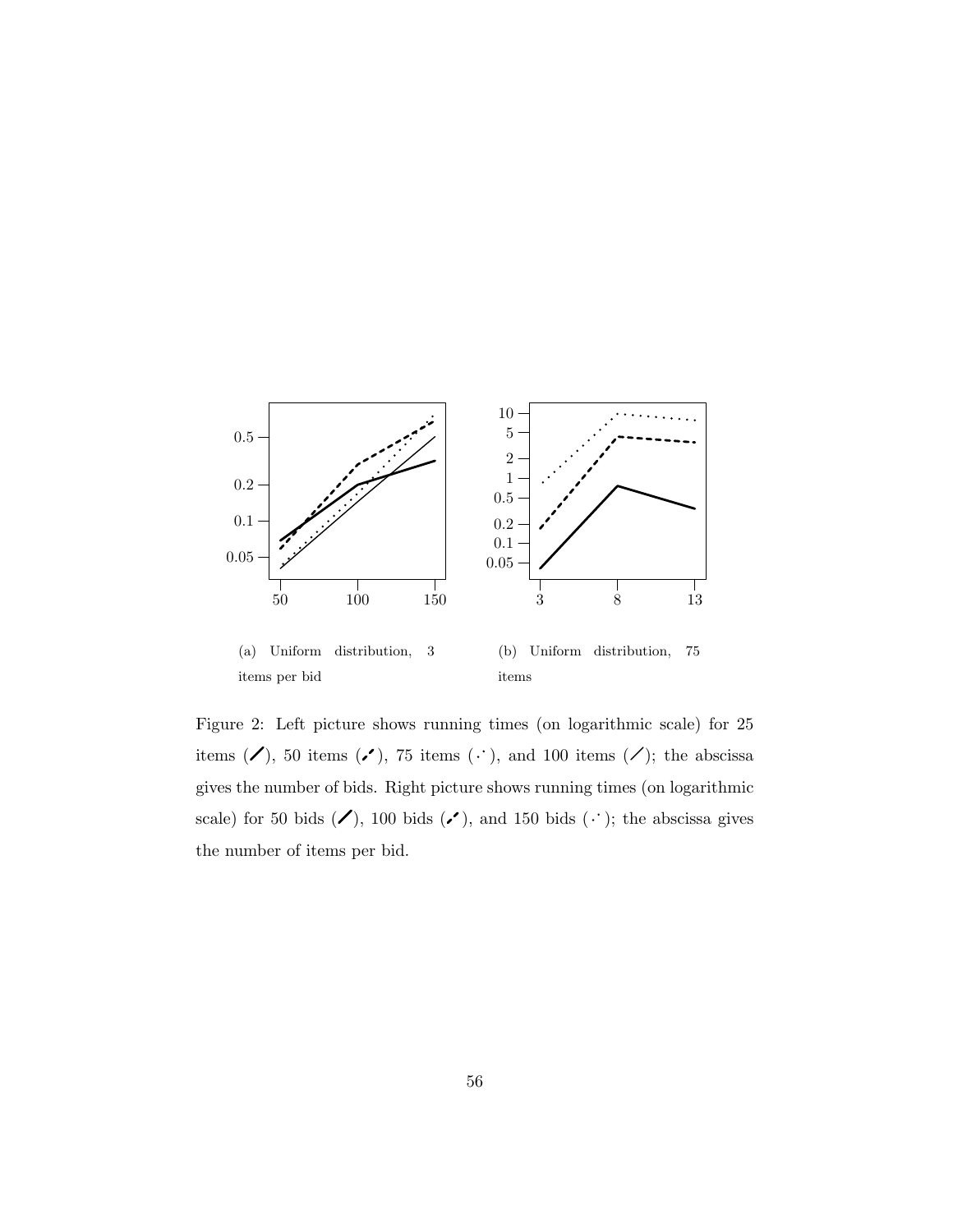<span id="page-56-0"></span>

Figure 3: Left picture shows running times (on logarithmic scale) for 50 items  $(\checkmark)$ , 100 items  $(\checkmark)$ , 150 items  $(\cdot)$ , and 200 items  $(\checkmark)$ ; the abscissa gives the number of bids. Right picture shows running times (on logarithmic scale) for 50 bids  $(\checkmark)$ , 100 bids  $(\checkmark)$ , 150 bids  $(\cdot)$ , and 200 bids  $(\checkmark)$ ; the abscissa gives the parameter  $\alpha$  of the distribution.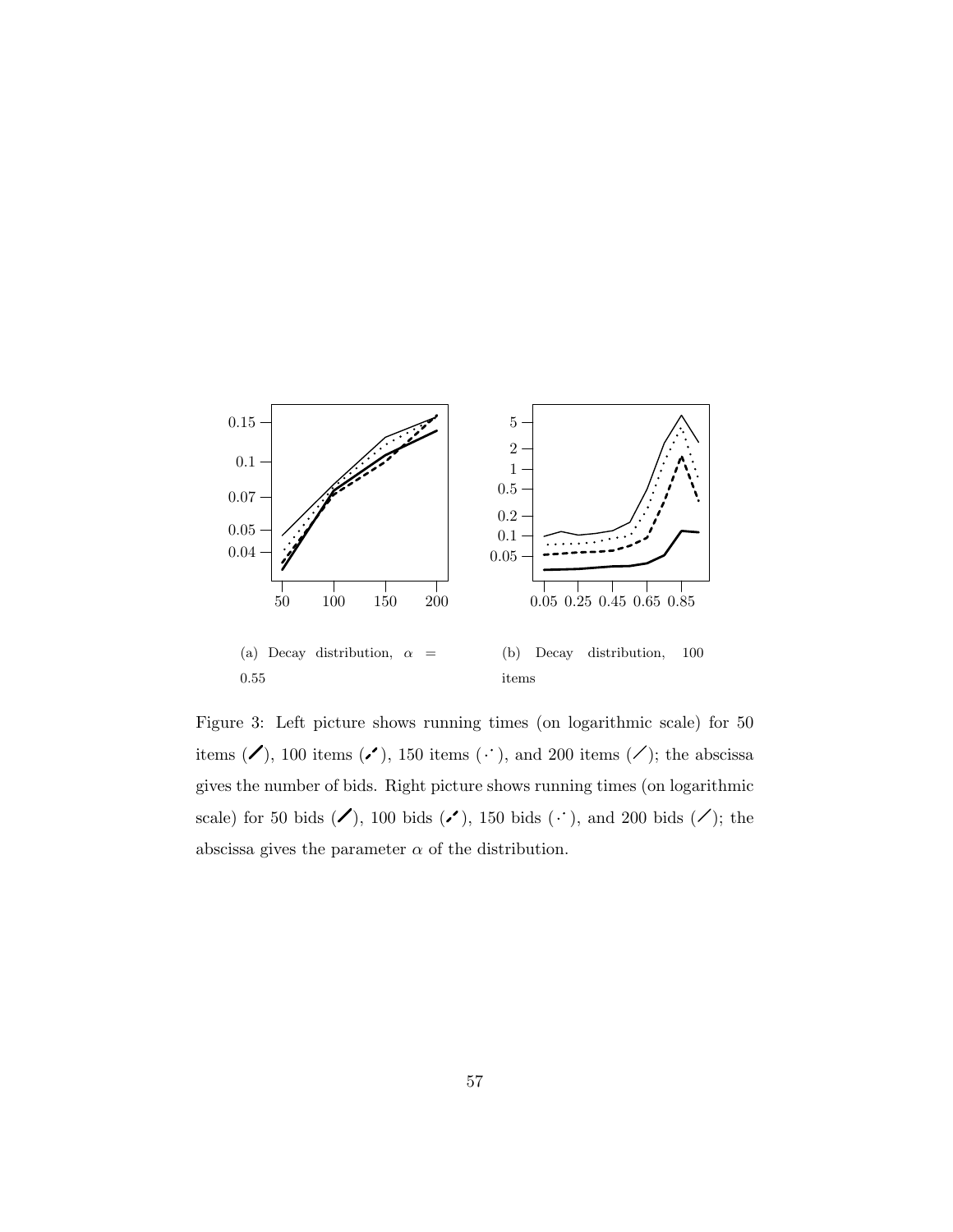## <span id="page-57-0"></span>5.1 Test Problems

Performance of an algorithm for CAP1 will depend on the class of test problems chosen. Thus it is important to know whether good performance is a function of algorithm design or 'easy' problems.

As is pointed out in Andersson *et. al.* (2000), the random model in Sandholm (1999) is 'easy' when the problems become large. This is because the bid values assigned to each set are independent draws from the same distribution. Thus many small sets, in fact singletons, when combined are likely to generate a higher total revenue than a large set that contains the same elements.

The weighted random model suffers from the fact that on average the bid to column sum ratio is constant across columns. This implies that the model does not capture synergies among the items in a bidset. Further, for large enough problems, the optimal linear programming solution to the problem may be integral. In the uniform model bids have no relation to the size of subsets.

The binomial model of Fujishima et. al. (1999) can be described by saying that each entry of the constraint matrix of CAP1 is set to one with a given probability  $p$  independently of the others. The bid value of a subset/column is a uniform draw from a distribution whose mean depends on the size of the corresponding subset. Given the report of Andersson *et. al.* this class of problems may be of interest.

None of these schemes is based on a model of how bidders might value different subsets of objects. For example, each assumes that  $b(S)$ , the highest bid on the subset S, is a random draw from a uniform distribution. But,  $b(S) = \max_{j \in N} b^{j}(S)$ , i.e. it is the maximum of a collection of numbers.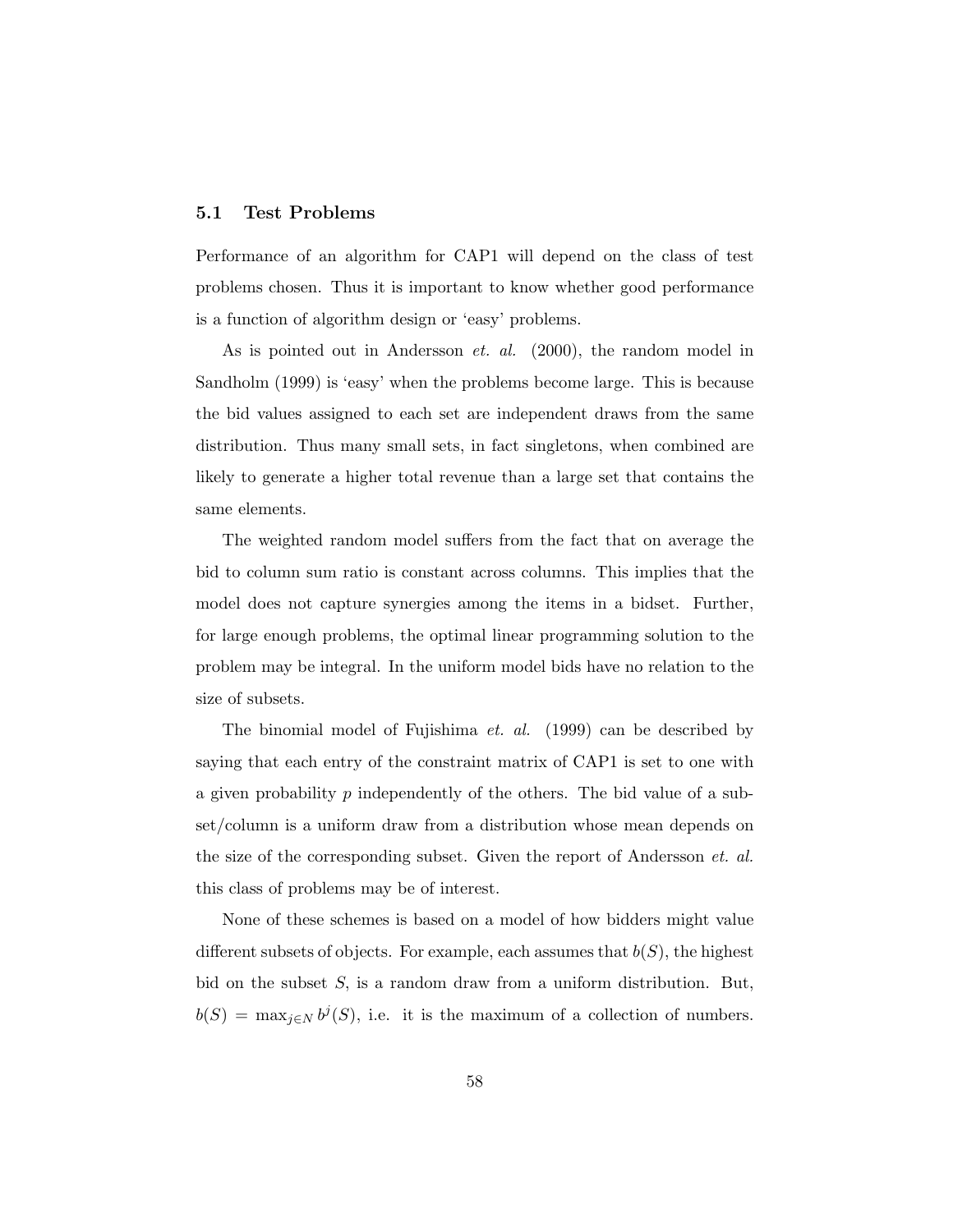If we assume that each bidder's bid on  $S$  is an independent draw from some distribution then it is hard to imagine that  $b(S)$  will be uniformly distributed.

Out of curiosity we generated some test problems involving 3 bidders. Each bidder's value for a single item was an independent uniform draw from [0, 1]. Let  $v_k^j$  $\lambda_k^j$  be the value that bidder j assigns to object k. To capture complementarities, we assumed the value that bidder  $j$  assigns to a subset S is  $\sum_{k \in S} v_k^j + \sum_{k \neq q} \text{ and } k, q \in S$   $v_k^j$  $\dot{h}v\dot{q}$ . Hence, assuming truthful bidding, the highest bid on subset  $S$  is

$$
\max_{1\leq j\leq 3}\sum_{k\in S}v_k^j+\frac{1}{2}\sum_{k\neq q\text{ and }k,q\in S}v_k^jv_q^j.
$$

In this experiment we allowed only subsets of size 3 to be bid upon. Figure [4](#page-59-0) reports on the solution times for various numbers of bids on instances involving 100 objects and uniform sets of size 3. There, the times for prices according to Sandholms uniform model and our just outlined model (for three bidders) are compared.

It is not clear from the data that the quadratic prices model is easier or harder to solve than the uniform model. To see how large a problem one could solve in the quadratic price model we solved an instance involving 100 items, 3000 bids (each on subsets of size 10) and 3 bidders. On an SGI Origin 200 computer $^{26}$  it took 410 minutes.

Motivated by the FCC spectrum auctions (see Ausubel *et. al.* (1997)) we outline a model, called the Quadratic Model (QM), of how bidders value different combinations of objects. In the spectrum auctions it was generally believed that the stand-alone value of a spectrum licence/object was

<sup>26</sup>That has four MIPS R10000 processor at 225MHz, 1GB of main memory running parallel CPLEX6.5.2.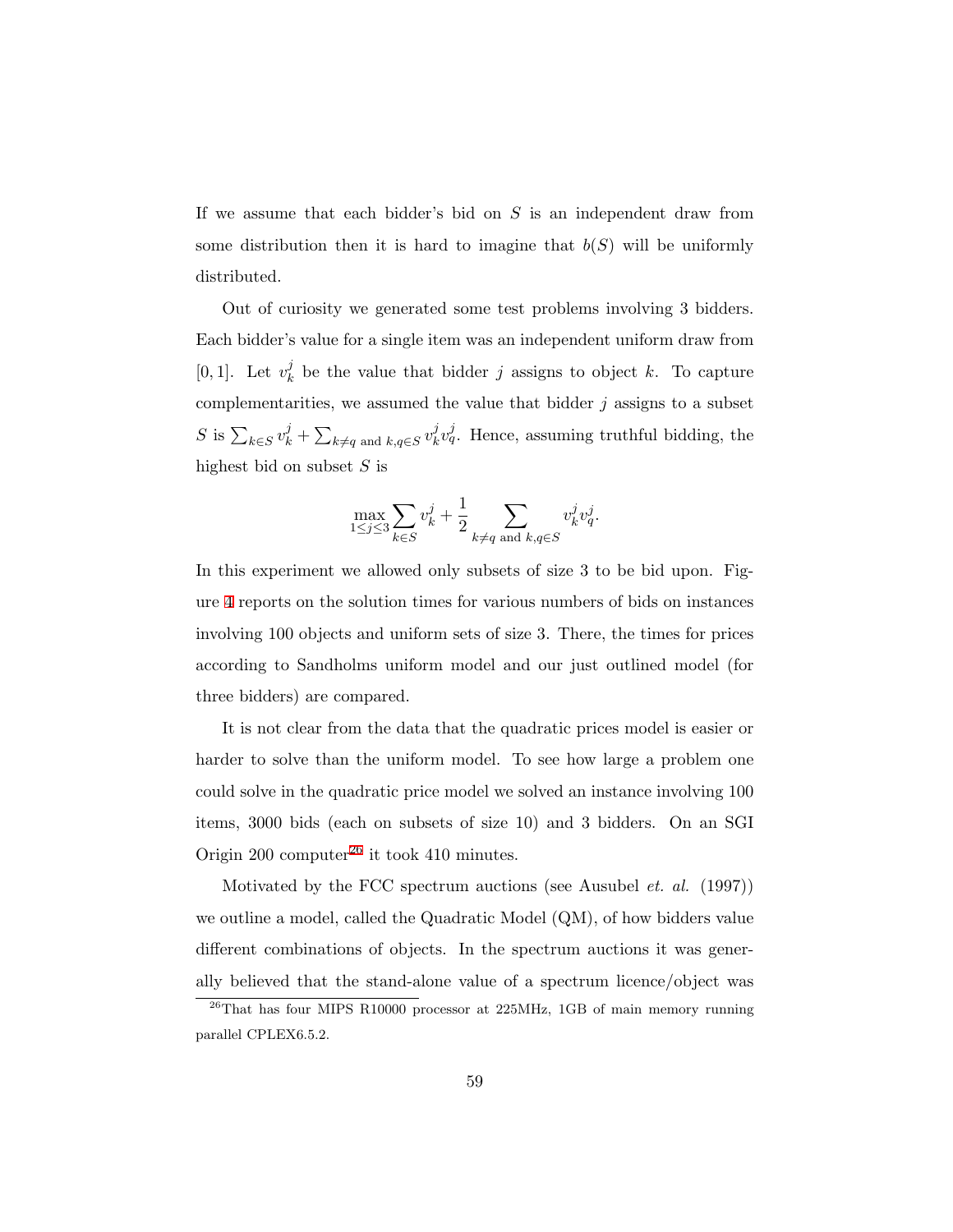<span id="page-59-0"></span>

Figure 4: The abscissa depicts the number of bids and the ordinate depicts the mean running time (for 20 examples) (on a logarithmic scale) for 100 objects and uniform bidsets of three items. The lines show the cases for Sandholm's prices in the uniform case  $(\angle)$  and for our quadratic prices for three bidders and prices drawn uniformly from  $[0, 1]$   $(\cdot)$ .

proportional to the population covered by that spectrum licence. To model this we assign to each object  $k$  a value  $v_k$  which will be an iid draw from a distribution. This is the stand alone value of object  $k$ , which is common to all bidders.<sup>27</sup>

Second, as suggested in Ausubel et. al. (1997) if a bidder was interested in owning two spectrum licenses, the value of owning the two spectrum licences was proportional to the sum of the populations plus the products of the populations covered. The product term captures the synergies to be had from owning a pair of licences. However, these synergies were bidder specific. We model this feature in two steps.

First for each bidder  $j$  we choose a subset  $M^j$  of objects at random.  $27 \text{ In a more elaborate version we could allow each bidders value of object } k \text{ to be drawn}$ from a distribution centered at  $v_k$ .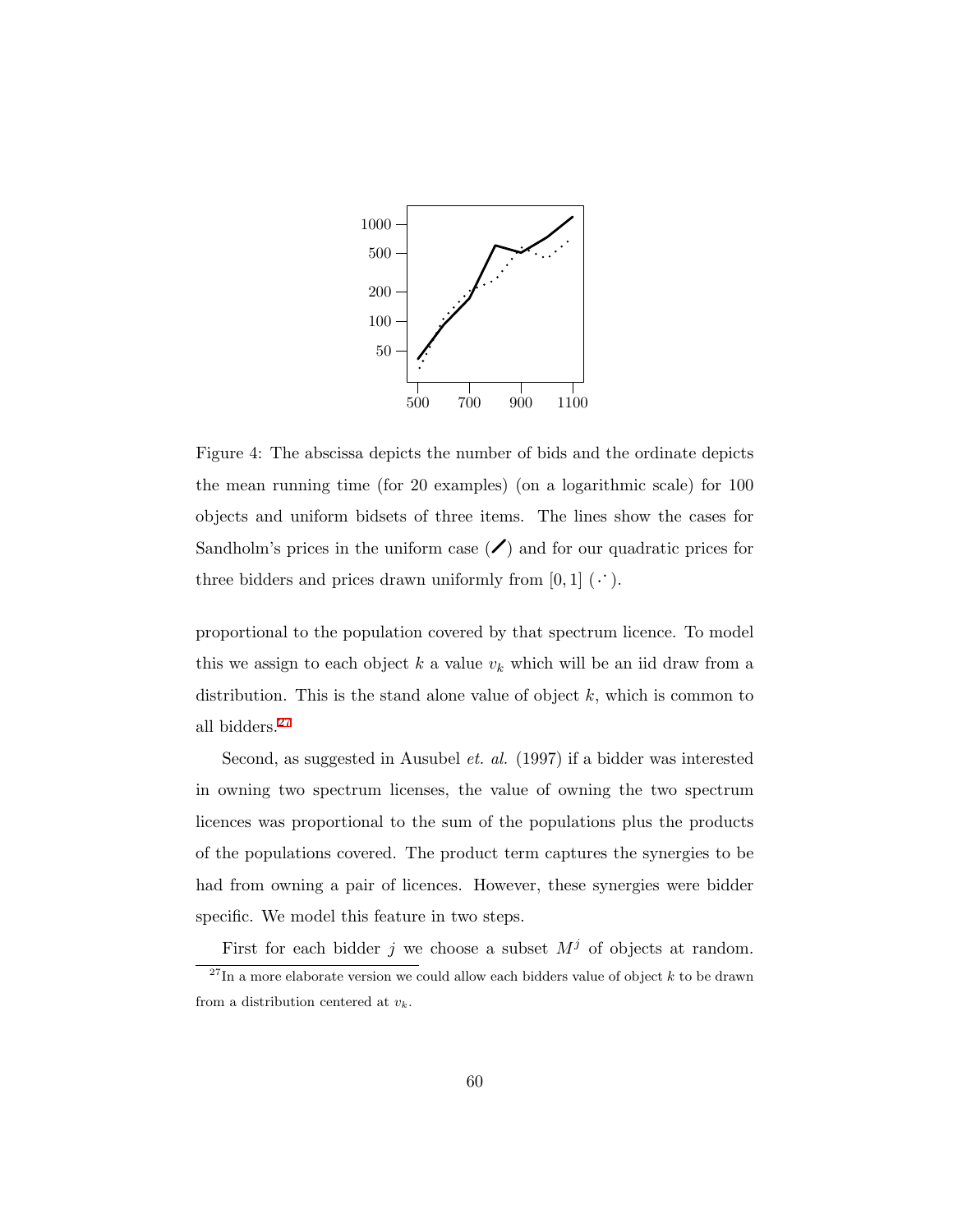<span id="page-60-0"></span>The set  $M^j$  represents the set of objects that in bidder j's eyes complement each other. There are many ways to specify how the  $M^j$  can be selected. In some schemes the resulting sets may not overlap very much. In others they may be small, or mostly large or run the gamut from large to small. Second, the value to bidder *j* of the subset S of objects will be  $\sum_{k \in S} v_k$  +  $\mu^j \sum_{k,q \in S \cap M^j} v_k v_q$ . Here  $\mu^j$  is a bidder specific parameter that allows one to vary the strength of the complementarities.<sup>28</sup> In this model, the largest bid (assuming truthful bidding) on subset S would be

$$
\max_{j\in N}\sum_{k\in S}v_k+\mu^j\sum_{k,q\in S\cap M^j}v_kv_q.
$$

The QM model is by no means universally appropriate. In the transportation setting for example, it would make no sense whatsoever. The value of a set of lanes would depend on the transportation costs incurred to service those lanes. Complementarities come from combining different lanes together to reduce travel costs. These complementarities will be bidder specific in that they may already be servicing some collection of lanes. It is not hard to propose an alternative model for this set up as well. We do not do so here. Our goal is only to suggest that the specific application should be used to guide the model for generating test problems.

## 5.2 FCC Data

Perhaps the most well known combinatorial auction to be run to date is the FCC spectrum auction. Data from this auction is available from [ftp://ftp.](ftp://ftp.fcc.gov/pub/Auctions/PCS/Broadband/MTA/Programs/) [fcc.gov/pub/Auctions/PCS/Broadband/MTA/Programs/](ftp://ftp.fcc.gov/pub/Auctions/PCS/Broadband/MTA/Programs/). Since the auction was run in rounds we have information on the bids submitted by each

<sup>&</sup>lt;sup>28</sup>The parameters  $\mu^k$  should not be set too large since this will bias a solution in favor of bids on large sets.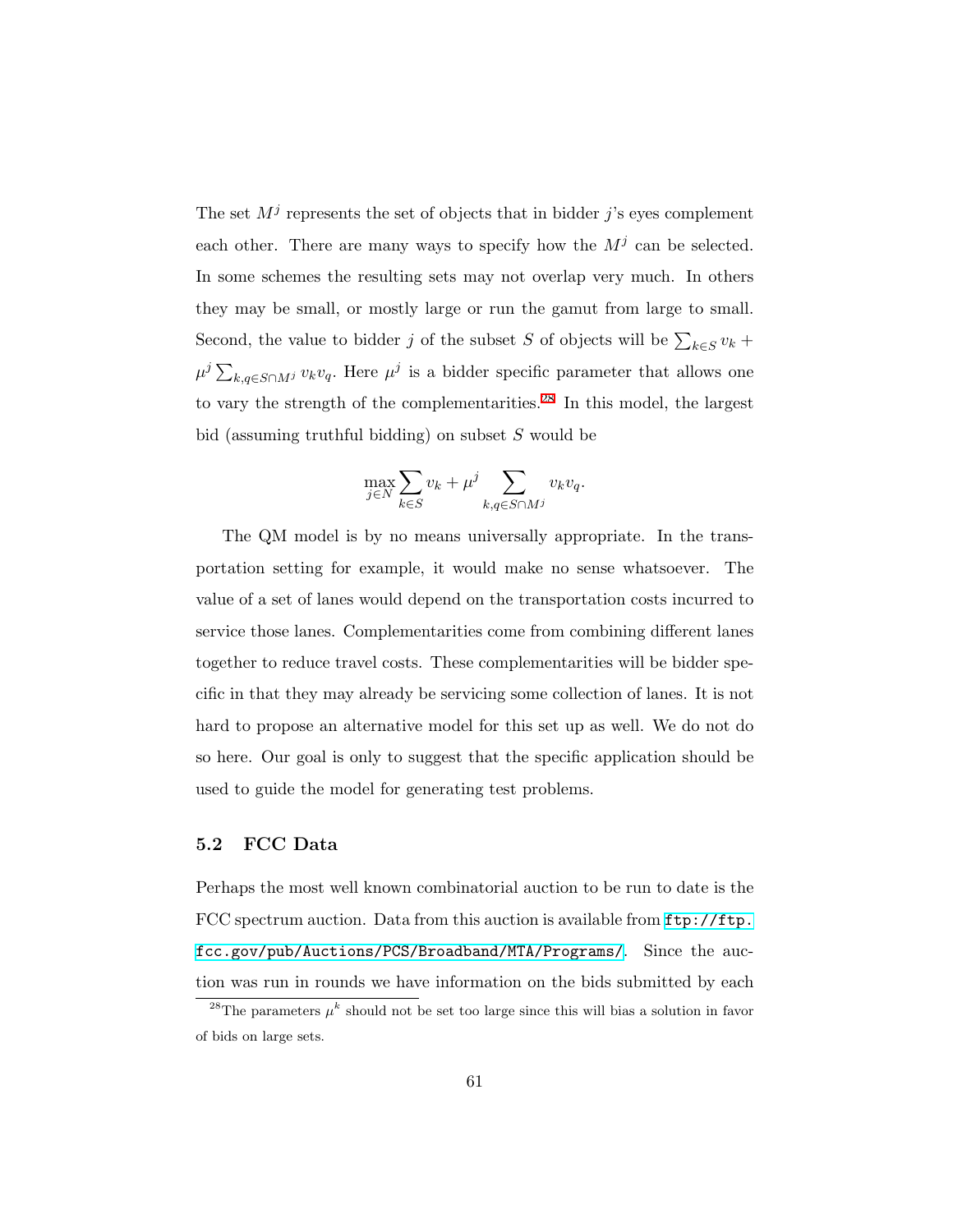bidder on each licence. From this we can infer something about the subsets that each bidder had an interest in. However one can deduce very little about what bids they might have submitted on a package. In fact in some preliminary stabs we assigned bids to subsets in various ways (using the recorded bids as a a starting point) to generate instances of CAP1. All of these instances solved immediately using CPLEX but this is probably a function of how we assigned bid values.

## Acknowledgements

We thank David Parkes, Sunil Chopra, Michael Rothkopf and John Ledyard for useful comments.

## REFERENCES

- A. Andersson, M. Tenhunen and F. Ygge, "Integer Programming for Combinatorial Auction Winner Determination", Proceedings of the Fourth International Conference on Multi-Agent Systems (ICMAS00), 39–46, 2000.
- M. Aourid and B. Kaminska, "Neural Networks for the Set Covering Problem: An Application to the Test Vector Compaction", IEEE International Conference on Neural Networks Conference Proceedings, 7, 4645– 4649, 1994.
- E. M. Arkin and R. Hassin, "On Local Search for Weighted k-Set Packing", Mathematics of Operations Research, 23, 640–648, 1998.
- K. Akcoglu, J. Aspnes, B. DasGupta and M. Kao, "An Opportunity-Cost Algorithm for Combinatorial Auctions", 2000.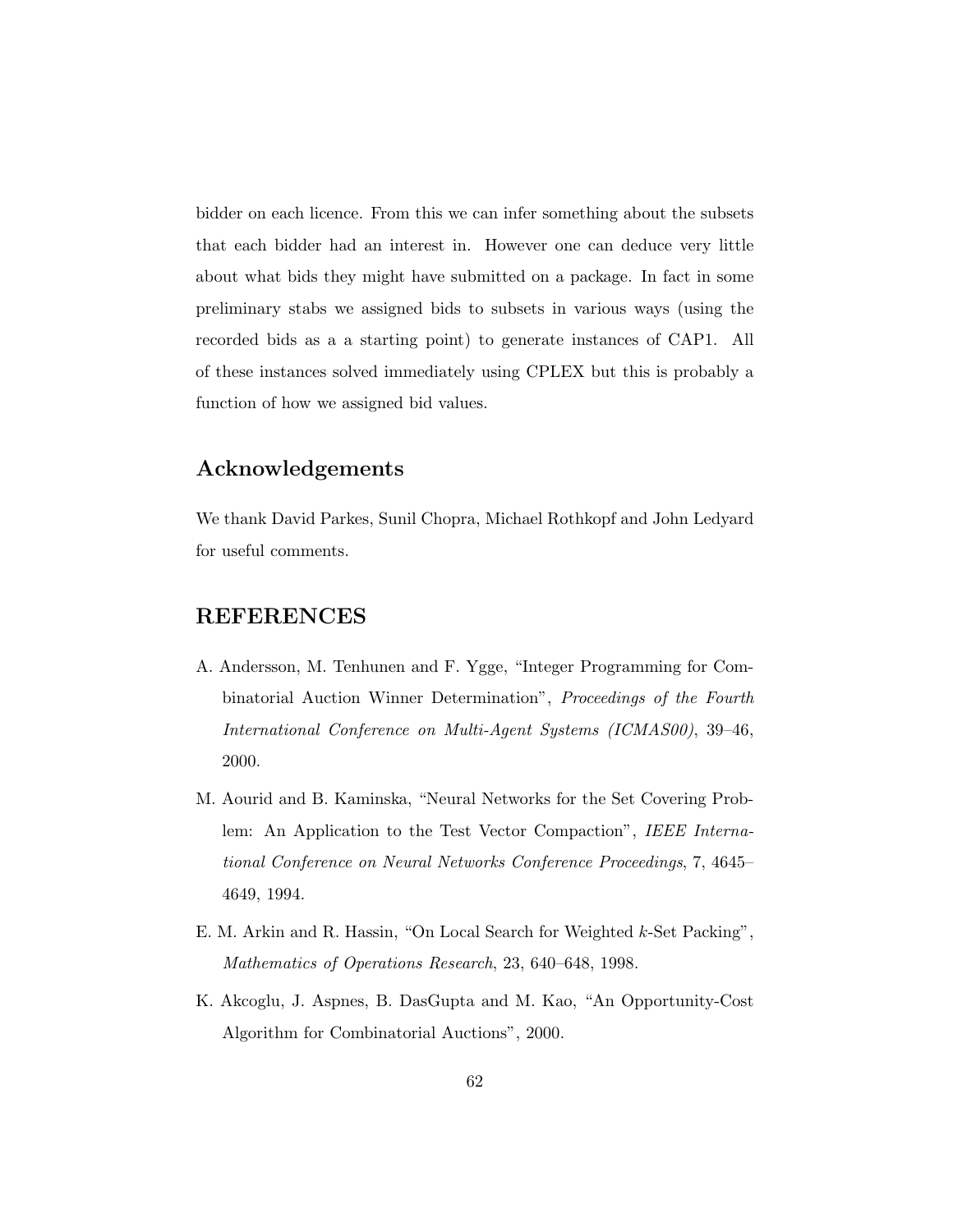- L. M. Ausubel, P. Cramton, R. Preston McAfee and J. McMillan, "Synergies in Wireless Telephony: Evidence from the Broadband PCS Auction", Journal of Economics and Management Strategy, 6, 3, 497–527, 1997.
- E. Balas, S. Ceria and G. Cornuejols, "A Lift-and-Project Cutting Plane Algorithm for mixed 0-1 Programs", Mathematical Programming, 58, 295–324, 1993.
- E. Balas and M. C. Carrera, "A Dynamic Subgradient-based Branch-and-Bound Procedure for Set Covering", Operations Research, 44, 875–890, 1996.
- E. Balas and A. Ho, "Set Covering Algorithms Using Cutting Planes, Heuristics, and Subgradient Optimization: A Computational Study", Mathematical Programming, 12, 37–60, 1980.
- E. Balas and M. W. Padberg, "Set Partitioning: A Survey", SIAM Review, 18, 710–760, 1976.
- M. O. Ball and M. Magazine, 1981, "The Design and Analysis of Heuristics", Networks, 11, 215–219, 1981.
- J. S. Banks, J. O. Ledyard and D. P. Porter "Allocating Uncertain and Unresponsive Resources: An experimental approach", Rand Journal of Economics, vol. 20, 1, 1–25, 1989.
- C. Barnhart, E. D. Johnson, G. L. Nemhauser, M. W. P. Savelsbergh and P. H. Vance "Branch and Price: Column Generation for Solving Huge Integer Programs", Operations Research, 46, 316–329, 1998.
- J. E. Beasley, "A Lagrangian Heuristic for Set-Covering Problems", Naval Research Logistics, 37, 151–164, 1990.
- D. P. Bertsekas, Linear Network Optimization: Algorithms and Codes, MIT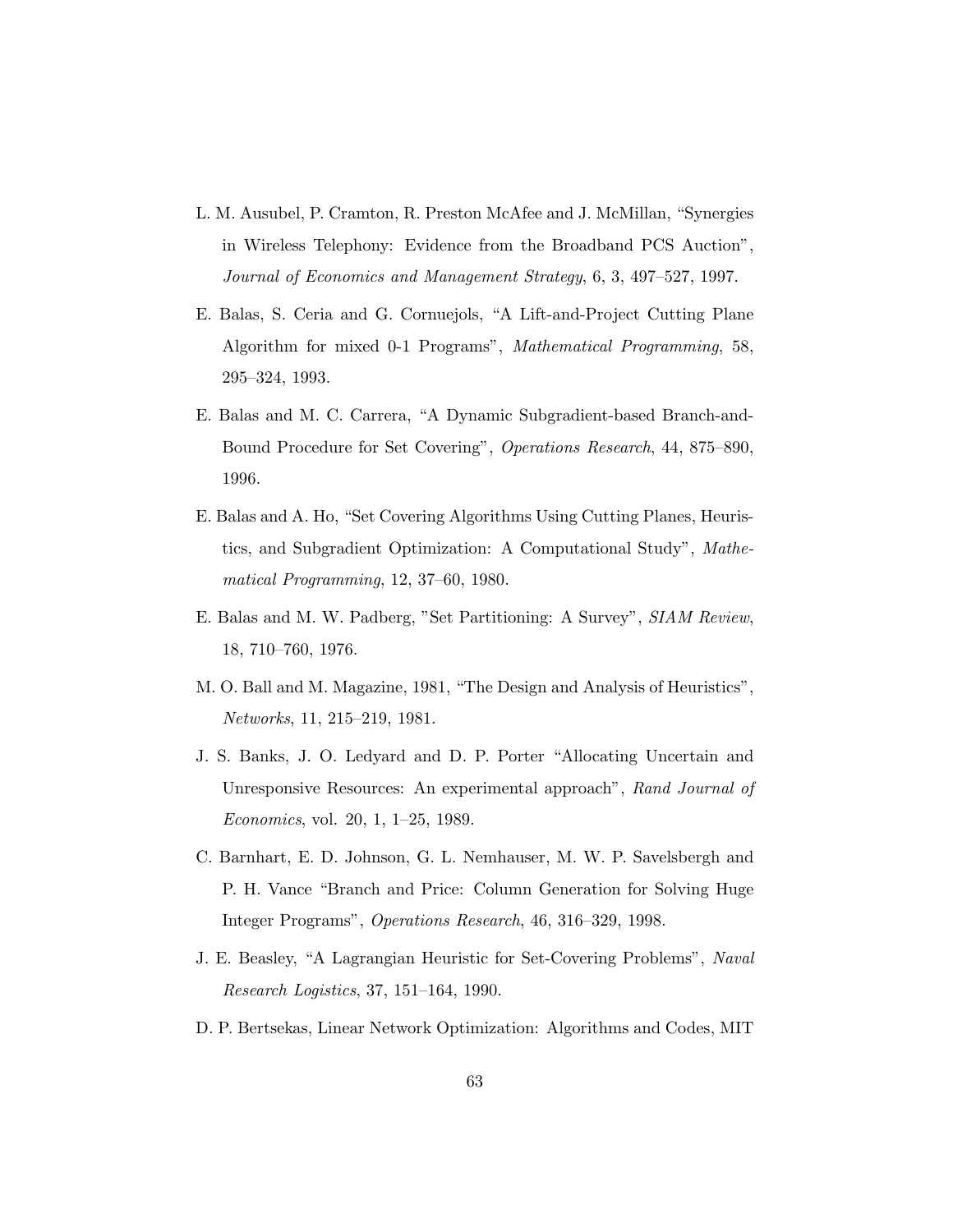press, Cambridge, MA, 1991.

- S. Bikchandani and J. M. Ostroy, "The Package Assignment Model", manuscript, 1998.
- S. Bikchandani and J. Mamer, "Competitive Equilibrium in an Exchange Economy with Indivisibilities", Journal of Economic Theory, vol. 74, no. 2, 385–413, 1997.
- P. J. Brewer, "Decentralized Computation Procurement and Computational Robustness in a Smart Market", Economic Theory, 13, 41–92, 1999.
- M. M. Bykowsky, R. J. Cull and J. O. Ledyard, "Mutually Destructive Bidding: The FCC Auction Design Problem", Journal of Regulatory Economics, 17, 205–228, 2000.
- C. G. Caplice, "An Optimization Based Bidding Process: A New Framework for Shipper-Carrier Relationships", Thesis in the field of Transportation and Logistics Systems submitted to the Department of Civil and Environmental Engineering, School of Engineering, MIT, June 1996.
- Cybernomics, Inc., "An Experimental Comparison of the Simultaneous Mlti-Round Auction and the CRA Combinatorial Auction", [http://combin.](http://combin.fcc.gov/98540193.pdf) [fcc.gov/98540193.pdf](http://combin.fcc.gov/98540193.pdf), 2000
- G. Cornuejols and A. Sassano, "On the 0-1 Facets of the Set Covering Polytope", Mathematical Programming, 43, 45–56, 1989.
- P. Crescenzi and V. Kann, "A compendium of NP optimization problems", <http://www.nada.kth.se/theory/compendium/>, manuscript, 1998.
- G. B. Dantzig, Linear Programming and Extensions, Princeton University Press, New Jersey, 1963.
- C. DeMartini, A. Kwasnica, J. Ledyard and D. Porter, "A New and Im-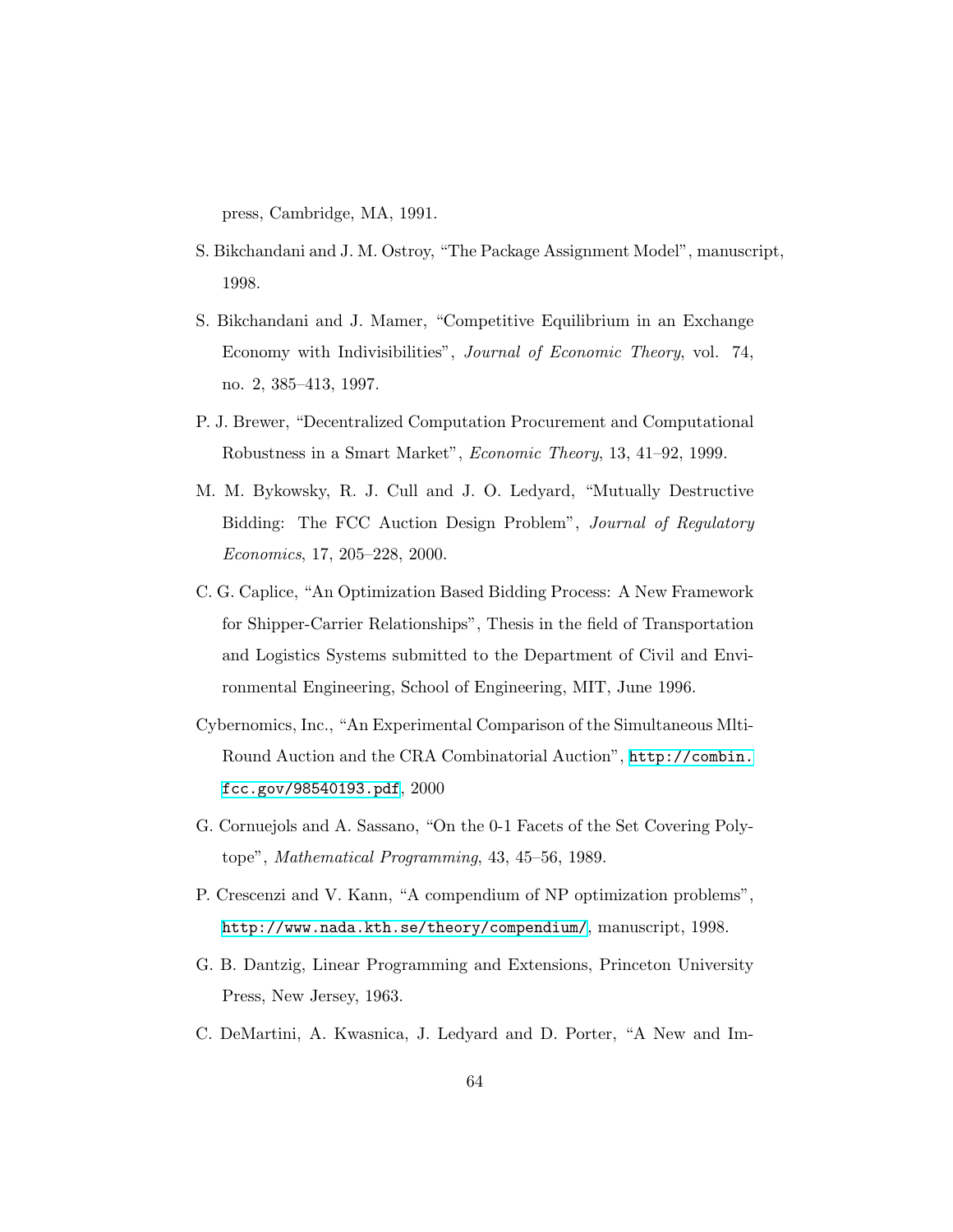proved design for Multi-Object Iterative Auctions", manuscript, 1999.

- M. Eső, "Parallel Branch and Cut for Set Partitioning", Ph.D. thesis, School of Operations Research and Industrial Engineering, Cornell University, 1999.
- P. Eső and E. Maskin, "Multi-Good Efficient Auctions with Multi-Dimensional Information", manuscript, 1999.
- A. Feo, G. C. Mauricio and A. Resende, "A Probabilistic Heuristic for a Computationally Difficult Set Covering Problem", Operations Research Letters, 8, 67–71, 1989.
- M. Fisher and L. Wolsey "On the Greedy Heuristic for Continuous Covering and Packing Problems", SIAM Journal on Algebraic and Discrete Methods, 3, 584–591, 1982.
- Y. Fujishima, K. Leyton-Brown and Y. Shoham, "Taming the Computational Complexity of Combinatorial Auctions: Optimal and Approximate Approaches", *Proceedings of IJCAI-99*, Stockholm, 1999.
- M. Grötschel, L. Lovász and A. Schrijver, Geometric Algorithms and Combinatorial Optimization, Springer-Verlag, 1988.
- P. C. Gilmore and R. E. Gomory, "A Linear Programming Approach to the Cutting Stock Problem", Operations Research, 9, 849–859, 1961.
- M. C. Golumbic and P. L. Hammer, "Stability in circular arc graphs", J. Algorithms, 9, 314–320, 1988.
- F. Gul and E. Stachetti, "English and Double Auctions with Differentiated Commodities", Journal of Economic theory, 92, 66–95, 2000.
- J. Håstad, "Clique is hard to approximate within  $n^{1-\epsilon}$ ", Acta Mathematica, to appear.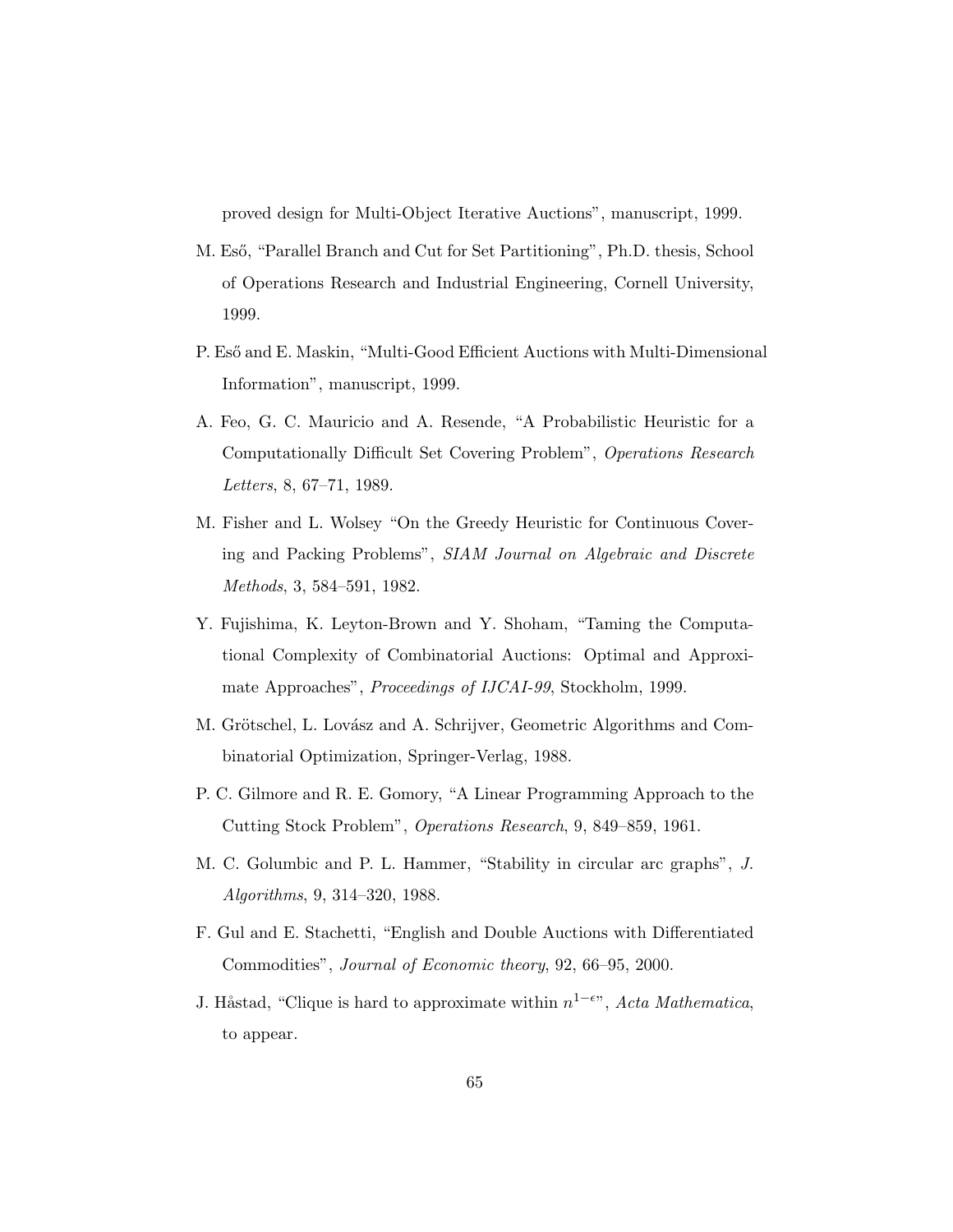- B. F. Hobbs, M. Rothkopf, L. Hyde and R. P. O'Neill, "Evaluation of a Truthful Revelation Auction in the Context of Energy markets with Nonconcave Benefits", Journal of Regulatory Economics, 18, 5–32, 2000.
- S. van Hoesel and R. Müller, "Optimization in Electronic Markets: Examples in Combinatorial Auctions", Netnomics, forthcoming, 2000.
- K. Hoffman and M. W. Padberg, "Solving Airline Crew Scheduling Problems by Branch and Cut", Management Science, 39, 657–682, 1993.
- W. C. Huang, C. Y. Kao, and J. T. Hong, "A genetic algorithm for set covering problems", IEEE International Conference on Genetic Algorithms: Proceedings, 569–574, 1994.
- C. A. J. Hurkens and A. Schrijver, "On the size of systems of sets every  $t$ of which have an SDR, with an application to the worst–case ratio of heuristic problems", *SIAM Journal on Discrete Math.*, 2, 68–72, 1989.
- ILOG Inc. CPLEX Division, 930 Tahoe Blvd. # 802-279, Incline Village, NV 89451-9436, USA, "Using the CPLEX Callable Library" (information available at URL <http://www.cplex.com>) 1997.
- R. Mark Isaac and D. James, "Robustness of the Incentive Compatible Combinatorial Auction", manuscript, 1998.
- C. Jackson, "Technology for Spectrum Markets", Ph. D. Thesis submitted to the Department of Electrical Engineering, School of Engineering, MIT, June 1976.
- P. Jehiel, B. Moldovanu and E. Stacchetti, "Multidimensional Mechanism Design for Auctions with Externalities", Journal of Economic Theory 85(2), 258–294, 1999.
- P. Jehiel, B. Moldovanu, "Efficient Design with Inderdependent Valuations",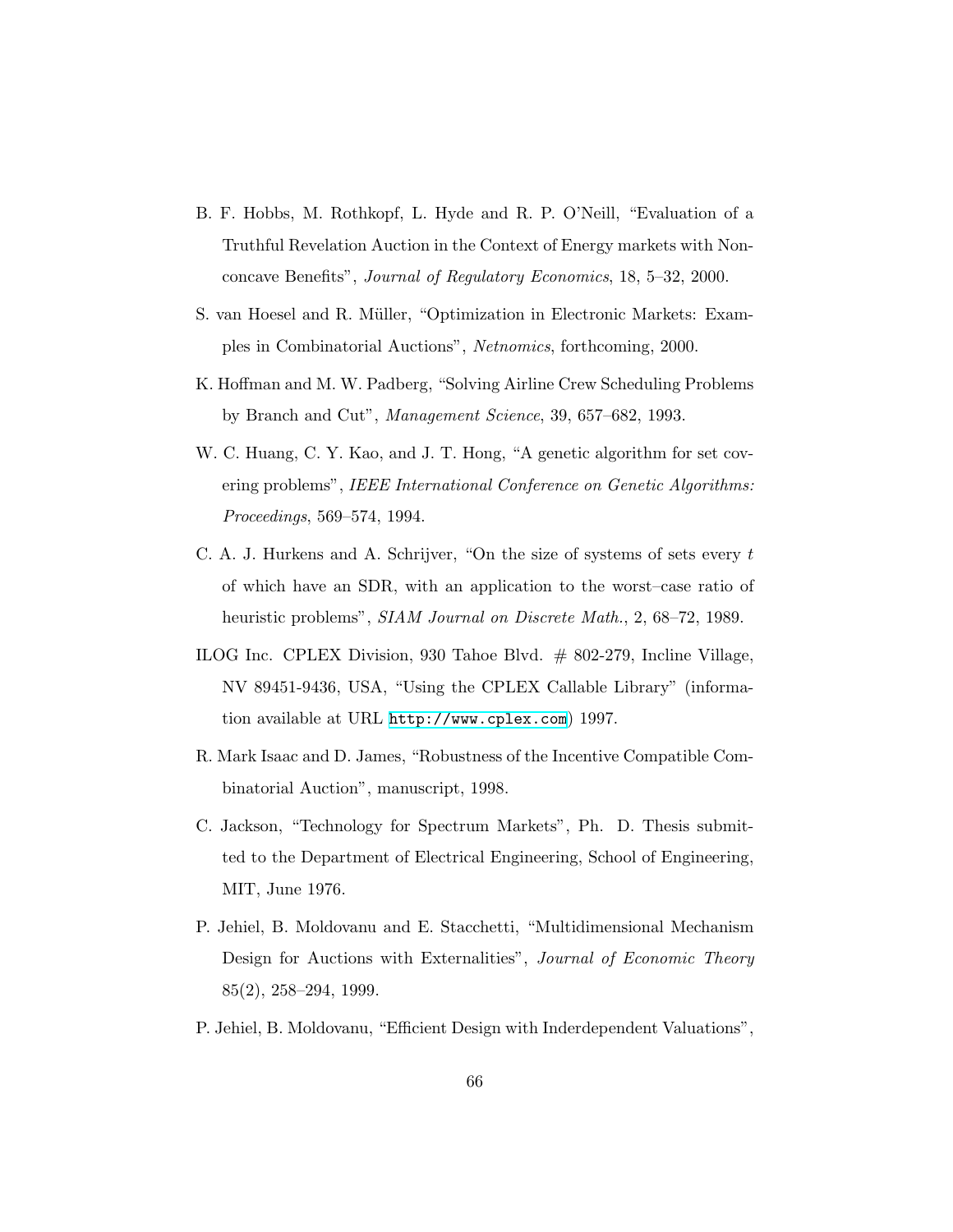discussion paper, University of Mannheim, 2000.

- P, Jehiel and B. Moldovanu, "A Note on Revenue Maximization and Efficiency in Multi-Object Auctions", discussion paper, University College London, 1999.
- R. B. Johnson, S. S. Oren, and A. J. Svoboda, "Equity and Efficiency of Unit Commitment in Competitive Electricity Markets", Utilities Policy, 6(1), 9–20, 1997.
- J. M. Keil, "On the complexity of scheduling tasks with discrete starting times", Operations Research Letters, 12, 293–295, 1992.
- A. S. Kelso and V. P. Crawford, "Job matching, Coalition Formation and Gross Substitutes", Econometrica, 50, 1483–1504, 1982.
- F. Kelly and R. Steinberg, "A Combinatorial Auction with Multiple Winners for Universal Service", Management Science, 46(4), 586–596, 2000.
- V. Krishna and M. Perry, "Efficient Mechanism Design", manuscript, 1998.
- V. Krishna and R. W. Rosenthal, "Simultaneous Auctions with Synergies", Games and Economic Behavior, 17, 1–31, 1996.
- D. Lehmann, L. O'Callaghan and Y. Shoham, "Truth Revelation in Rapid, Approximately Efficient Combinatorial Auctions", manuscript, 1999.
- J. Levin, "An Optimal Auction for Complements", Games and Economic Behavior, 18, 176–192, 1997.
- K. Leyton-Brown, Y. Shoham and M. Tennenholtz, "An Algorithm for Multi-Unit Combinatorial Auctions", Proceedings of the Seventeenth National Conference on Artificial Intelligence and Twelfth Conference on Innovative Applications of Artificial Intelligence, 2000.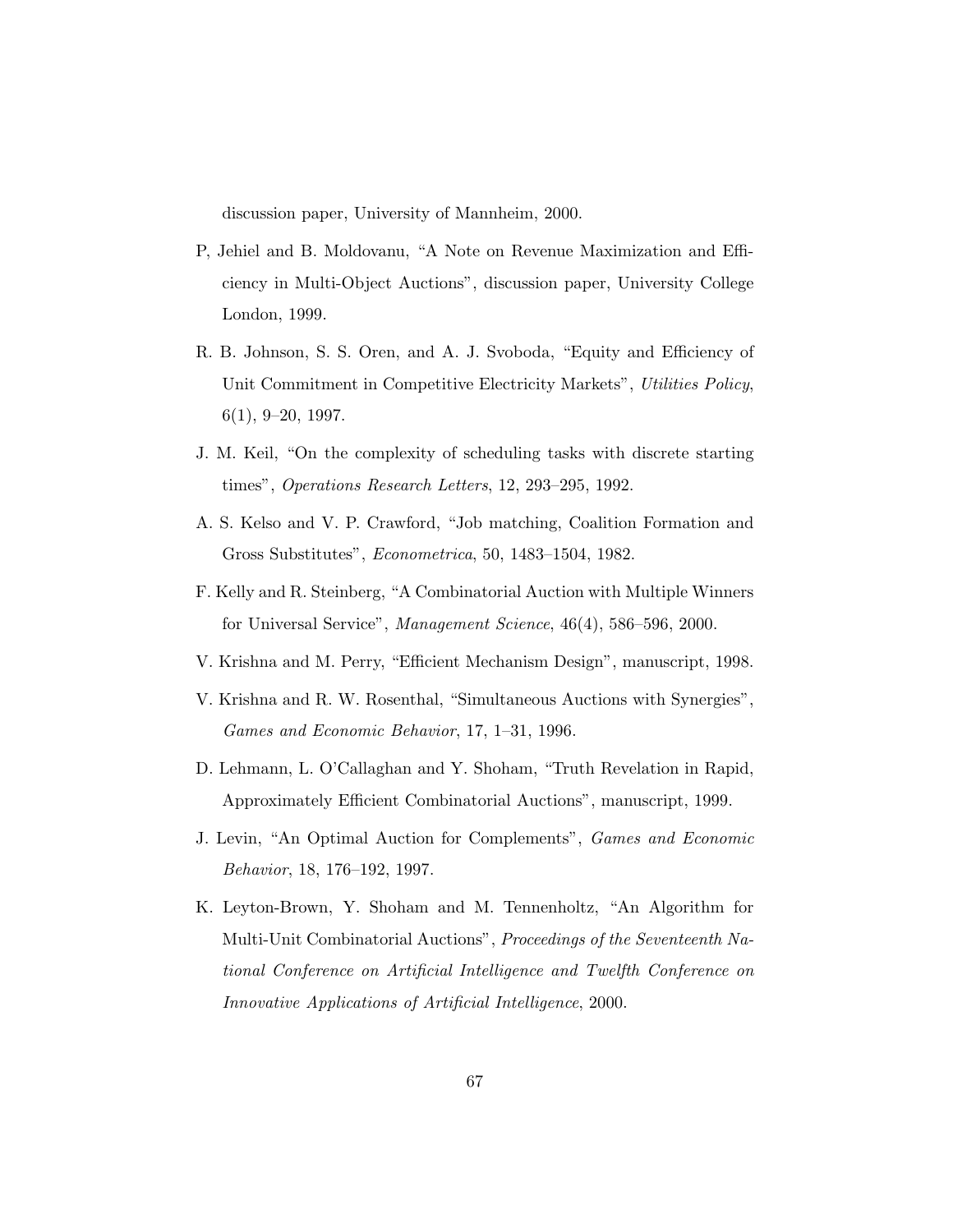- P. Milgrom, "Auctioning the Radio Spectrum" in Auction Theory for Privatization, Cambridge University Press, 1995.
- D. Monderer and M. Tennenholtz, "Asymptotically Optimal Multi-Object Auctions for Risk-Averse Agents", manuscript, 2000.
- R. Myerson, "Optimal Auction Design", Mathematics of Operations Research, 6, 58–73, 1981.
- G. L. Nemhauser and L. A. Wolsey, Integer and Combinatorial Optimization, John Wiley, New York, 1998.
- N. Nisan, "Bidding and Allocation in Combinatorial Auctions", to appear in EC2000, 2000.
- M. W. Padberg, "On the facial structure of set packing polyhedra", Mathematical Programming, 5, 199–215, 1973.
- M. W. Padberg, "Perfect zero-one matrices", Mathematical Programming, 6, 180–196, 1974.
- M. W. Padberg "On the complexity of the set packing polyhedra", Annals of Discrete Mathematics 1, 421–434, 1975.
- M. W. Padberg, "Covering, Packing and Knapsack Problems", Annals of Discrete Mathematics, 4, 265–287, 1979.
- M. Parker and J. Ryan "A column generation algorithm for bandwidth packing", Telecommunications Systems, 2, 185–196, 1994.
- D. C. Parkes, "iBundle: An Efficient Ascending Price Bundle Auction", Proceedings ACM Conference on Electronic Commerce (EC-99), Denver, 148–157, November 1999.
- D. C. Parkes and L. Ungar, "Iterative Combinatorial Auctions: Theory and